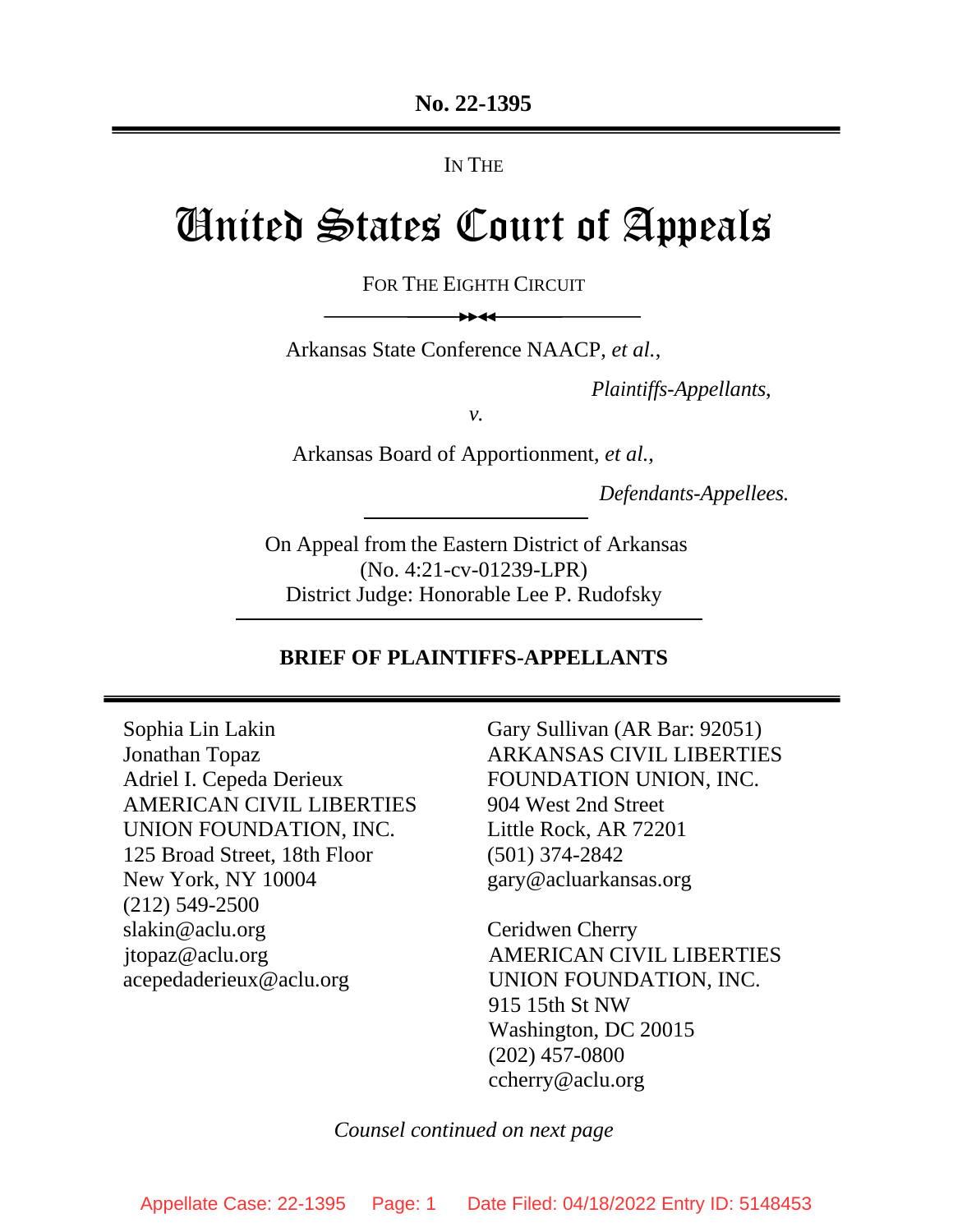Neil Steiner DECHERT LLP Three Bryant Park 1095 Avenue of The Americas New York, NY 10036-6797 (212) 698-3500 | (212) 698-3599 neil.steiner@dechert.com

Angela Liu DECHERT LLP 35 West Wacker Drive, Suite 3400 Chicago, IL 60601 (312) 646-5800 | (312) 646-5858 angela.liu@dechert.com

Luke M. Reilly DECHERT LLP Cira Centre 2929 Arch Street Philadelphia, PA 19104-2808 (215) 994-4000 | (215) 994-2222 luke.reilly@dechert.com

Bryan L. Sells THE LAW OFFICE OF BRYAN L. SELLS, LLC Post Office Box 5493 Atlanta, Georgia 31107-0493 (404) 480-4212 bryan@bryansellslaw.com

Matthew F. Williams DECHERT LLP One Bush Street, Suite 1600 San Francisco, CA 94104-4446 (415) 262-4500 | (415) 262-4555 matthew.williams@dechert.com

*Counsel for Plaintiffs-Appellants*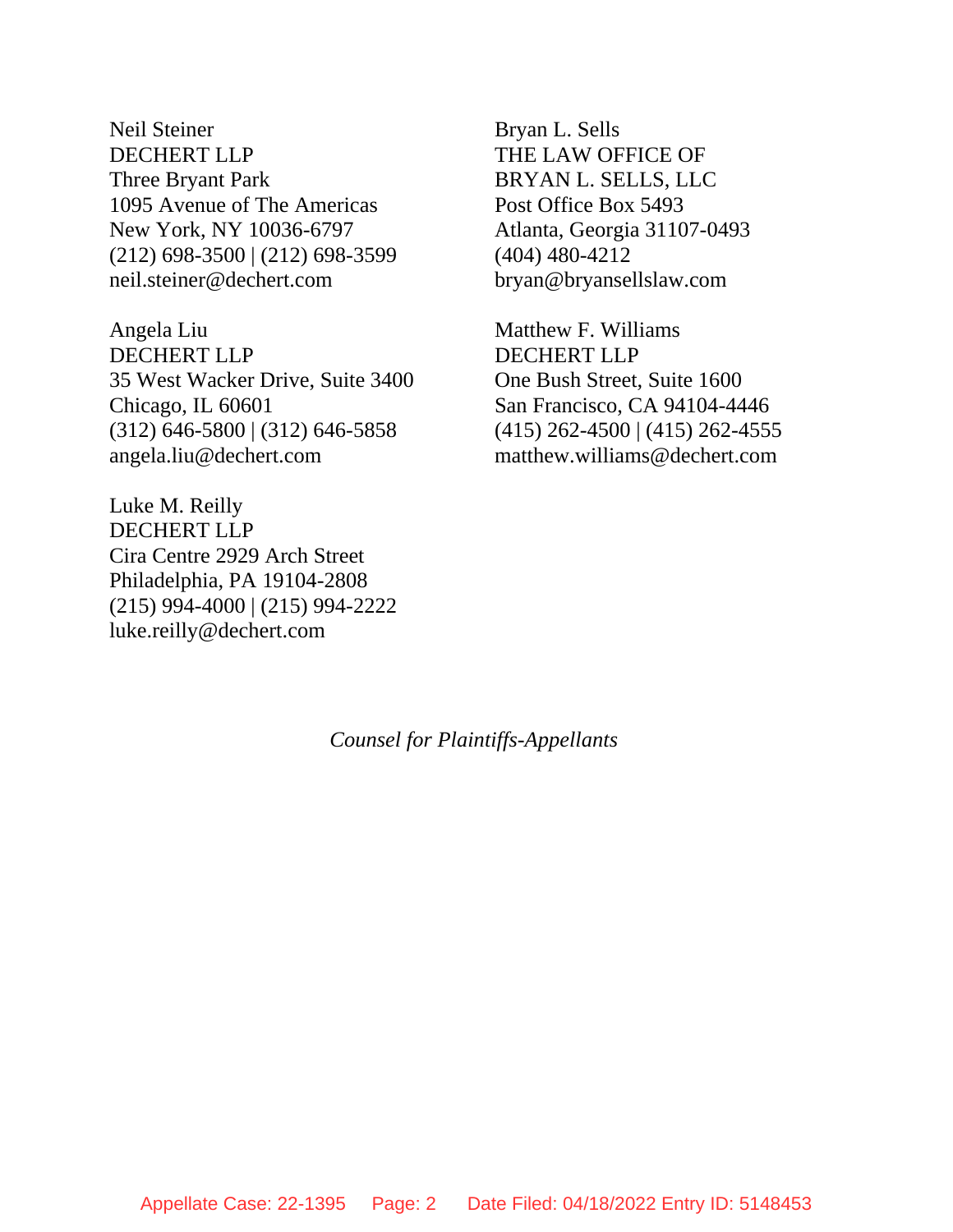#### **SUMMARY OF CASE AND STATEMENT REGARDING ARGUMENT**

This appeal presents the question whether there is a private right of action to enforce Section 2 of the Voting Rights Act. The Arkansas State Conference NAACP and the Arkansas Public Policy Panel challenged Arkansas's newly adopted redistricting plan for its state House of Representatives, alleging it dilutes Black voting strength in violation of Section 2. The district court acknowledged that Plaintiffs presented a "strong merits case that at least some of the challenged districts *...* are unlawful under § 2," Add. 3; R. Doc. 100, at 3, but erroneously concluded that Section 2 lacks a private right of action. The district court's opinion is unprecedented. It flies in the face of the statute's plain text and hundreds of Voting Rights Act ("VRA") cases decided over the past 50 years. This Court should reverse the trial court's legal error.

This appeal raises a critical issue of law. It implicates the fundamental fairness of our democracy and the Constitution's promise of racial equality. Consequently, Plaintiffs-Appellants believe that oral argument would be helpful to resolve the issue on appeal. Plaintiffs-Appellants request 20 minutes for oral argument.

i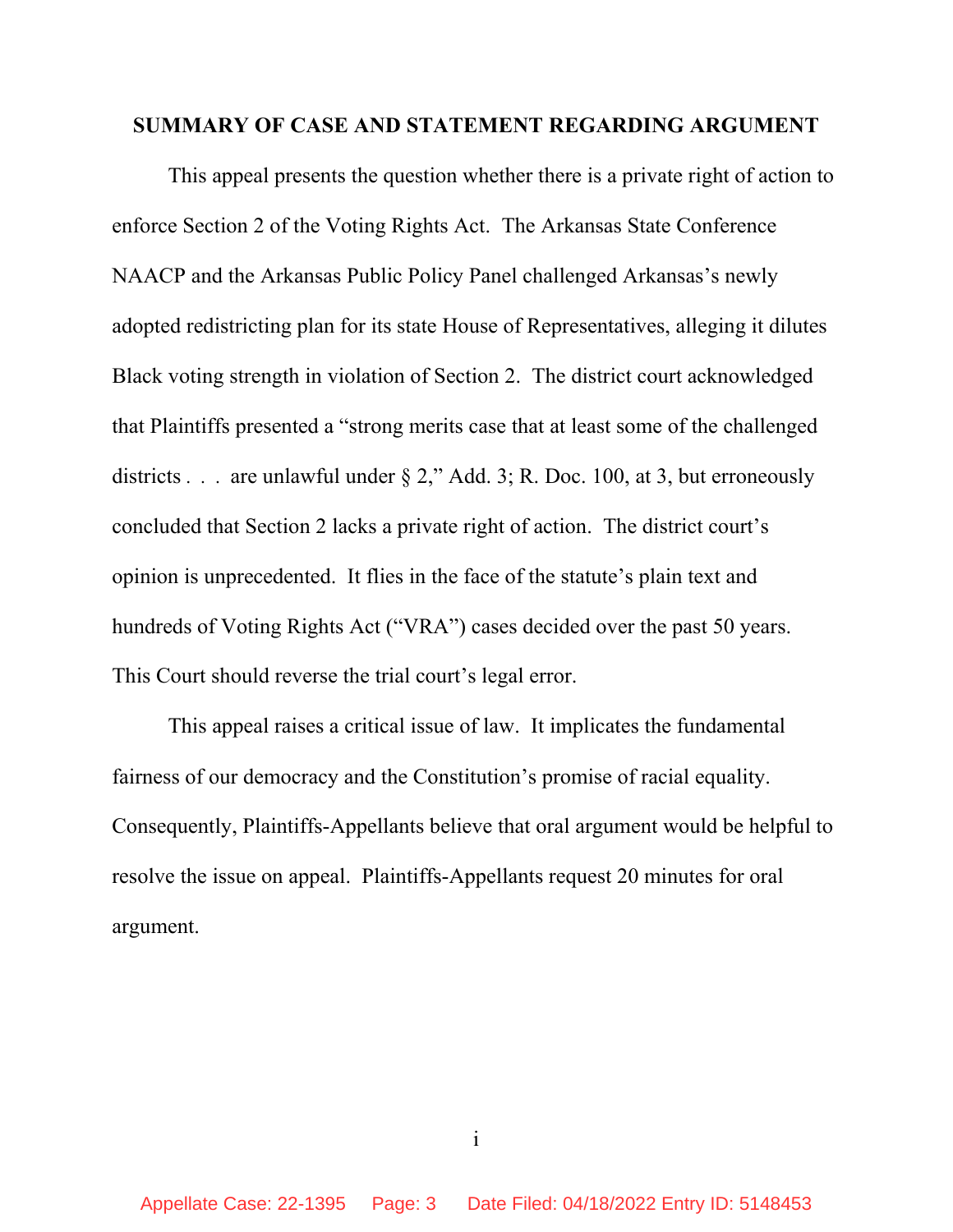#### **CORPORATE DISCLOSURE STATEMENT**

Pursuant to Federal Rule of Appellate Procedure 26.1 and Eighth Circuit Rule 26.1A, counsel of record for Arkansas State Conference National Association for the Advancement of Colored People hereby discloses that its parent corporation is:

National Association for the Advancement of Colored People 4805 Mount Hope Drive Baltimore, Maryland 21215

There is no stock in Arkansas State Conference National Association for the Advancement of Colored People and, thus, no publicly held company or corporation owns ten percent or more of its stock.

Pursuant to Federal Rule of Appellate Procedure 26.1 and Eighth Circuit

Rule 26.1A, counsel of record for the Arkansas Public Policy Panel hereby discloses that it is a membership organization that does not have stock. It has no corporate parent and no publicly held corporation owns ten percent or more of its stock.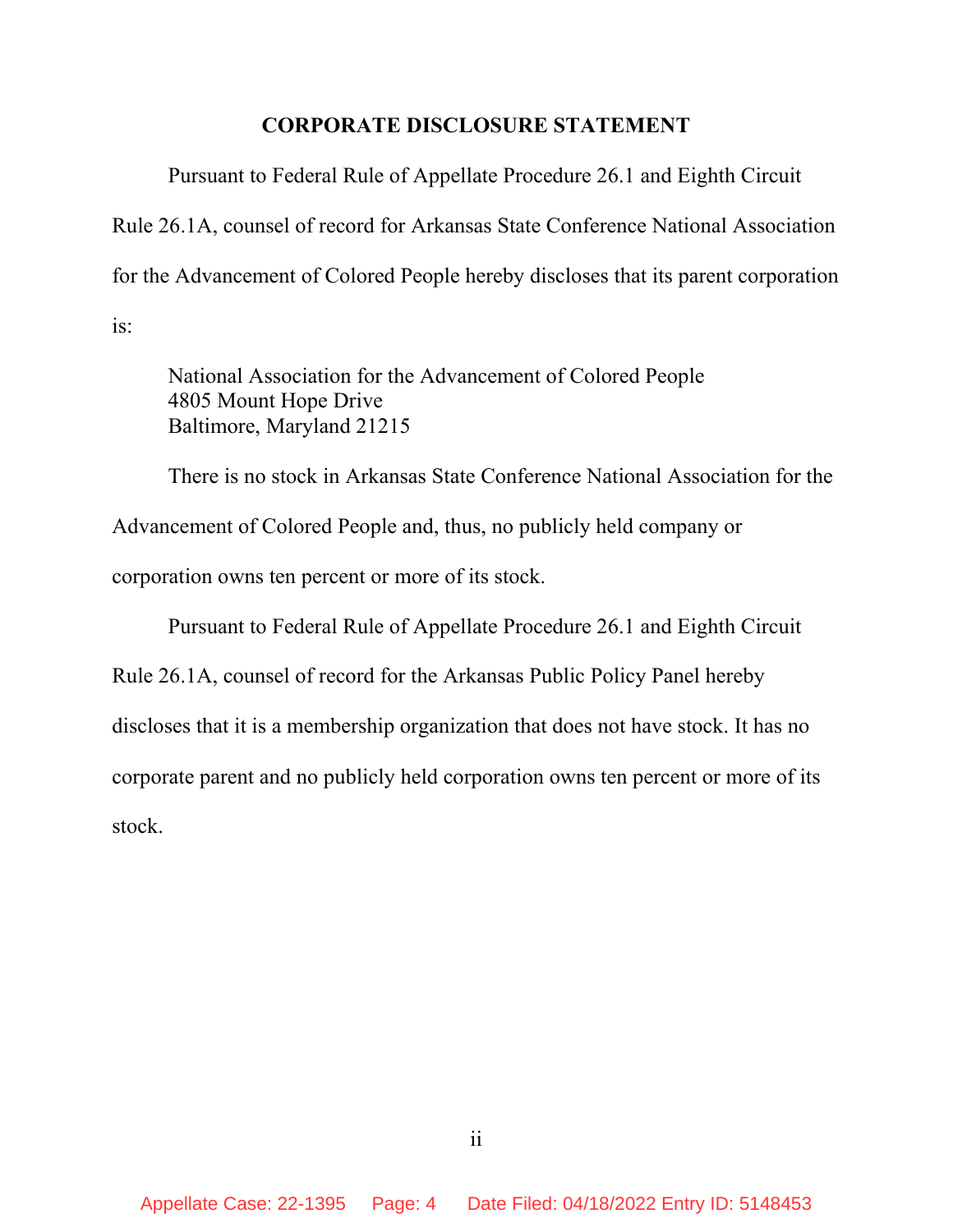# **TABLE OF CONTENTS**

| SUMMARY OF CASE AND STATEMENT REGARDING ARGUMENT  i                                                                                              |
|--------------------------------------------------------------------------------------------------------------------------------------------------|
|                                                                                                                                                  |
|                                                                                                                                                  |
|                                                                                                                                                  |
|                                                                                                                                                  |
|                                                                                                                                                  |
|                                                                                                                                                  |
|                                                                                                                                                  |
|                                                                                                                                                  |
|                                                                                                                                                  |
|                                                                                                                                                  |
| I. CONTROLLING PRECEDENT THAT THERE IS A PRIVATE<br>RIGHT OF ACTION TO ENFORCE SECTION 2 RESOLVES THIS                                           |
| II. THE VRA'S TEXT AND STRUCTURE CLEARLY<br>DEMONSTRATES CONGRESSIONAL INTENT TO ESTABLISH<br>A PRIVATE RIGHT OF ACTION TO ENFORCE SECTION 2. 27 |
| A. Section 2 Employs "Rights-Creating" Language By Protecting The<br>Right Of Any Citizen To Vote Free From Racial Discrimination28              |
| B. Sections 3 And Section 14(e) Of Provide Private Remedies For                                                                                  |
| 1. Section 3 contains private remedies for Section 2 violations. 30                                                                              |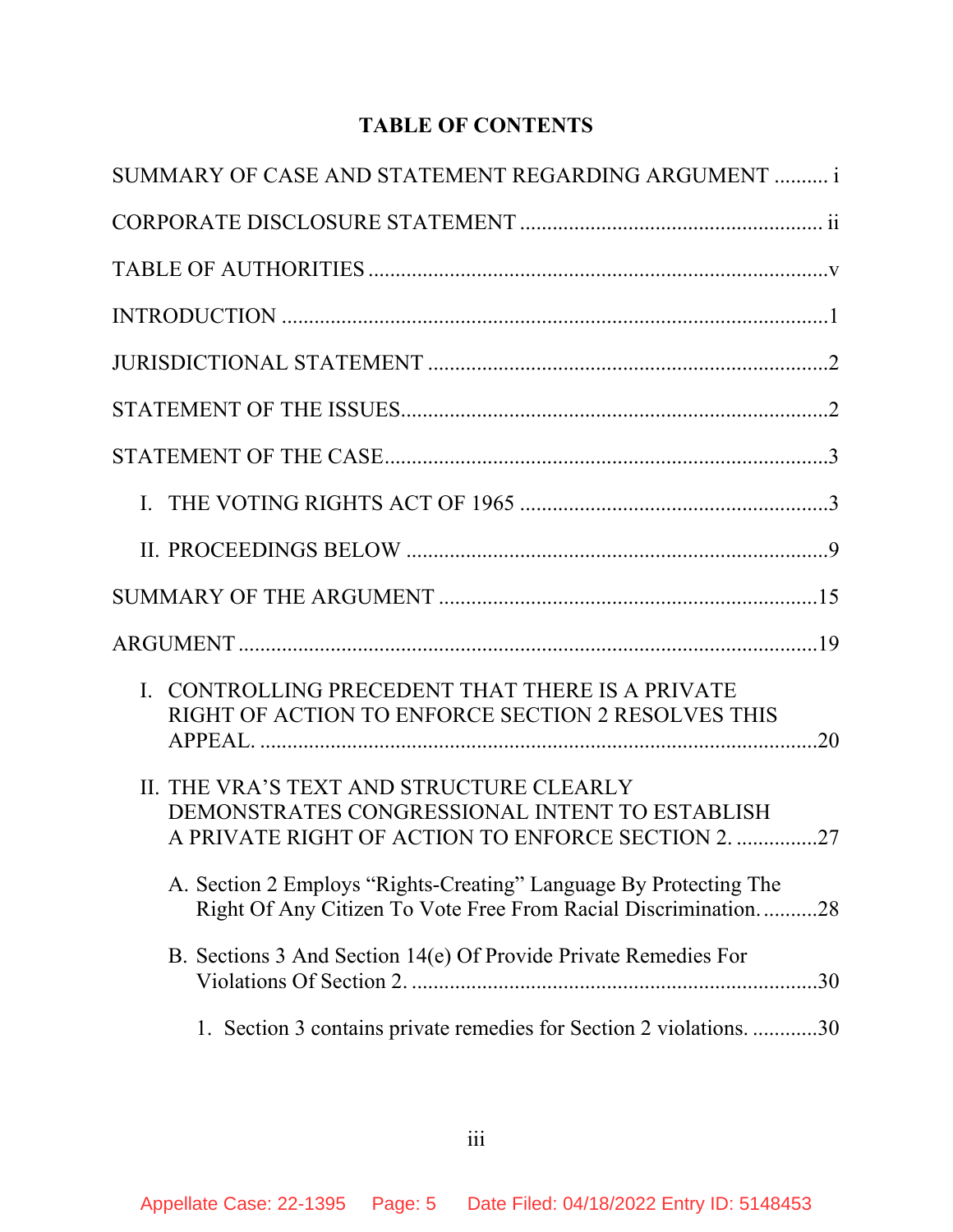| 2. Section 14(e) also contains private remedies for Section 2 |  |
|---------------------------------------------------------------|--|
| III. THE LONGSTANDING LEGISLATIVE UNDERSTANDING IS            |  |
| UNEQUIVOCAL THAT THERE IS A PRIVATE RIGHT OF                  |  |
|                                                               |  |
|                                                               |  |
|                                                               |  |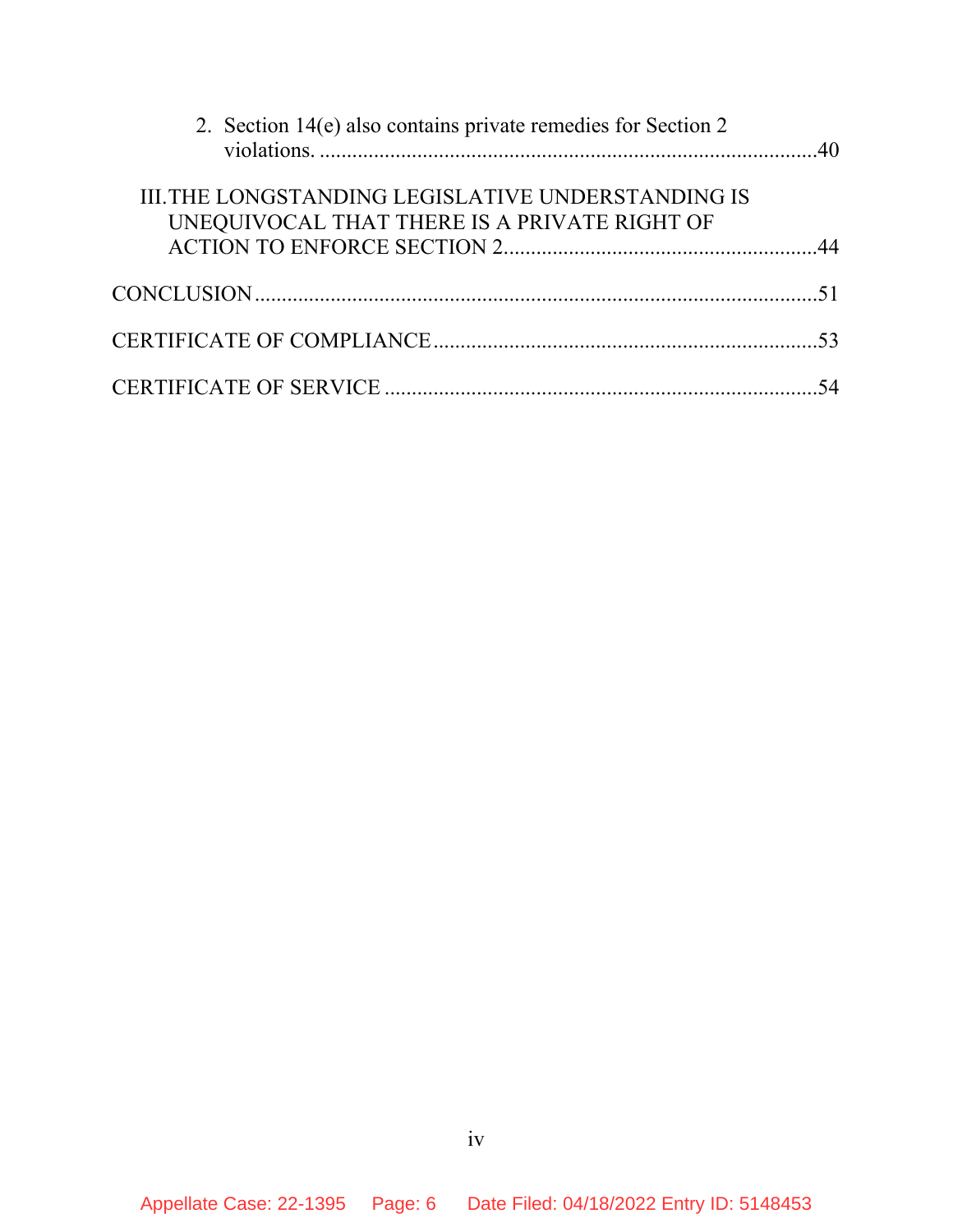# **TABLE OF AUTHORITIES**

# **Cases**

| Abbott v. Perez,                                                                                                            |
|-----------------------------------------------------------------------------------------------------------------------------|
| African American Citizens for Change v. St. Louis Board of Police<br>Commissioners,                                         |
| African American Legal Defense Fund v. Villa,                                                                               |
| African American Voting Rights Legal Defense Fund v. Missouri,                                                              |
| Agostini v. Felton,                                                                                                         |
| Alabama State Conference of N.A.A.C.P. v. Alabama,<br>949 F.3d 647 (11th Cir. 2020),                                        |
| Albernaz v. United States,                                                                                                  |
| Alexander v. Sandoval,                                                                                                      |
| Allen v. Board of Elections,                                                                                                |
| Alpha Phi Alpha Fraternity v. Raffensperger,<br>No. 1:21-cv-5337-SCJ, Order Denying Def.'s Mot. to Dismiss,                 |
| Alpha Phi Alpha Fraternity, Inc. v. Raffensperger,<br>No. 1:21-cv-5337-SCJ, 2022 WL 633312 (N.D. Ga. Feb. 28, 2022)  24, 27 |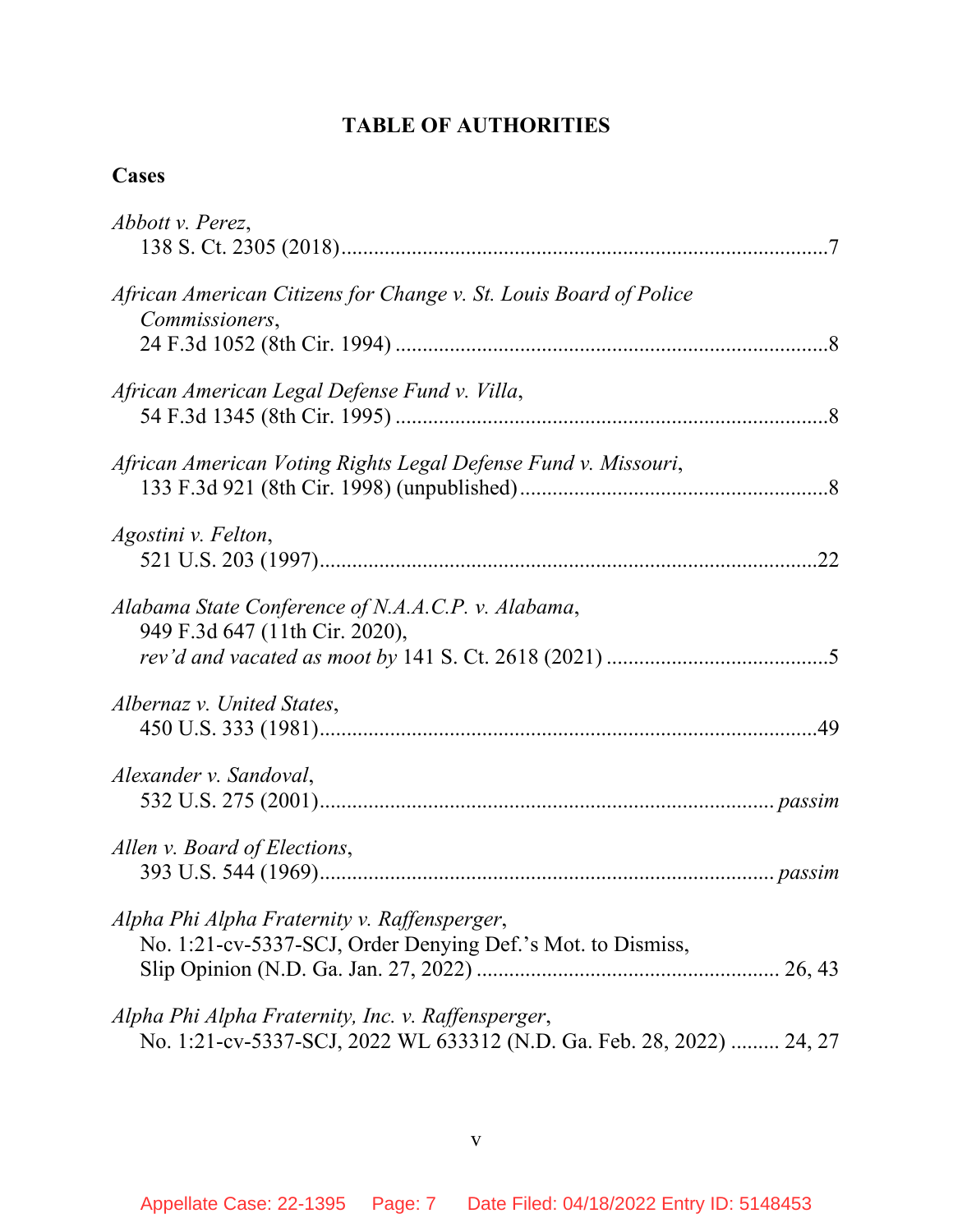| Animal Legal Defense Fund v. Vaught,                                                       |
|--------------------------------------------------------------------------------------------|
| Arakaki v. Hawaii,                                                                         |
| Arbor Hill Concerned Citizens v. County of Albany,                                         |
| Arkansas United v. Thurston,                                                               |
| Bakewell v. United States,                                                                 |
| Bartlett v. Strickland,                                                                    |
| Bone Shirt v. Hazeltine,                                                                   |
| Bone Shirt v. Hazeltine,<br>No. CIV. 01-3032-KES, 2006 WL 1788307 (D.S.D. June 22, 2006)43 |
| Brnovich v. Democratic National Committee,                                                 |
| Brooks v. Georgia State Board of Elections,                                                |
| Brown v. Post,                                                                             |
| Buckanaga v. Sisseton Independent School District,                                         |
| Cannon v. University of Chicago,                                                           |
| Chisom v. Roemer,                                                                          |
|                                                                                            |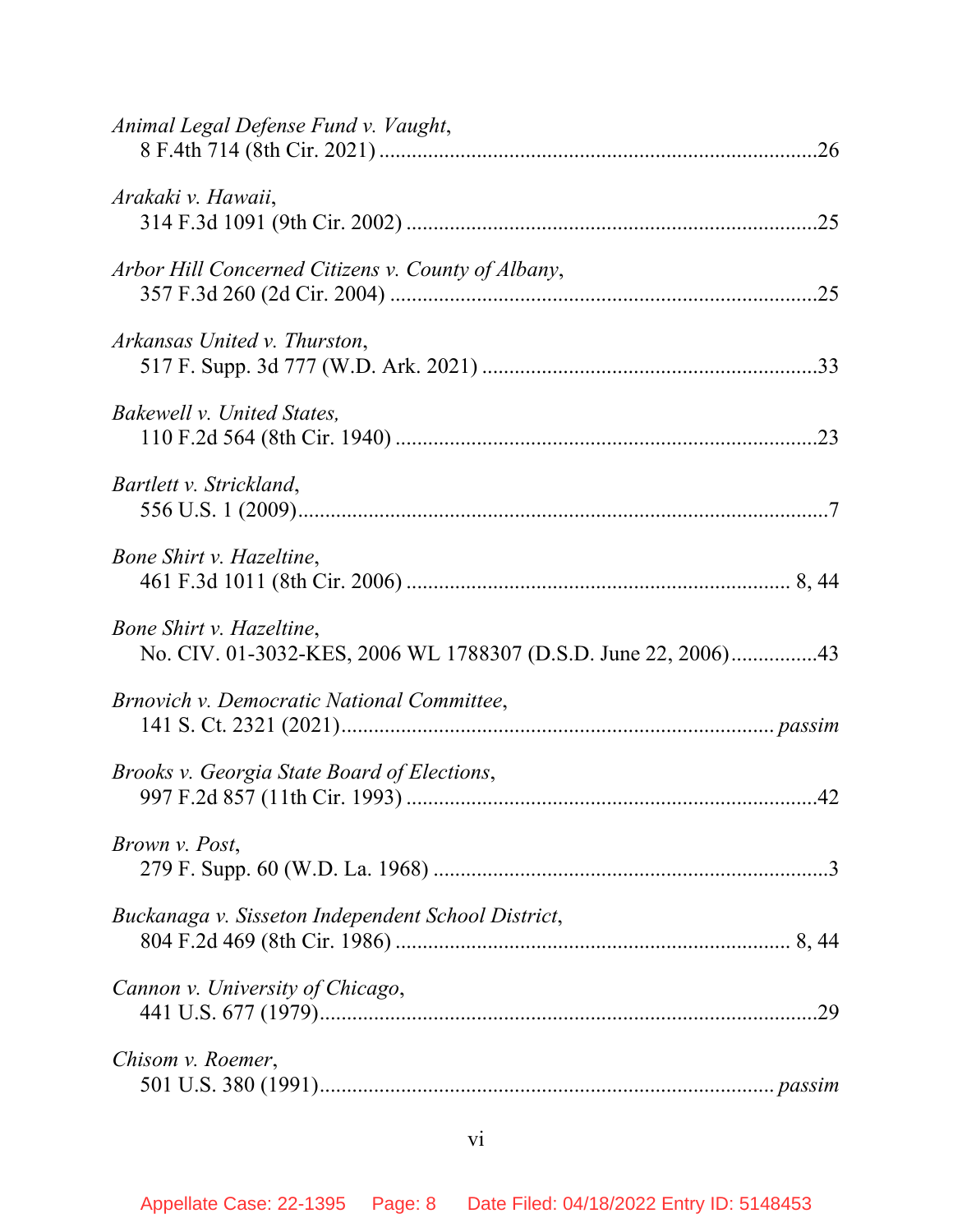| City of Boerne v. Flores,                             |
|-------------------------------------------------------|
| City of Mobile v. Bolden,                             |
| Clark v. Calhoun County, Mississippi,                 |
| Clay v. Board of Education of City of St. Louis,      |
| Corbett v. Sullivan,                                  |
| Cottier v. City of Martin,                            |
| Cross v. Fox,                                         |
| Dakota, Minnesota & East Railroad Corp. v. Schieffer, |
| Dalton v. JJSC Properties, LLC,                       |
| Dillard v. City of Greensboro,                        |
| Duncan v. Walker,                                     |
| <i>Emery v. Hunt,</i>                                 |
| Ford v. Strange,                                      |
| Georgia State Conference of the NAACP v. Georgia,     |
|                                                       |

# vii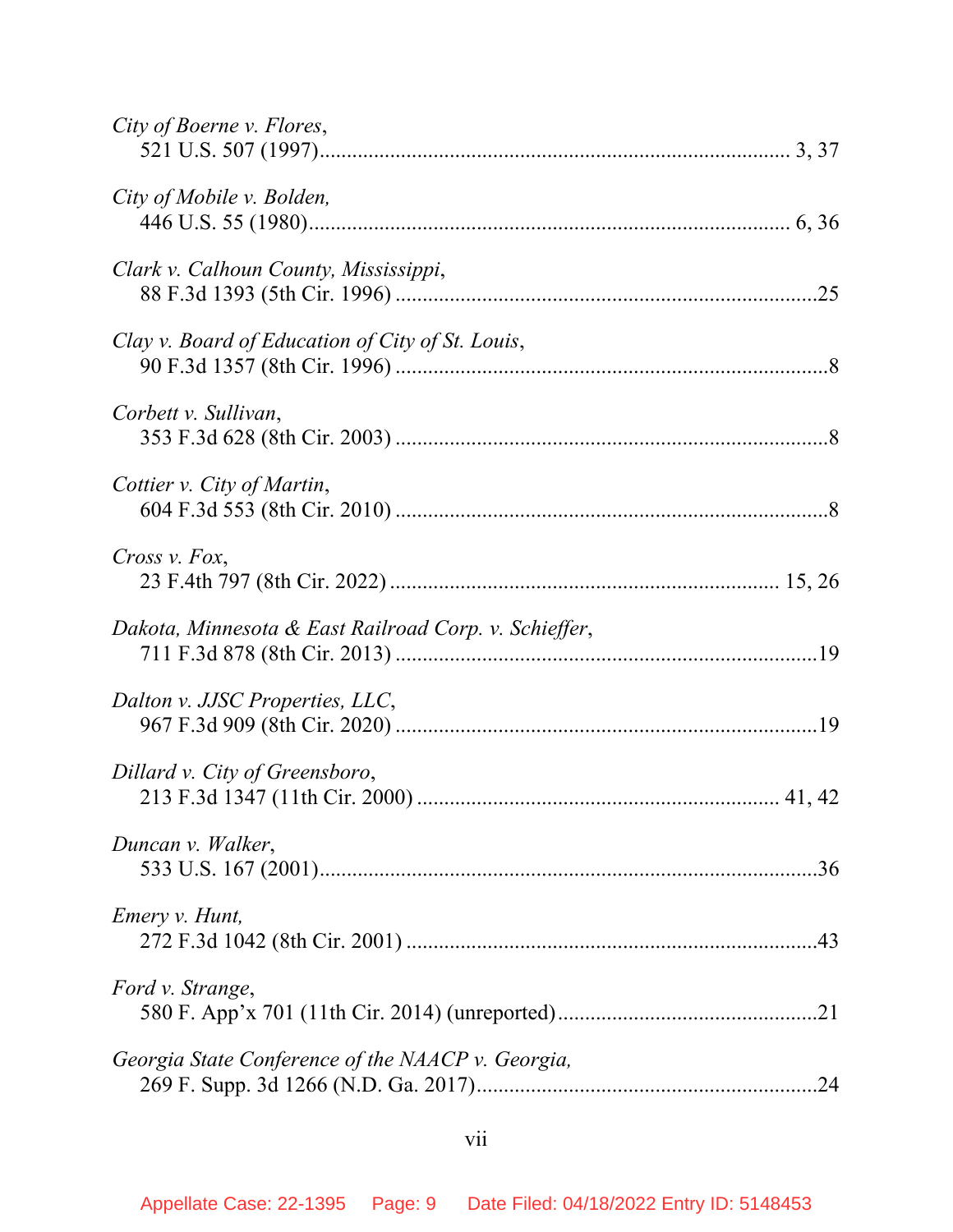| Gonzaga University v. Doe,                           |  |
|------------------------------------------------------|--|
| Griffin v. Oceanic Contractors, Inc.,                |  |
| Growe v. Emison,                                     |  |
| Hadnott v. Amos,                                     |  |
| Hall v. Virginia,                                    |  |
| Harry v. Bladen County, North Carolina,              |  |
| Harvell v. Blytheville School District No. 5,        |  |
| Holder v. Hall,                                      |  |
| Houston Lawyers' Ass'n v. Attorney General of Texas, |  |
| Hutto v. Davis,                                      |  |
| Jeffers v. Beebe,                                    |  |
| Jeffers v. Clinton,                                  |  |
| Jeffers v. Clinton,                                  |  |
| Jeffers v. Clinton,                                  |  |
|                                                      |  |

# viii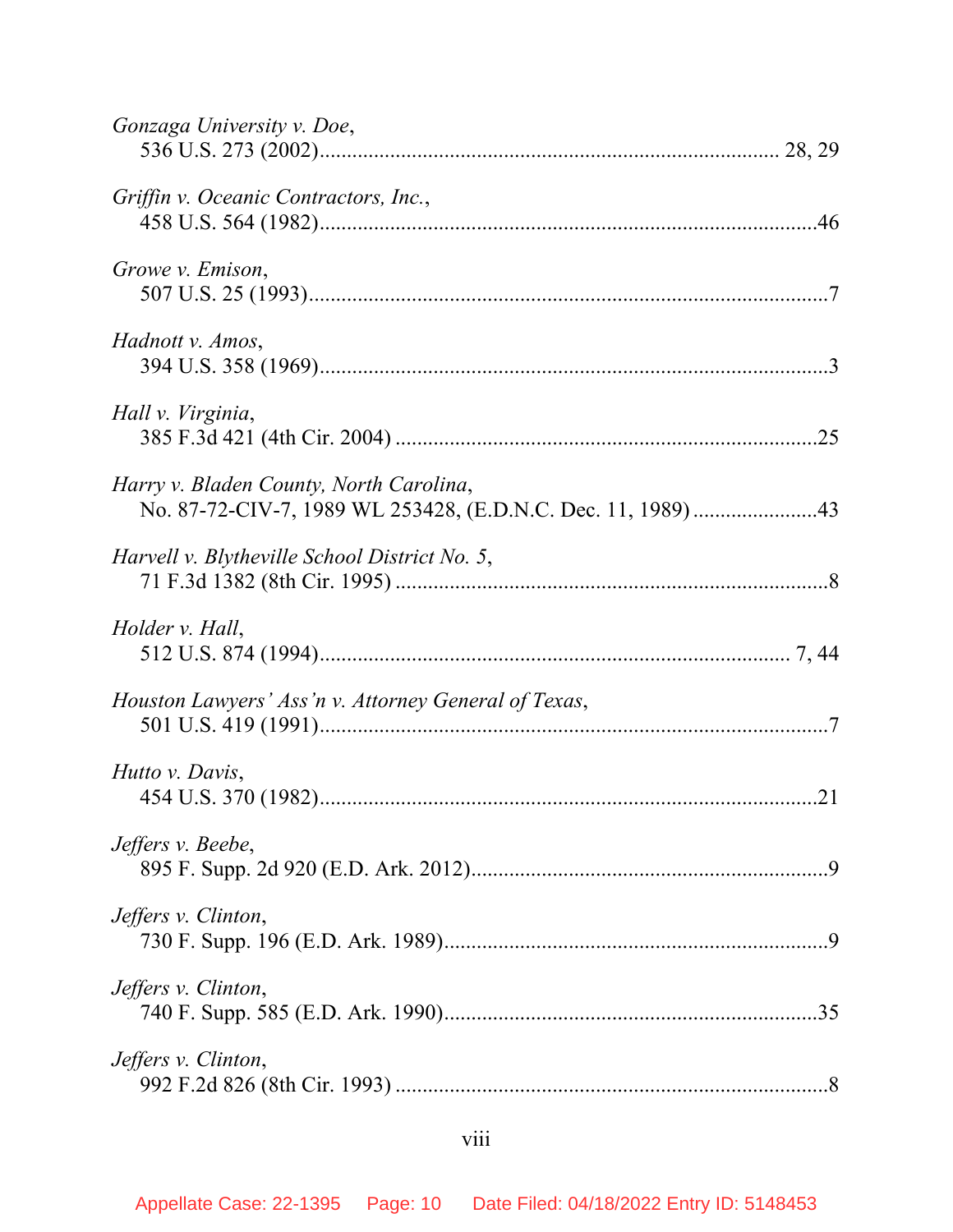| Jeffers v. Tucker,                                                                                    |
|-------------------------------------------------------------------------------------------------------|
| Jenkins v. Red Clay Consolidated School District Board of Education,                                  |
| Johnson v. De Grandy,                                                                                 |
| Johnson-Lee v. City of Minneapolis,                                                                   |
| Kingman Park Civic Ass'n v. Williams,                                                                 |
| League of United Latin American Citizens v. Abbott,<br>No. EP-21-CV-00259-DCG-JES-JVB, 2021 WL 576203 |
| League of United Latin American Citizens v. Perry,                                                    |
| Little Rock School District v. Pulaski County Special School District, No. 1,                         |
| Liu v. SEC,                                                                                           |
| Livadas v. Bradshaw,                                                                                  |
| Luft v. Evers,                                                                                        |
| MacGuire v. Amos,                                                                                     |
| Mata v. Lynch,                                                                                        |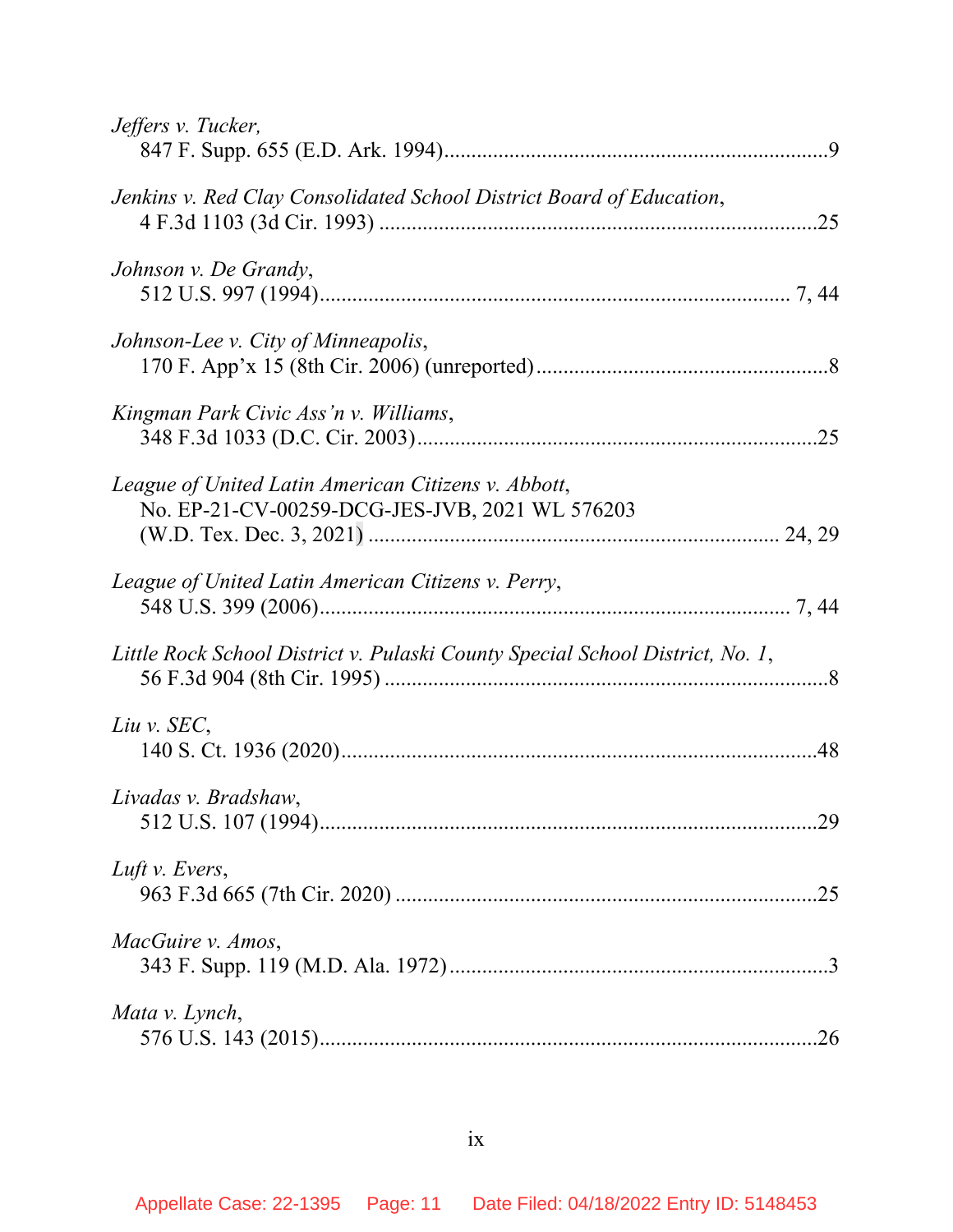| Maxfield v. Cintas Corp., No. 2,                                                                                                                                |
|-----------------------------------------------------------------------------------------------------------------------------------------------------------------|
| McGruder v. Phillips County Election Commission,                                                                                                                |
| Medders v. Autauga County Board of Education,                                                                                                                   |
| Metts v. Murphy,                                                                                                                                                |
| Milligan v. Merrill,<br>No. 2:21-cv-1291-AMM, 2022 WL 265001                                                                                                    |
| Milner v. Department of the Navy,                                                                                                                               |
| Miss. State Chapter Operation Push v. Mabus,<br>788 F. Supp. 1406 (N.D. Miss. 1992),<br>aff'd as modified sub nom. Miss. State Chapter, Operation Push, Inc. v. |
| Missouri State Conference of NAACP v. Ferguson-Florissant School<br>District,<br>No. 4:14 CV 2077 RWS, 2020 WL 2747306 (E.D. Mo. May 27, 2020)42                |
| Missouri State Conference of the NAACP v. Ferguson-Florissant School<br>District,                                                                               |
| Mixon v. Ohio,                                                                                                                                                  |
| Morris v. Fortson,                                                                                                                                              |
| Morse v. Republican Party of Virginia,                                                                                                                          |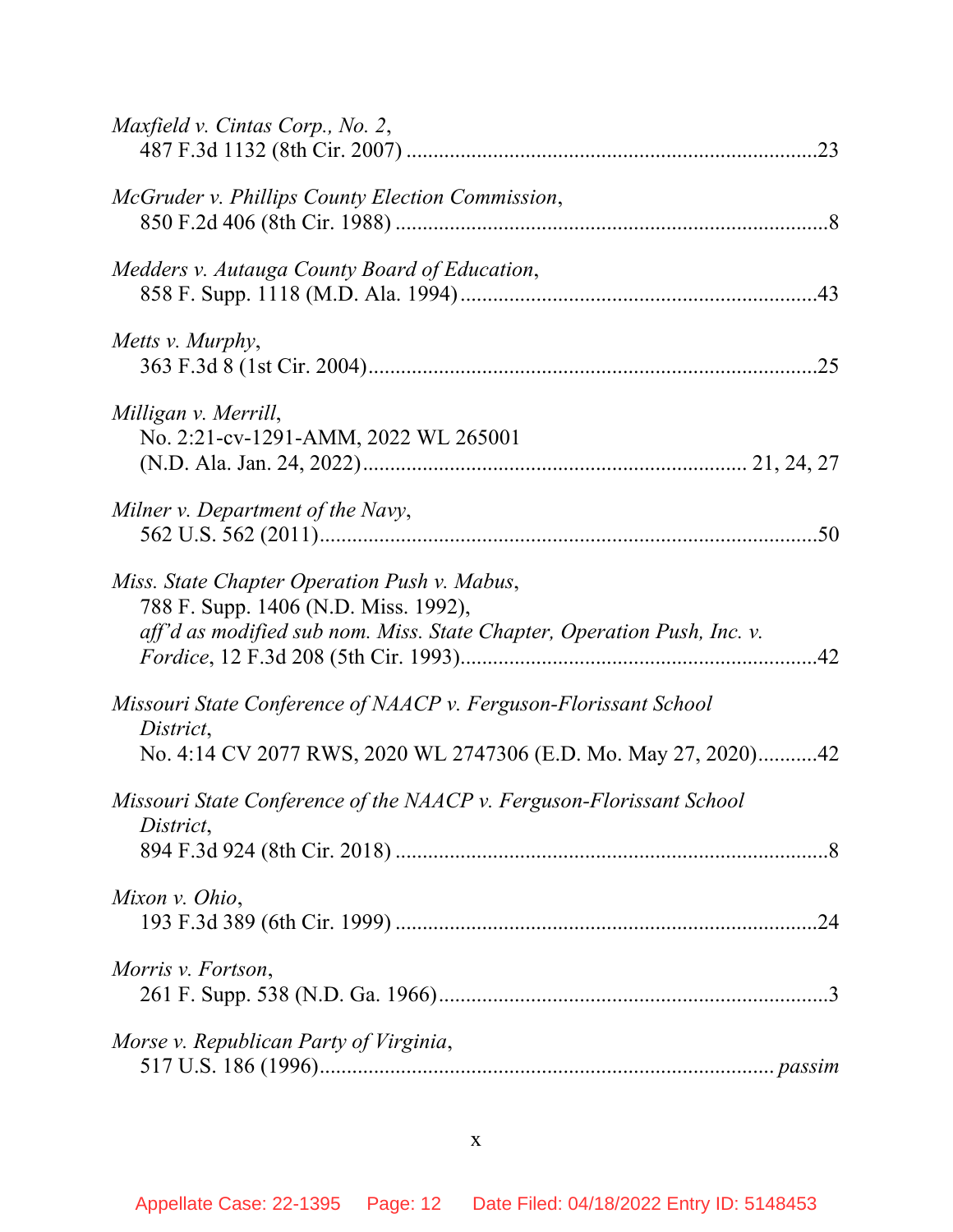| National Ass'n for the Advancement Colored People, Spring Valley Branch<br>v. East Ramapo Central School District,<br>462 F. Supp. 3d 368 (S.D.N.Y. 2020),<br>aff'd sub nom. Clerveaux v. East Ramapo Central School District, 984 |
|------------------------------------------------------------------------------------------------------------------------------------------------------------------------------------------------------------------------------------|
| Navajo Nation v. Arizona Independent Redistricting Commission,                                                                                                                                                                     |
| Nevada Department of Human Resources v. Hibbs,                                                                                                                                                                                     |
| Northeast Ohio Coalition for the Homeless v. Husted,                                                                                                                                                                               |
| OCA-Greater Houston v. Texas,                                                                                                                                                                                                      |
| Osher v. City of St. Louis, Missouri,                                                                                                                                                                                              |
| Perkins v. Matthews,                                                                                                                                                                                                               |
| Perry-Bey v. City of Norfolk,                                                                                                                                                                                                      |
| Pope v. County of Albany,                                                                                                                                                                                                          |
| Puerto Rican Organization for Political Action v. Kusper,                                                                                                                                                                          |
| Reno v. Bossier Parish School Board,                                                                                                                                                                                               |
| Roberts v. Wamser,                                                                                                                                                                                                                 |
| Robinson v. Norling,<br>.29                                                                                                                                                                                                        |
|                                                                                                                                                                                                                                    |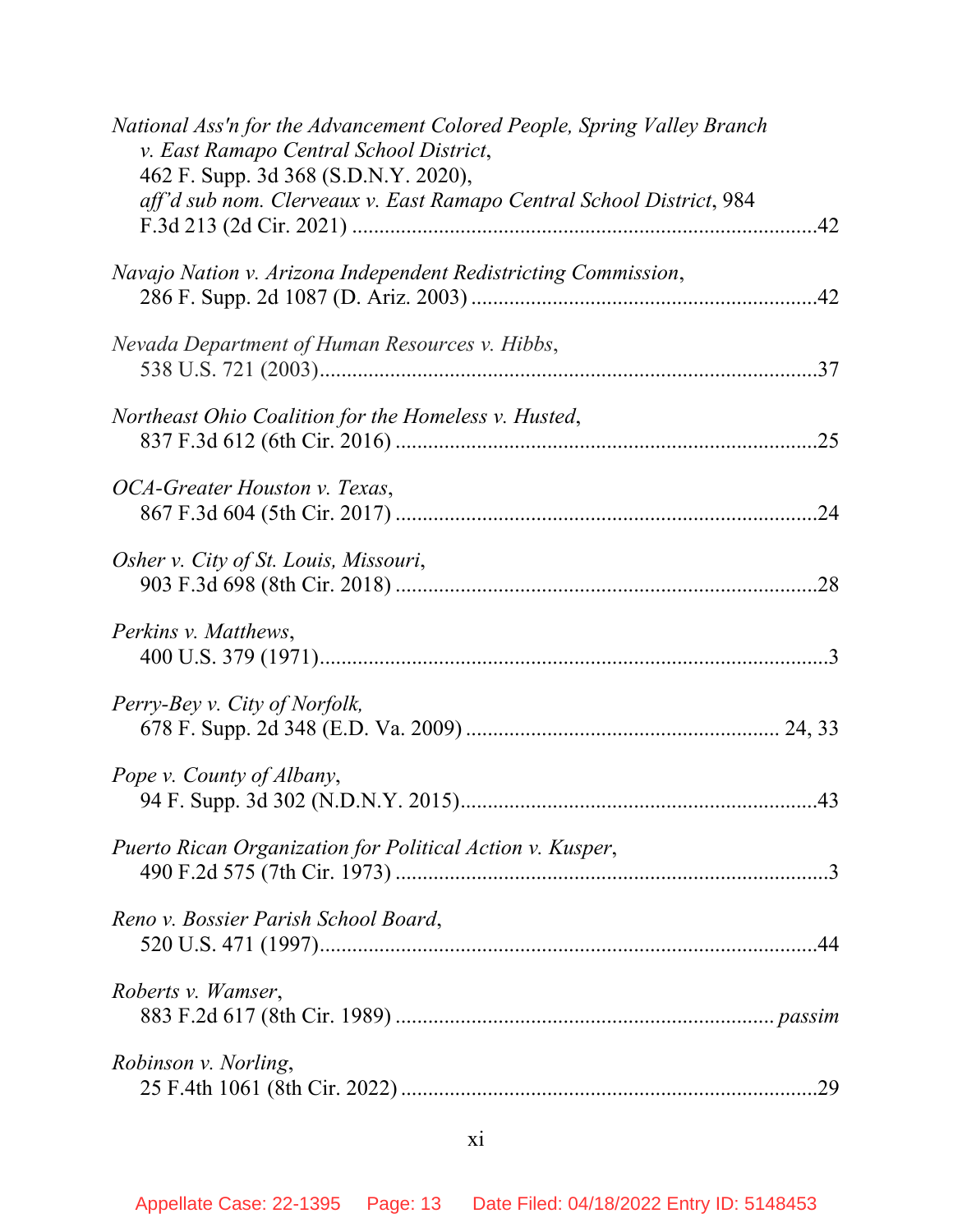| Rodriguez de Quijas v. Shearson/American Express, Inc., |  |
|---------------------------------------------------------|--|
| Rogers v. Lodge,                                        |  |
| Salve Regina College v. Russell,                        |  |
| Sanchez v. State of Colorado,                           |  |
| Seminole Tribe of Florida v. Florida,                   |  |
| Shelby County v. Holder,                                |  |
| Shelby County v. Holder,                                |  |
| Shelby County v. Lynch,                                 |  |
| Smith v. Clinton,                                       |  |
| South Carolina v. Katzenbach,                           |  |
| Square D Co. v. Niagara Frontier Tariff Bureau, Inc.,   |  |
| Stabler v. County of Thurston,                          |  |
| Steel Co. v. Citizens for Better Environment,           |  |
| Tanzin v. Tanvir,                                       |  |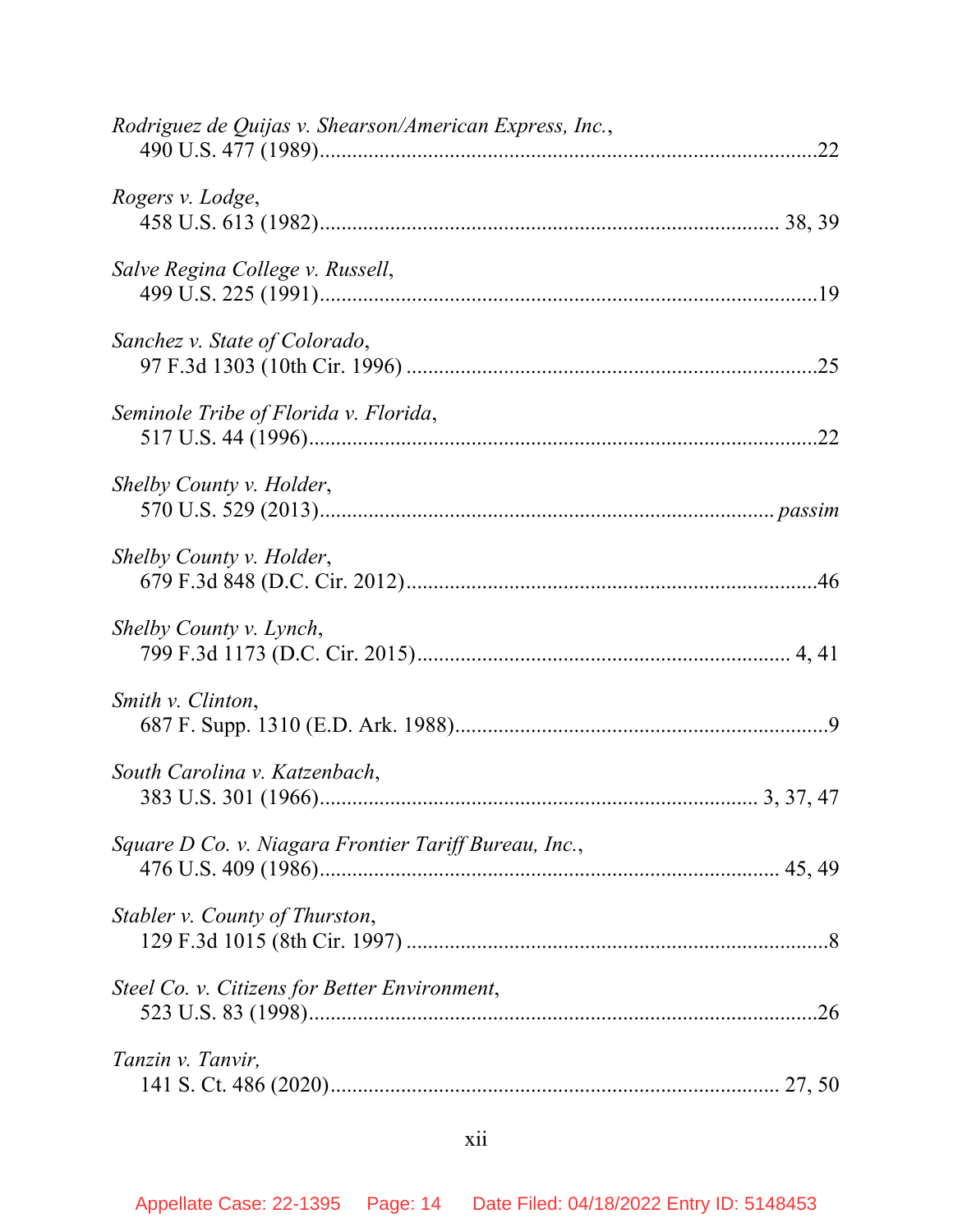| Texas Department of Housing & Community Affairs v. Inclusive<br>Communities Project, Inc., |  |
|--------------------------------------------------------------------------------------------|--|
| Thornburg v. Gingles,                                                                      |  |
| Thurston Motor Lines, Inc v. Jordan K. Rand, Ltd.,                                         |  |
| Toney v. White,                                                                            |  |
| Turner v. State of Arkansas,                                                               |  |
| United States v. Blaine County,                                                            |  |
| United States v. Harcevic,                                                                 |  |
| United States v. Sandoval County, New Mexico,                                              |  |
| Veasey v. Abbott,<br>No. 2:13-CV-193, 2020 WL 9888360, (S.D. Tex. May 27, 2020),           |  |
| Veasey v. Perry,                                                                           |  |
| Verizon Maryland Inc. v. Public Service Commission of Maryland,                            |  |
| Voinovich v. Quilter,                                                                      |  |
| Whitfield v. Democratic Party of State of Arkansas,<br>890 F.2d 1423 (8th Cir. 1989),      |  |

xiii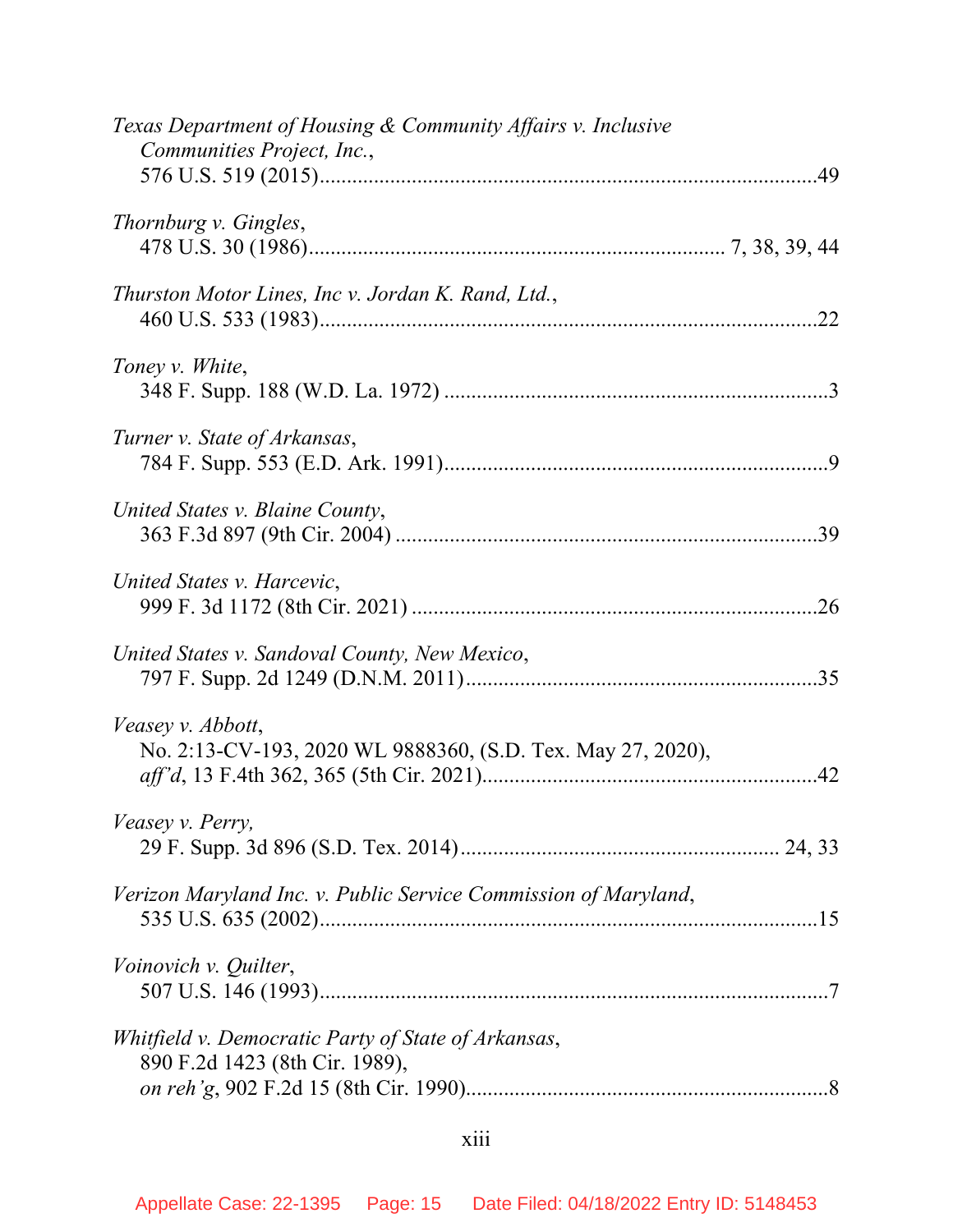| Williams v. City of Texarkana,                                                                                                 |
|--------------------------------------------------------------------------------------------------------------------------------|
| Wilson v. Huckabee,<br>No. 2:06-cv-00132-WRW, 2008 WL 360617 (E.D. Ark. Feb. 8, 2008)9                                         |
| Wisniewski v. Rodale, Inc.,                                                                                                    |
| Wright v. Sumter County Board of Elections & Registration,                                                                     |
| Wright v. Sumter County Board of Elections & Registration,<br>No. 1:14-CV-00042-WLS, 2020 WL 11772602 (M.D. Ga. Dec. 7, 2020), |
| Zimmer v. McKeithen,                                                                                                           |
| <b>Statutes</b>                                                                                                                |
|                                                                                                                                |
|                                                                                                                                |
|                                                                                                                                |
|                                                                                                                                |
|                                                                                                                                |
|                                                                                                                                |
|                                                                                                                                |
|                                                                                                                                |
|                                                                                                                                |
|                                                                                                                                |

## xiv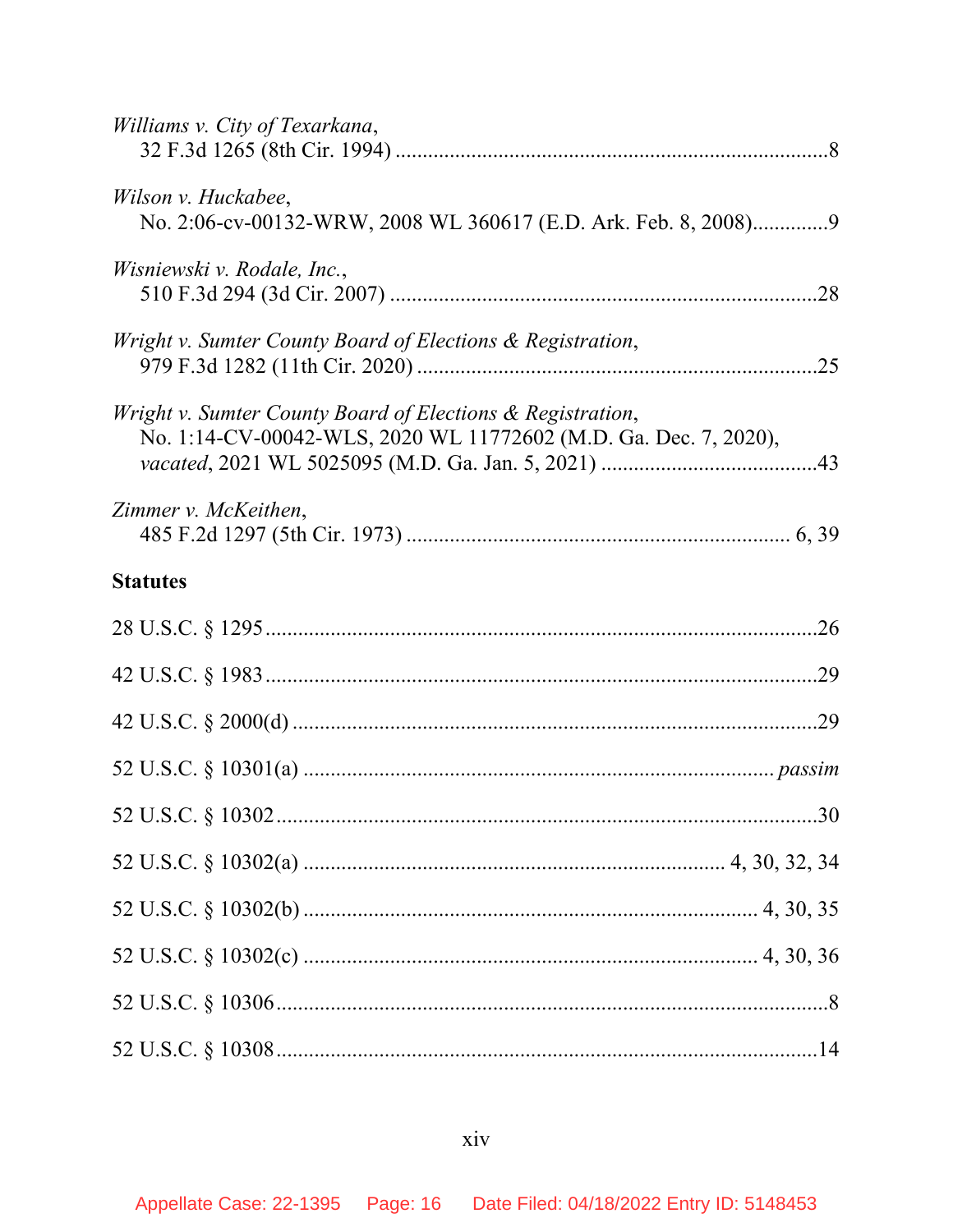| <b>Constitutional Provisions</b>                                                                                                                                                              |
|-----------------------------------------------------------------------------------------------------------------------------------------------------------------------------------------------|
|                                                                                                                                                                                               |
|                                                                                                                                                                                               |
| <b>Legislative Materials</b>                                                                                                                                                                  |
|                                                                                                                                                                                               |
|                                                                                                                                                                                               |
|                                                                                                                                                                                               |
|                                                                                                                                                                                               |
|                                                                                                                                                                                               |
|                                                                                                                                                                                               |
| <b>Other Authorities</b>                                                                                                                                                                      |
| Christopher S. Elmendorf, Making Sense of Section 2: Of Biased Votes,<br>Unconstitutional Elections, and Common Law Statutes,                                                                 |
| Ellen D. Katz et al., Section 2 Cases Database,<br>University of Michigan Law School Voting Rights Initiative (2022),                                                                         |
| Luke P. McLoughlin, Section 2 of the Voting Rights Act and City of Boerne:<br>The Continuity, Proximity, and Trajectory of Vote-Dilution Standards,                                           |
| U.S. Department of Justice, Voting Section Litigation: Cases Raising Claims<br>Under Section 2 of the Voting Rights Act,<br>https://www.justice.gov/crt/voting-section-litigation#sec2cases 7 |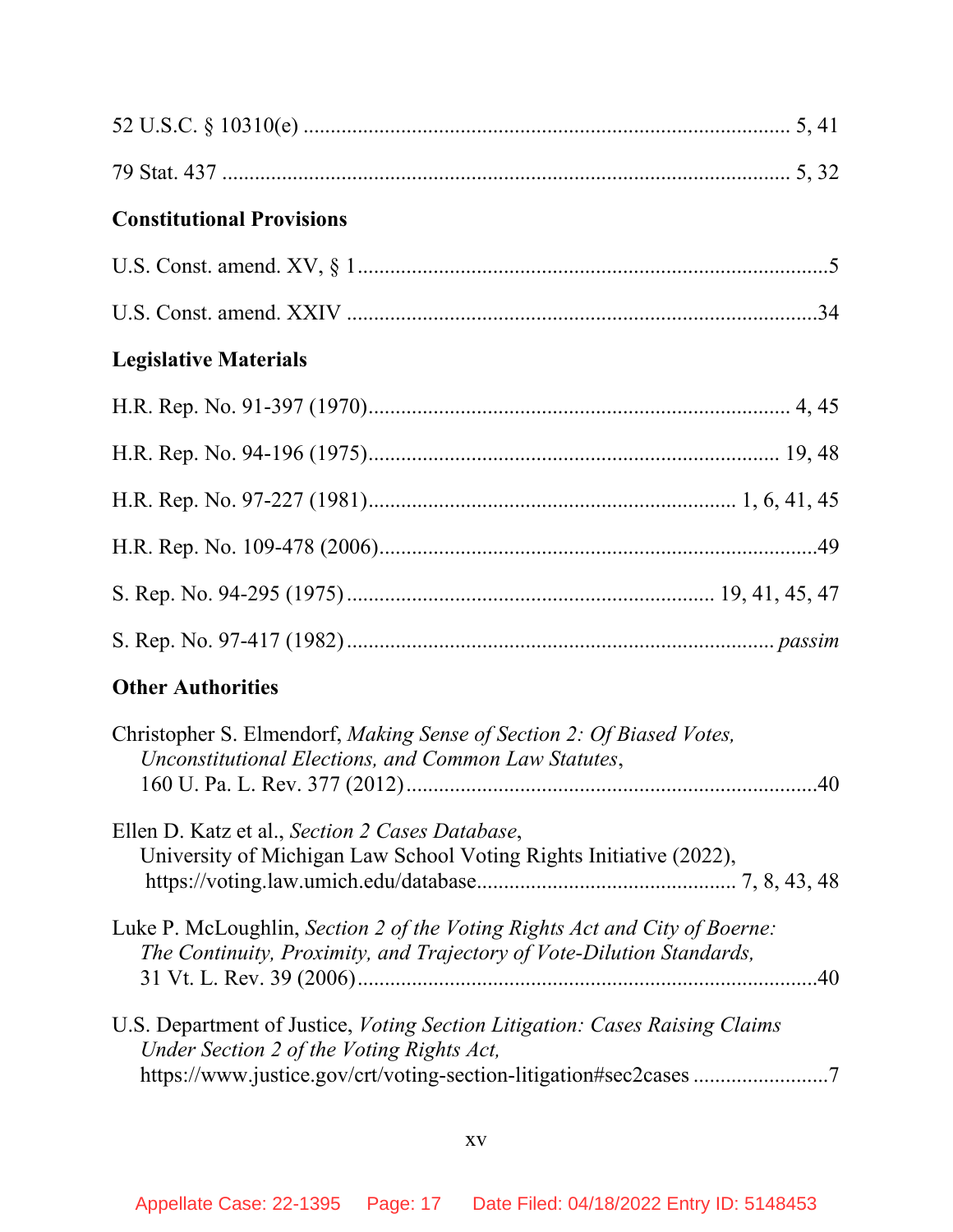#### **INTRODUCTION**

"[T]he existence of the private right of action under Section 2 [of the VRA] *...* has been clearly intended by Congress since 1965." *Morse v. Republican Party of Va.*, 517 U.S. 186, 232 (1996) (plurality opinion) (quoting S. Rep. No. 97- 417, at 30 (1982)). *Every* court that has addressed this issue—including the Supreme Court and multiple federal courts of appeals—has recognized its existence. And for good reason. That conclusion follows from the VRA's plain text and structure. And it is consistent with the VRA's legislative history and decades-long congressional understanding. Indeed, when Congress last amended Section 2 by explicitly expanding its reach to voting laws that have racially discriminatory results, it expressly "reiterat [ed] the existence of the private right of action under Section 2." S. Rep. No. 97-417, at 30; *see also* H.R. Rep. No. 97-227, at 32 (1981). Over decades, federal courts—including this Court—have heard hundreds of Section 2 cases brought by private plaintiffs, not once dismissing those plaintiffs on grounds that Section 2 lacks a private right of action.

Until now. Ignoring binding Supreme Court and Eighth Circuit precedent, the district court dismissed Plaintiffs' "strong merits case" on a rationale that Section 2 lacks a private right of action, proclaiming itself "the first federal court in the nation to do so." Add. 3, 17 n.73; R. Doc. 100, at 3. The district court's unprecedented decision concludes that hundreds of federal courts got it wrong, and

1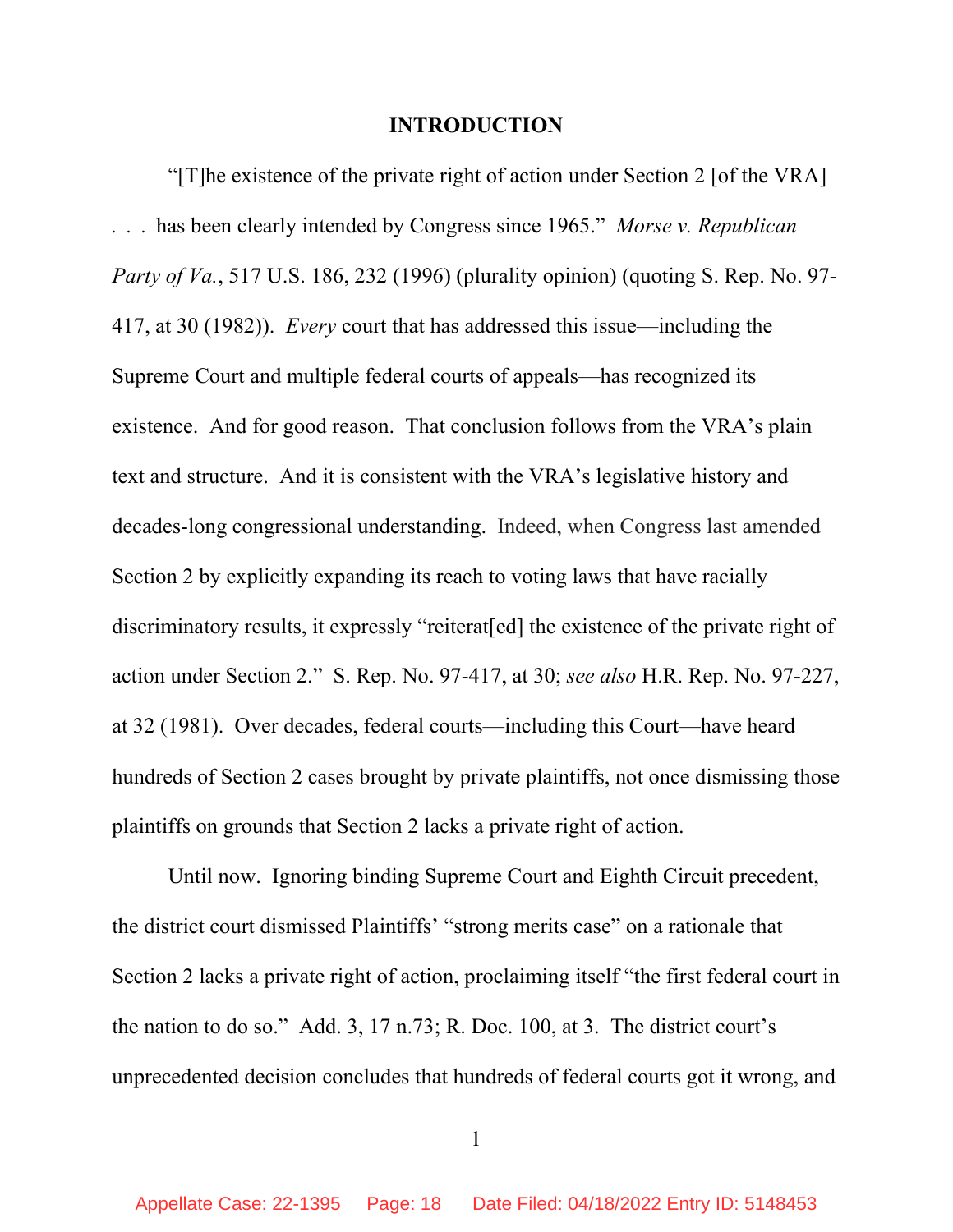the district court alone is right. In the process, it disregards and effectively encourages other courts to ignore binding vertical precedent.

The question presented on appeal is straightforward and settled. The district court's erroneous decision should be reversed.

#### **JURISDICTIONAL STATEMENT**

The United States District Court for the Eastern District of Arkansas had original jurisdiction over Plaintiffs-Appellants' Section 2 claim pursuant to 28 U.S.C. §§ 1331, 1343(a)(3)-(4), 1357, and 2201(a), and 52 U.S.C. § 10308(f). This Court has jurisdiction over this appeal pursuant to 15 U.S.C. § 1121(a) and 28 U.S.C. § 1291 because the district court entered final judgment on February 22, 2022 and Plaintiffs-Appellants timely filed a notice of appeal the next day.

#### **STATEMENT OF THE ISSUES**

- 1. Is there a private right of action to enforce Section 2 of the Voting Rights Act of 1965?
	- a. 52 U.S.C. § 10301
	- b. 52 U.S.C. § 10302
	- c. 52 U.S.C. § 10310(e)
	- d. *Morse v. Republican Party of Virginia*, 517 U.S. 186 (1996)
	- e. *Roberts v. Wamser*, 883 F.2d 617 (8th Cir. 1989)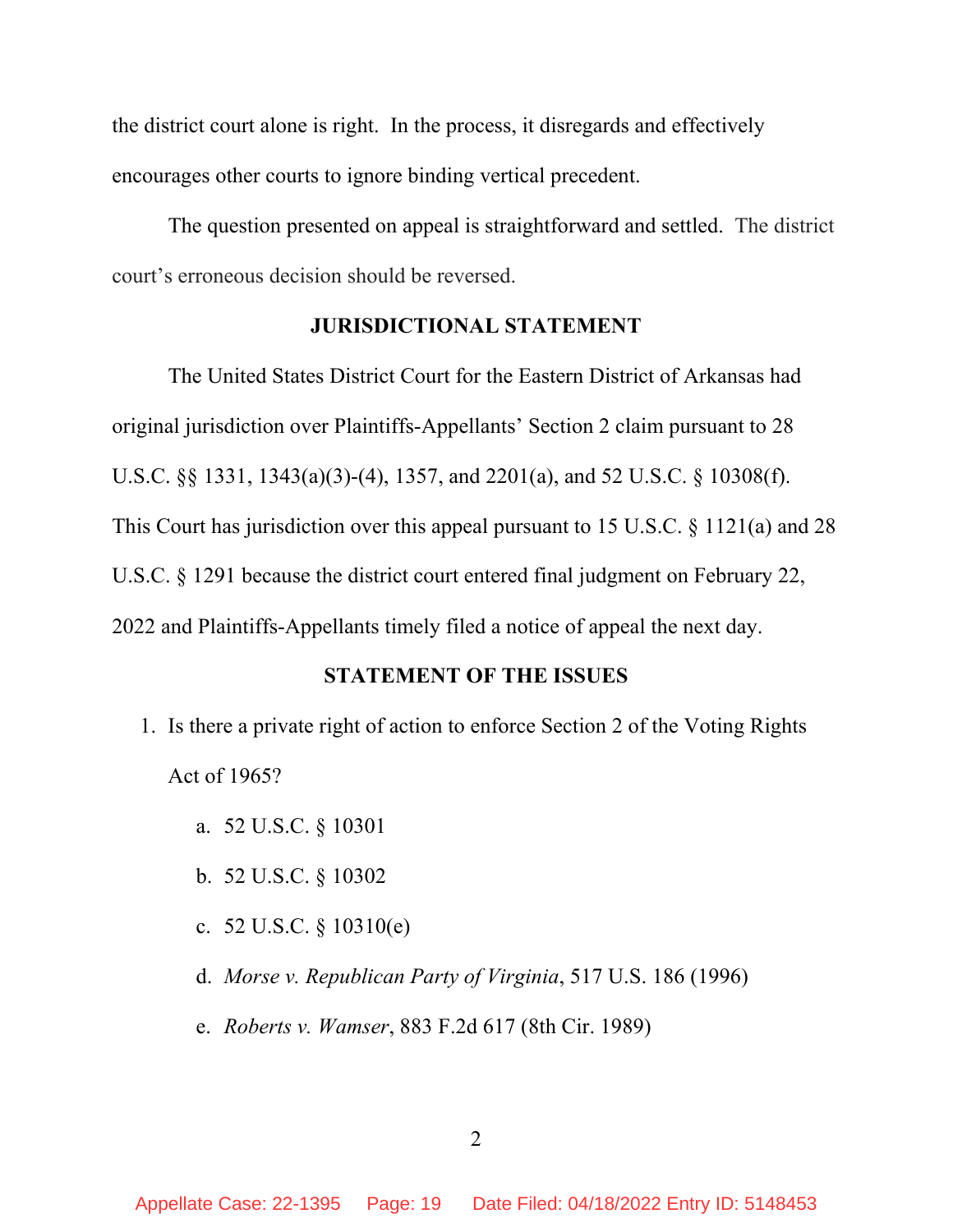#### **STATEMENT OF THE CASE**

## **I. THE VOTING RIGHTS ACT OF 1965**

Congress enacted the Voting Rights Act of 1965 "for the broad remedial purpose of 'rid[ding] the country of racial discrimination in voting.'" *Chisom v. Roemer*, 501 U.S. 380, 403 (1991) (quoting *South Carolina v. Katzenbach*, 383 U.S. 301, 315 (1966)). It acted pursuant to its "power to enforce the provisions of the Fifteenth Amendment." *City of Boerne v. Flores*, 521 U.S. 507, 518 (1997) (citation omitted).

In the years following the VRA's passage, courts regularly adjudicated VRA cases brought by private parties, including claims under Section  $2<sup>1</sup>$  Both the Supreme Court and Congress repeatedly confirmed a private right of action to enforce the VRA's substantive provisions. For example, four years after the VRA's enactment, in *Allen v. Board of Elections*, 393 U.S. 544 (1969), the Supreme Court confirmed that private plaintiffs could sue to enforce Section 5, which "required [certain] States to obtain federal permission before enacting any law related to voting." *Shelby Cnty. v. Holder*, 570 U.S. 529, 534–35 (2013). The

<span id="page-19-0"></span> <sup>1</sup> *See, e.g.*, *Morris v. Fortson*, 261 F. Supp. 538 (N.D. Ga. 1966); *Brown v. Post*, 279 F. Supp. 60 (W.D. La. 1968); *Toney v. White*, 348 F. Supp. 188 (W.D. La. 1972), *aff'd as modified*, 488 F.2d 310 (5th Cir. 1973); *see also, e.g.*, *Hadnott v. Amos*, 394 U.S. 358 (1969); *Perkins v. Matthews*, 400 U.S. 379 (1971); *MacGuire v. Amos*, 343 F. Supp. 119 (M.D. Ala. 1972); *Puerto Rican Org. for Pol. Action v. Kusper*, 490 F.2d 575 (7th Cir. 1973).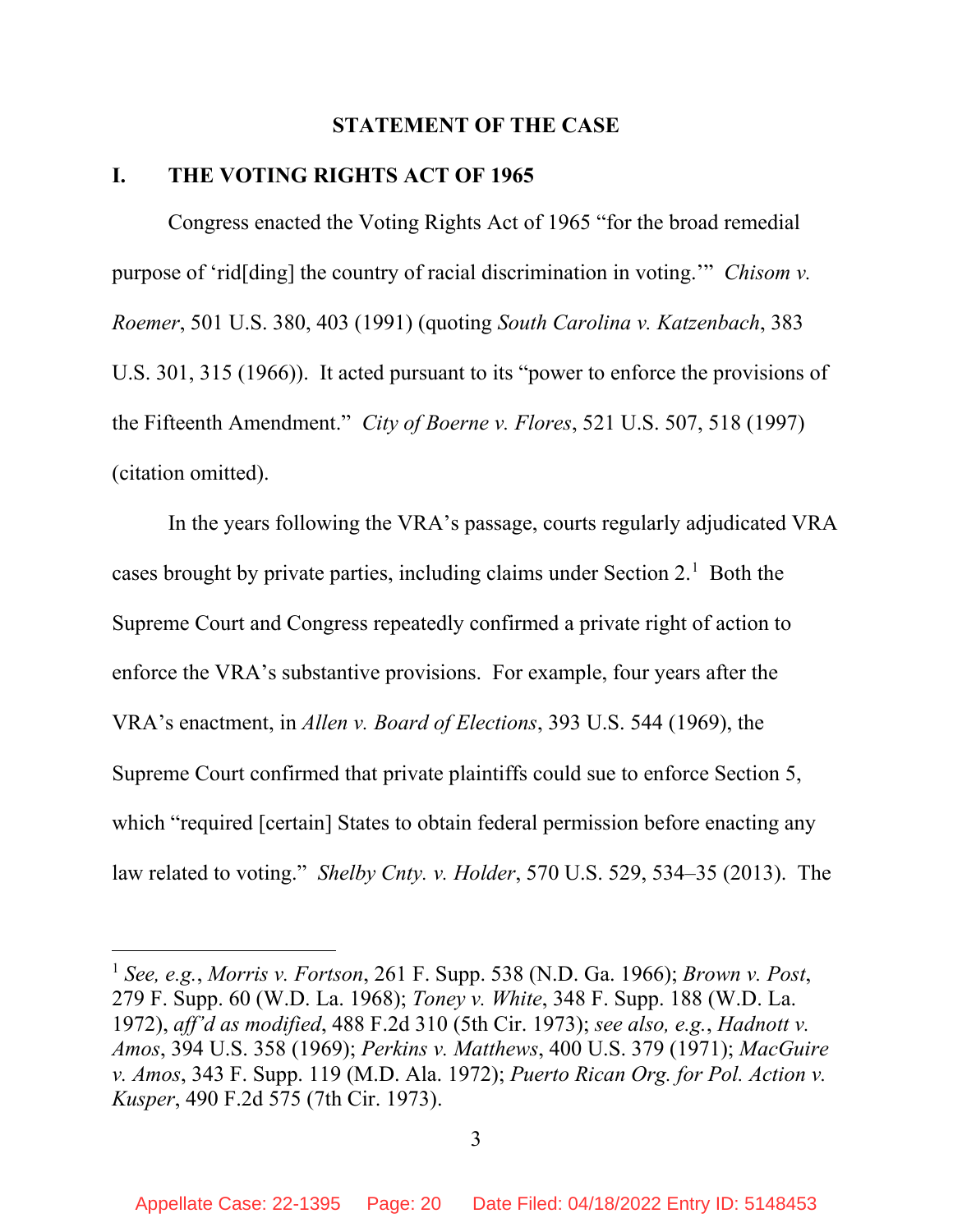Court observed that the VRA "might well prove an empty promise unless the private citizen were allowed to seek judicial enforcement" of its prohibitions. *Allen*, 393 U.S. at 557.

The next year, Congress reauthorized Section 5 and noted approvingly in the accompanying House Report that "*Allen ...* makes clear that private persons have authority" to sue to enforce Section 5. H.R. Rep. No. 91-397, at 8 (1970). And in 1975, Congress codified *Allen*'s holding that private parties could enforce the VRA by amending Section 3 of the Act and adding Section 14(e). *See, e.g.*, *Roberts v. Wamser*, 883 F.2d 617, 621 (8th Cir. 1989); *Shelby Cnty. v. Lynch*, 799 F.3d 1173, 1179 (D.C. Cir. 2015).As amended, Section 3 provides broadly for relief in a "proceeding" brought by "the Attorney General or *an aggrieved person ...* under any statute to enforce the voting guarantees of the fourteenth or fifteenth amendment." 52 U.S.C. § 10302(a); Add. 45 (emphasis added) (authorizing federal observers); *see also id.* § 10302(b); Add. 45 (authorizing courts to suspend tests or devices that "ha[ve] been used for the purpose or with the effect of denying or abridging the right *...* to vote on account of race or color"); *id.* § 10302(c); Add. 45–46 (authorizing court-imposed preclearance where court finds "violations of fourteenth or fifteenth amendment" justifies such relief). In turn, Section 14(e) allows for "the prevailing party, other than the United States" to seek attorney's fees "[i]n any action or proceeding to enforce the voting guarantees

4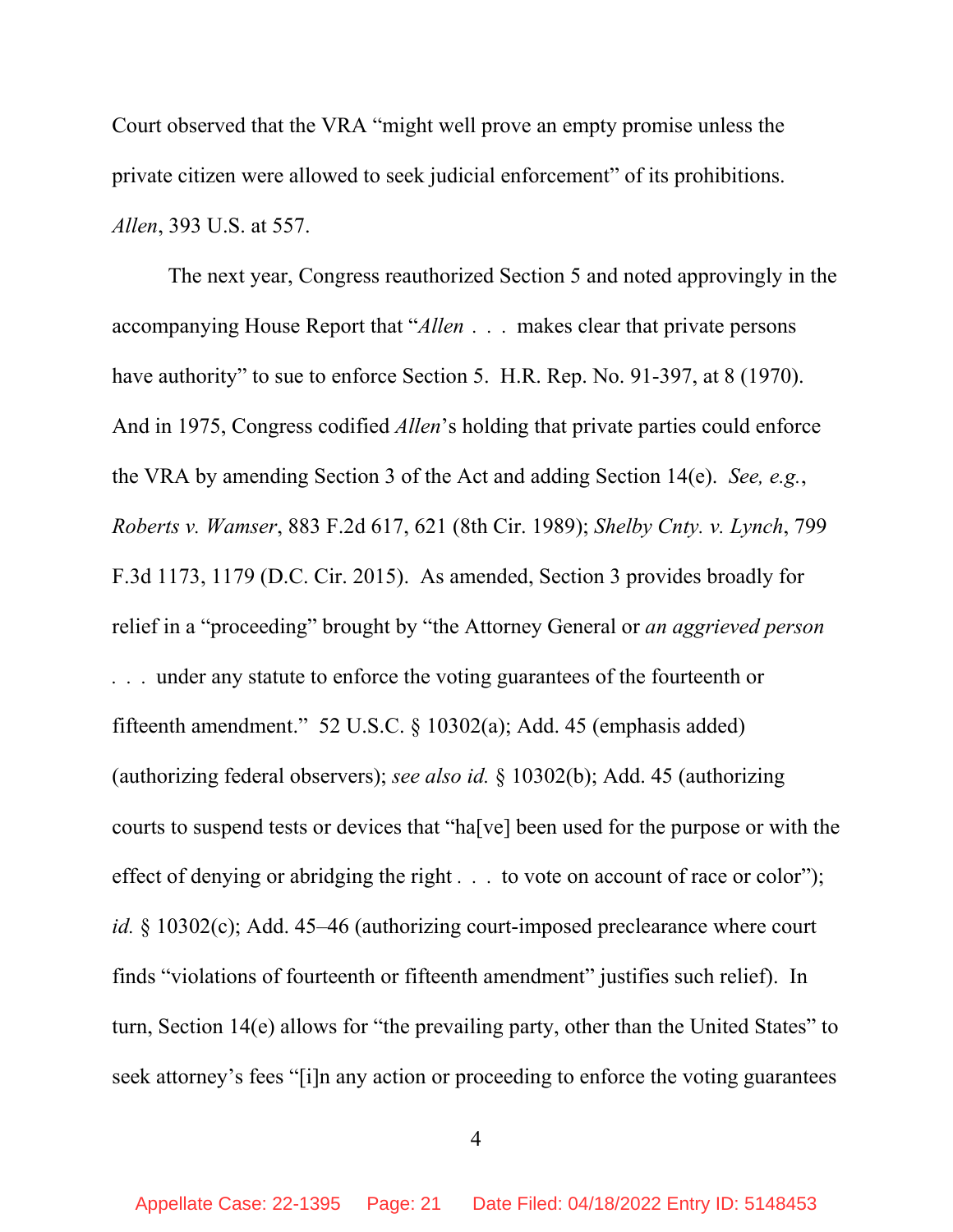of the fourteenth or fifteenth amendment." 52 U.S.C. § 10310(e); Add. 54. Thus, Congress "amended § 3 in 1975 to make what was once implied now explicit: private parties can sue to enforce the VRA." *Ala. State Conf. of N.A.A.C.P. v. Alabama*, 949 F.3d 647, 651 (11th Cir. 2020), *rev'd and vacated as moot by* 141 S. Ct. 2618 (2021).

Congress and the courts have specifically recognized a private right of action to enforce Section 2, both as enacted and as amended. That provision was meant "to forbid, in all 50 States, any 'standard, practice, or procedure *...* imposed or applied *...* to deny or abridge the right of any citizen of the United States to vote on account of race or color.'" *Shelby Cnty.*, 570 U.S. at 536 (quoting 79 Stat. 437). The statute's original language tracked the text of Section 1 of the Fifteenth Amendment, which provides: "The right of citizens *...* to vote shall not be denied or abridged *...* by any State on account of race, color, or previous condition of servitude." U.S. Const. amend. XV, § 1.

In 1982, Congress amended Section 2 to establish a discriminatory "results" standard for liability, and made clear that private parties could sue to enforce it. The 1982 Senate Report expressly "reiterate[d] the existence of the private right of action under Section 2, as has been clearly intended by Congress since 1965." S. Rep. No. 97-417, at 30 (citing *Allen*, 393 U.S. 544). And the House Report confirmed Congress's "inten[t] that citizens have a private cause of action to

5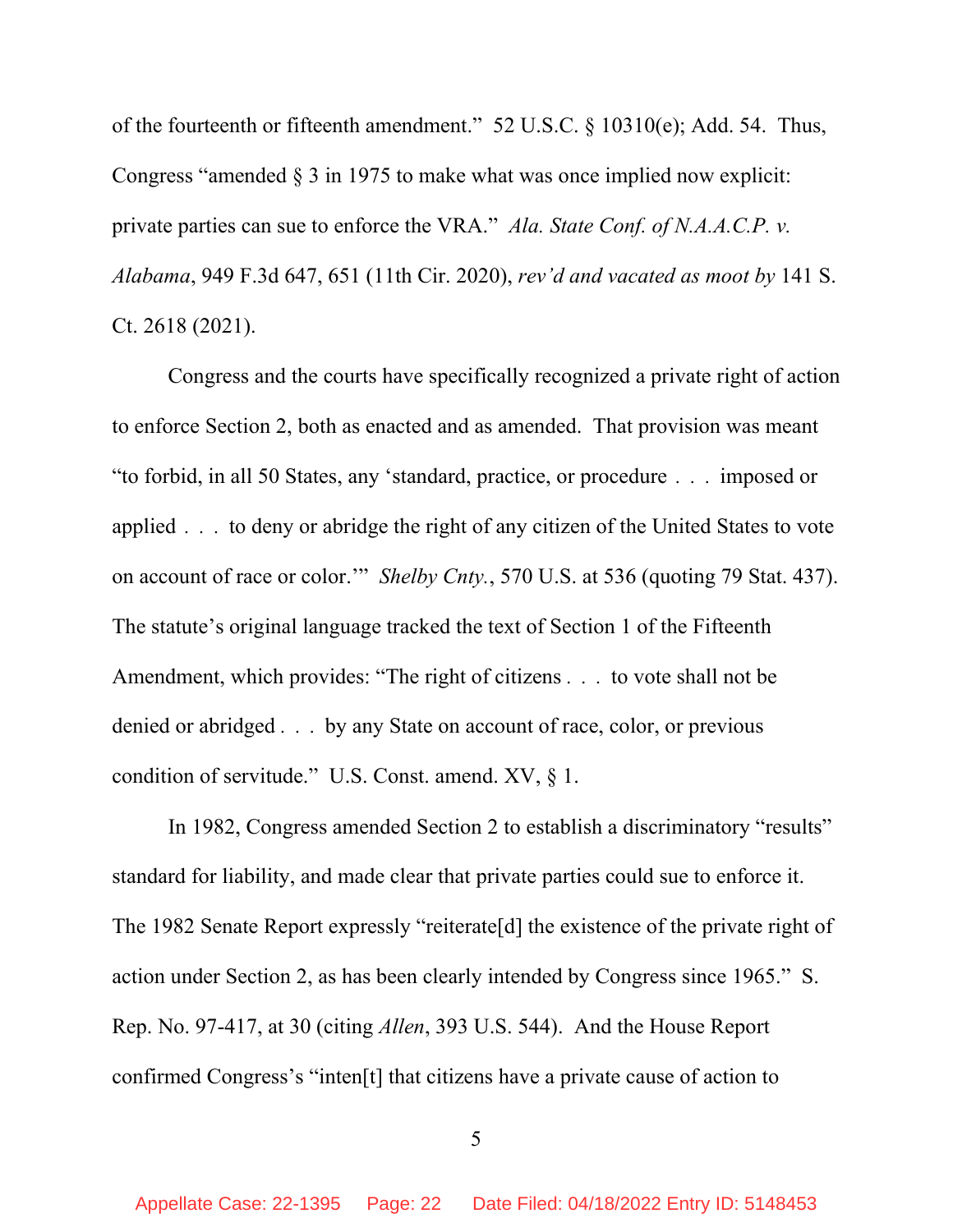enforce their rights under Section 2 *...* [and] [i]f they prevail they are entitled to attorneys' fees under 42 U.S.C. §§ 1973l (e)"—*i.e.*, Section 14(e), now codified at 52 U.S.C. § 10310(e);—and 42 U.S.C. § 1988. H.R. Rep. No. 97-227, at 32. Section 2 now proscribes "any 'standard, practice, or procedure' that 'results in a denial or abridgement of the right of any citizen of the United States to vote on account of race or color.'" *Shelby Cnty.*, 570 U.S. at 537 (quoting 52 U.S.C. § 10301).

Congress did not act unprompted in 1982. It amended Section 2 in response to the Supreme Court's determination in *City of Mobile v. Bolden* that Section 2 prohibited voting laws "only if motivated by a discriminatory purpose," 446 U.S. 55, 62 (1980). Congress disagreed and amended Section 2 "to repudiate" that intentional discrimination requirement, by establishing instead a "results" standard for liability under the statute. *Brnovich v. Democratic Nat'l Comm.*, 141 S. Ct. 2321, 2332 (2021). This legislative choice "reflected the results of the Senate Judiciary Committee's extensive survey of what it regarded as Fifteenth Amendment violations that called out for legislative redress." *Id.* at 2333 (citation omitted). The revised Section 2 standard for liability incorporated factors identifying circumstances probative of unconstitutional vote dilution for liability that had been set forth in *Zimmer v. McKeithen*, 485 F.2d 1297 (5th Cir. 1973), a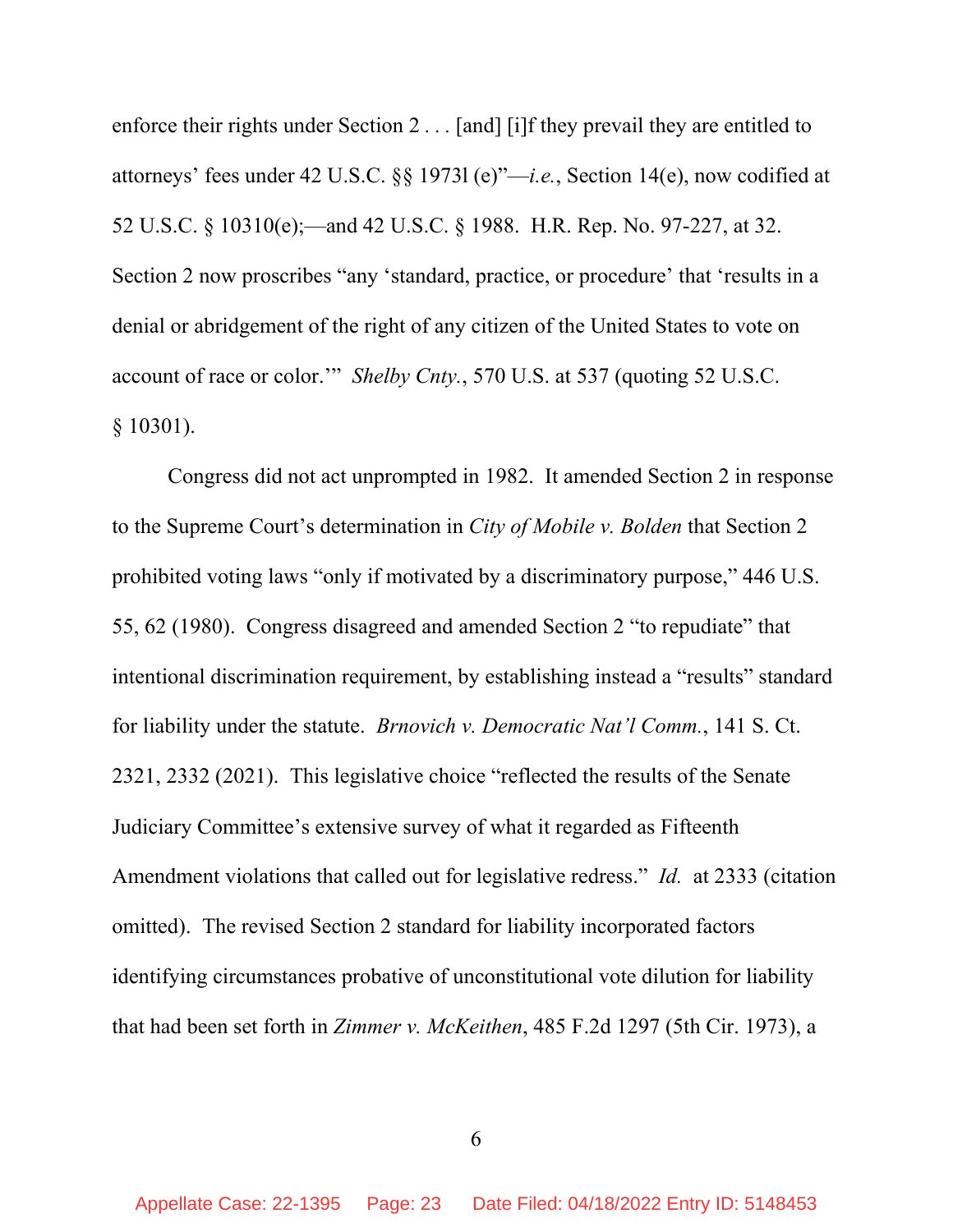Fifth Circuit decision in a case brought by private plaintiffs. *See* S. Rep. No. 97- 417, at 28–29 (citing *Zimmer*, 485 F.2d at 1305–06).

Consistent with Congress's intentions, for decades, "[b]oth the Federal Government and individuals have sued to enforce  $\S 2$ ," seeking injunctive relief "in appropriate cases to block voting laws from going into effect." *Shelby Cnty.*, 570 U.S. at 537. Since 1982, more than 400 Section 2 cases have been litigated in federal court. [2](#page-23-0) And private plaintiffs have been the primary driver. Indeed, the U.S. Department of Justice's ("DOJ") own website lists only forty-four Section 2 cases brought by the Attorney General.[3](#page-23-1) The Supreme Court has heard at least 11 Section 2 cases since 1982 in which private plaintiffs have participated.<sup>[4](#page-23-2)</sup> The Eighth Circuit has heard at least 18 Section 2 cases; none of those 18 cases were

<span id="page-23-0"></span> <sup>2</sup> *See* Ellen D. Katz et al., *Section 2 Cases Database*, Univ. of Mich. L. Sch. Voting Rights Initiative (2022), https://voting.law.umich.edu/database (hereinafter "Katz Study") (VRI Dataset 2021.12.31 listing 439 electronically-reported cases with judicial decisions between 1982 and 2021 addressing a substantive Section 2 claim).

<span id="page-23-1"></span><sup>3</sup> U.S. Dep't of Justice, *Voting Section Litigation: Cases Raising Claims Under Section 2 of the Voting Rights Act,* https://www.justice.gov/crt/voting-sectionlitigation#sec2cases (last visited Apr. 14, 2022).

<span id="page-23-2"></span><sup>4</sup> *See e.g.*, *Brnovich*, 141 S. Ct. 2321; *Abbott v. Perez*, 138 S. Ct. 2305 (2018); *Bartlett v. Strickland*, 556 U.S. 1 (2009); *League of United Latin Am. Citizens v. Perry*, 548 U.S. 399 (2006) ("*LULAC I*"); *Holder v. Hall*, 512 U.S. 874 (1994); *Johnson v. De Grandy*, 512 U.S. 997 (1994); *Growe v. Emison*, 507 U.S. 25 (1993); *Voinovich v. Quilter*, 507 U.S. 146 (1993); *Houston Lawyers' Ass'n v. Attorney General of Tex.*, 501 U.S. 419 (1991); *Chisom*, 501 U.S. 380; *Thornburg v. Gingles*, 478 U.S. 30 (1986).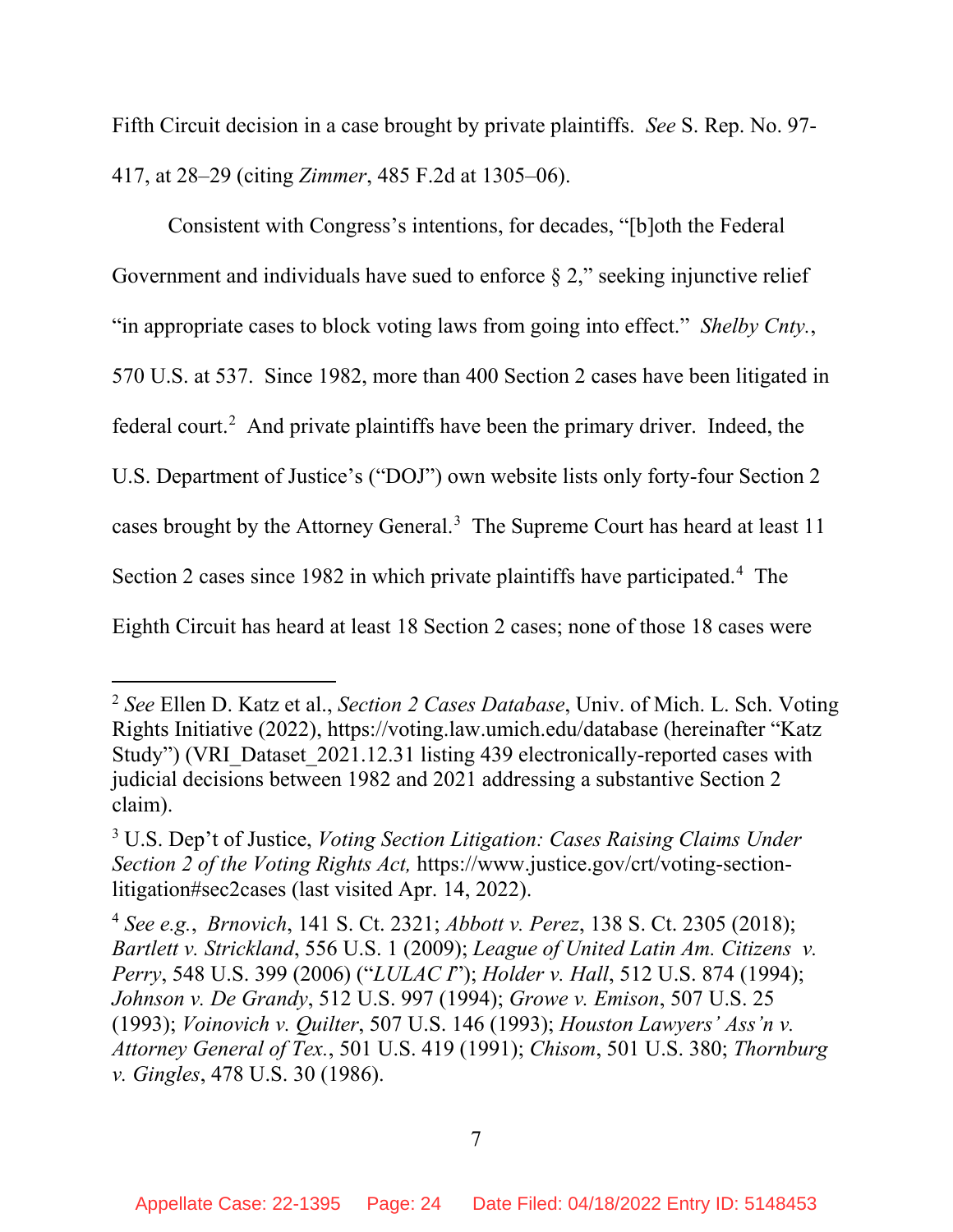brought by the Attorney General. [5](#page-24-0) Over the past forty years, there have been at least 182 successful Section 2 cases; of those 182 cases, only 15 were brought solely by the Attorney General.<sup>[6](#page-24-1)</sup>

In 1996, the Supreme Court decided *Morse v. Republican Party of Virginia*,

517 U.S. 186. *Morse* held that private plaintiffs can enforce Section 10 of the

VRA, which prohibits poll taxes. 52 U.S.C. § 10306; Add. 49. 517 U.S. at 233–

34. To reach that conclusion, a majority of the Court expressly recognized a

<span id="page-24-0"></span> <sup>5</sup> *See, e.g.*, *Mo. State Conf. of the NAACP v. Ferguson-Florissant Sch. Dist.*, 894 F.3d 924 (8th Cir. 2018); *Cottier v. City of Martin*, 604 F.3d 553 (8th Cir. 2010); *Bone Shirt v. Hazeltine*, 461 F.3d 1011 (8th Cir. 2006); *Johnson-Lee v. City of Minneapolis*, 170 F. App'x 15 (8th Cir. 2006) (unreported); *Corbett v. Sullivan*, 353 F.3d 628 (8th Cir. 2003); *African Am. Voting Rights Legal Defense Fund v. Missouri*, 133 F.3d 921 (8th Cir. 1998) (unpublished); *Stabler v. Cnty. of Thurston*, 129 F.3d 1015 (8th Cir. 1997); *Clay v. Bd. of Educ. of City of St. Louis*, 90 F.3d 1357 (8th Cir. 1996); *Harvell v. Blytheville Sch. Dist. No. 5*, 71 F.3d 1382 (8th Cir. 1995); *Little Rock Sch. Dist. v. Pulaski Cnty. Special Sch. Dist., No. 1*, 56 F.3d 904 (8th Cir. 1995); *African Am. Legal Defense Fund v. Villa*, 54 F.3d 1345 (8th Cir. 1995); *Williams v. City of Texarkana*, 32 F.3d 1265 (8th Cir. 1994); *African Am. Citizens for Change v. St. Louis Bd. of Police Comm'rs*, 24 F.3d 1052 (8th Cir. 1994); *Jeffers v. Clinton*, 992 F.2d 826 (8th Cir. 1993); *Whitfield v. Democratic Party of State of Ark.*, 890 F.2d 1423 (8th Cir. 1989), *on reh'g*, 902 F.2d 15 (8th Cir. 1990); *Roberts*, 883 F.2d 617; *McGruder v. Phillips Cnty. Election Comm'n*, 850 F.2d 406 (8th Cir. 1988); *Buckanaga v. Sisseton Indep. Sch. Dist.*, 804 F.2d 469 (8th Cir. 1986). *See also* Katz Study, *supra* note 2.

<span id="page-24-1"></span><sup>6</sup> *See* Katz Study, *supra* note 2, at Codebook, https://voting.law.umich.edu/wpcontent/uploads/2022/02/VRI\_Codebook.pdf (defining successful cases as those where "the ultimate outcome of the lawsuit was that a plaintiff achieved success on the merits by proving a violation of the VRA," or where "a positive real-world outcome could be determined from the opinions reviewed, e.g. a consent decree or a positive settlement").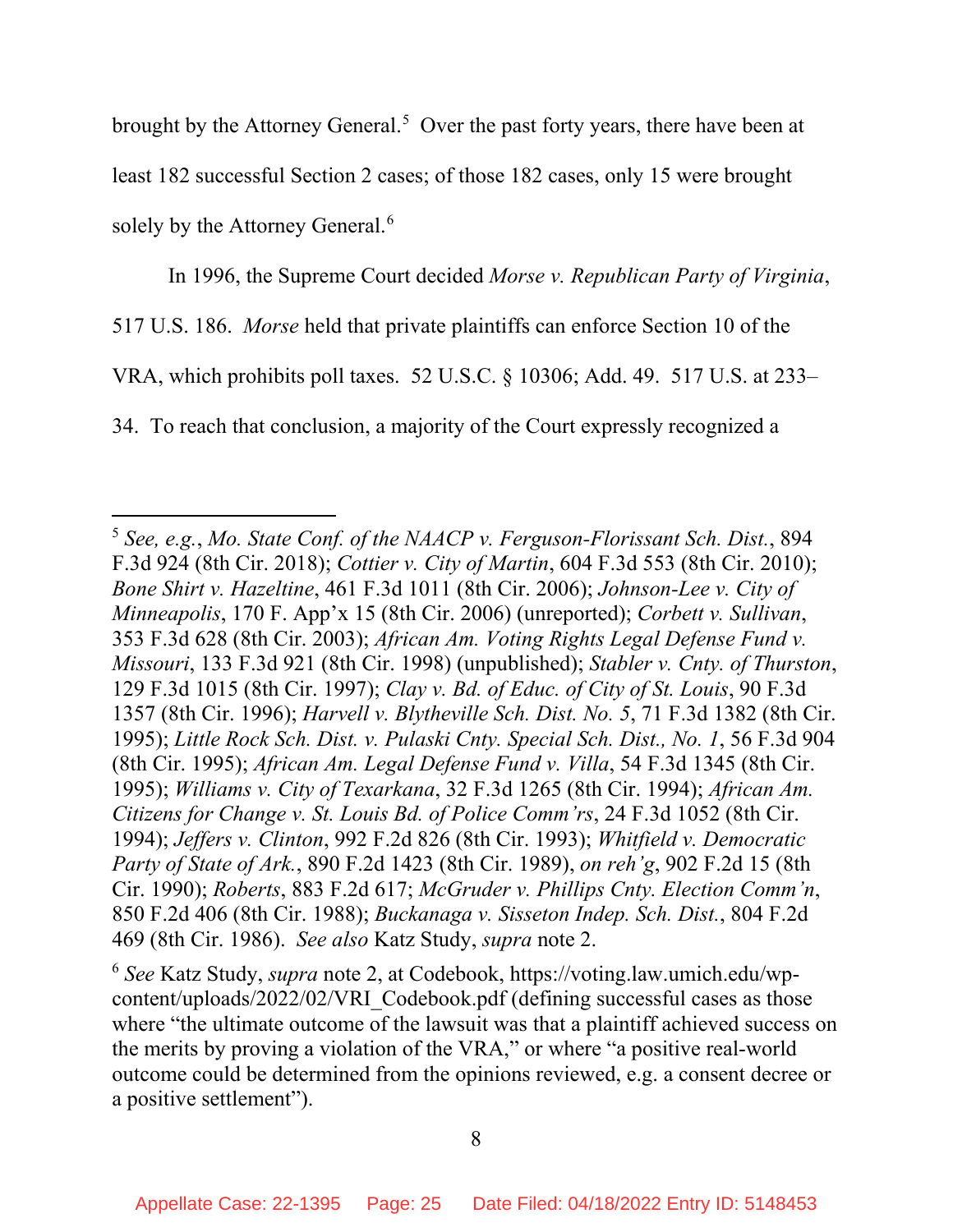Section 2 private right of action. Justice Stevens's lead opinion, joined by Justice Ginsburg, held that "[a]lthough § 2, like § 5, provides no right to sue on its face, the existence of the private right of action under Section 2 *...* has been clearly intended by Congress since 1965." *Morse*, 517 U.S. at 232 (quoting S. Rep. No. 97-417, at 30). "We, in turn," Justice Stevens explained, "have entertained cases brought by private litigants to enforce § 2." *Id.* In a concurring opinion, Justice Breyer, joined by two other Justices, likewise observed that "Congress intended to establish a private right of action to enforce  $\S$  10, no less than it did to enforce  $\S$ § 2 and 5." *Id.* at 240.

Congress most recently amended the VRA in 2006. It did not in any way suggest that courts had wrongly interpreted the VRA to permit private plaintiffs to enforce Section 2 in the hundreds of cases where they have done so.

### **II. PROCEEDINGS BELOW**

The post-2020 Census Arkansas State House of Representatives redistricting plan ("the House Plan") went into effect on December 29, 2021. Joint Appendix ("App.") 4; R. Doc. 1, at 4. That same day, Plaintiffs filed suit<sup>[7](#page-25-0)</sup> and moved to

<span id="page-25-0"></span><sup>7</sup> Since 1982, private parties in Arkansas have brought Section 2 litigation each decennial redistricting cycle, with courts adjudicating the merits of each case. *See, e.g.*, *Jeffers v. Beebe*, 895 F. Supp. 2d 920 (E.D. Ark. 2012); *Wilson v. Huckabee*, No. 2:06-cv-00132-WRW, 2008 WL 360617 (E.D. Ark. Feb. 8, 2008); *Jeffers v. Tucker,* 847 F. Supp. 655 (E.D. Ark. 1994); *Turner v. State of Ark.*, 784 F. Supp. 553 (E.D. Ark. 1991); *Jeffers v. Clinton*, 730 F. Supp. 196 (E.D. Ark. 1989); *Smith v. Clinton*, 687 F. Supp. 1310 (E.D. Ark. 1988).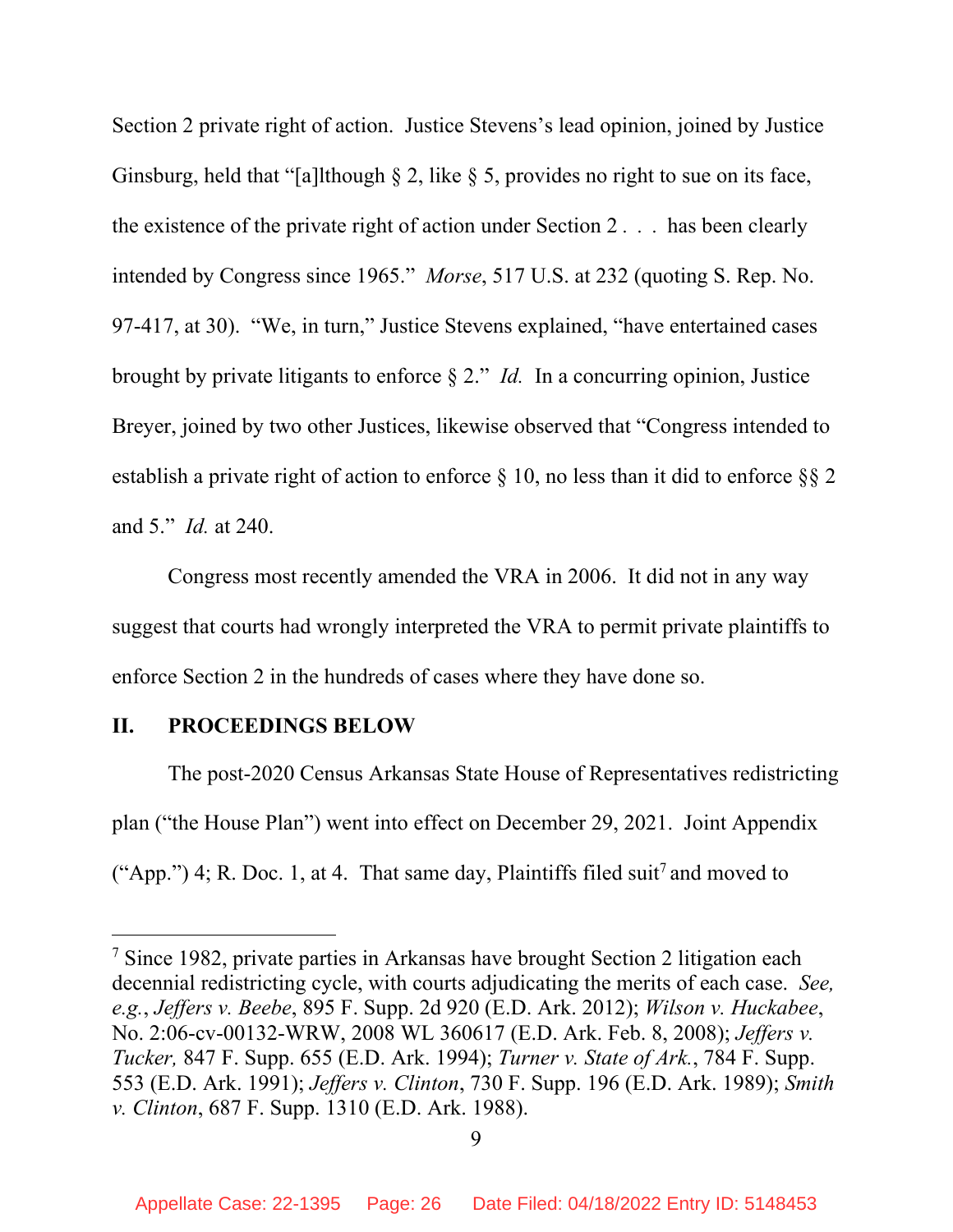preliminarily enjoin its implementation for the 2022 elections. App. 1; R. Doc, 1, 2, 3. Plaintiffs asserted that the House Plan "dilutes Black voting strength in violation of Section 2" of the VRA. App. 10; R. Doc. 1, at 10. Although the citizen voting age population of Arkansas is approximately 15.5 percent Black, the Plan provides Black Arkansans with an opportunity to elect their preferred candidates in only 11 out of 100 House districts. App. 4–5; R. Doc. 1, at 4–5. Plaintiffs alleged that the Plan denies Black voters an equal opportunity to elect their preferred candidates in as many as five House districts across the state. App. 6–7; R. Doc. 1, at 6–7.

On January 19, 2022, Defendants filed a response opposing the preliminary injunction motion. R. Doc. 53. They did not argue that Section 2 lacks a private right of action. *See id.*

The next day, the district court issued a *sua sponte* order directing the parties to "be prepared to discuss" whether Section 2 can be enforced via a private right of action. App. 42; R. Doc. 55, at 1. Because Defendants did not raise the issue, the court noted that if the existence of a private right of action is not a jurisdictional issue in the Eighth Circuit, "any potential arguments in this area have been forfeited by Defendants for purposes of the Preliminary Injunction Motion." App. 43; R. Doc. 55, at 2. The text order offered Defendants an opportunity to address these issues in surreply. App. 43; R. Doc. 55, at 2*.* 

#### 10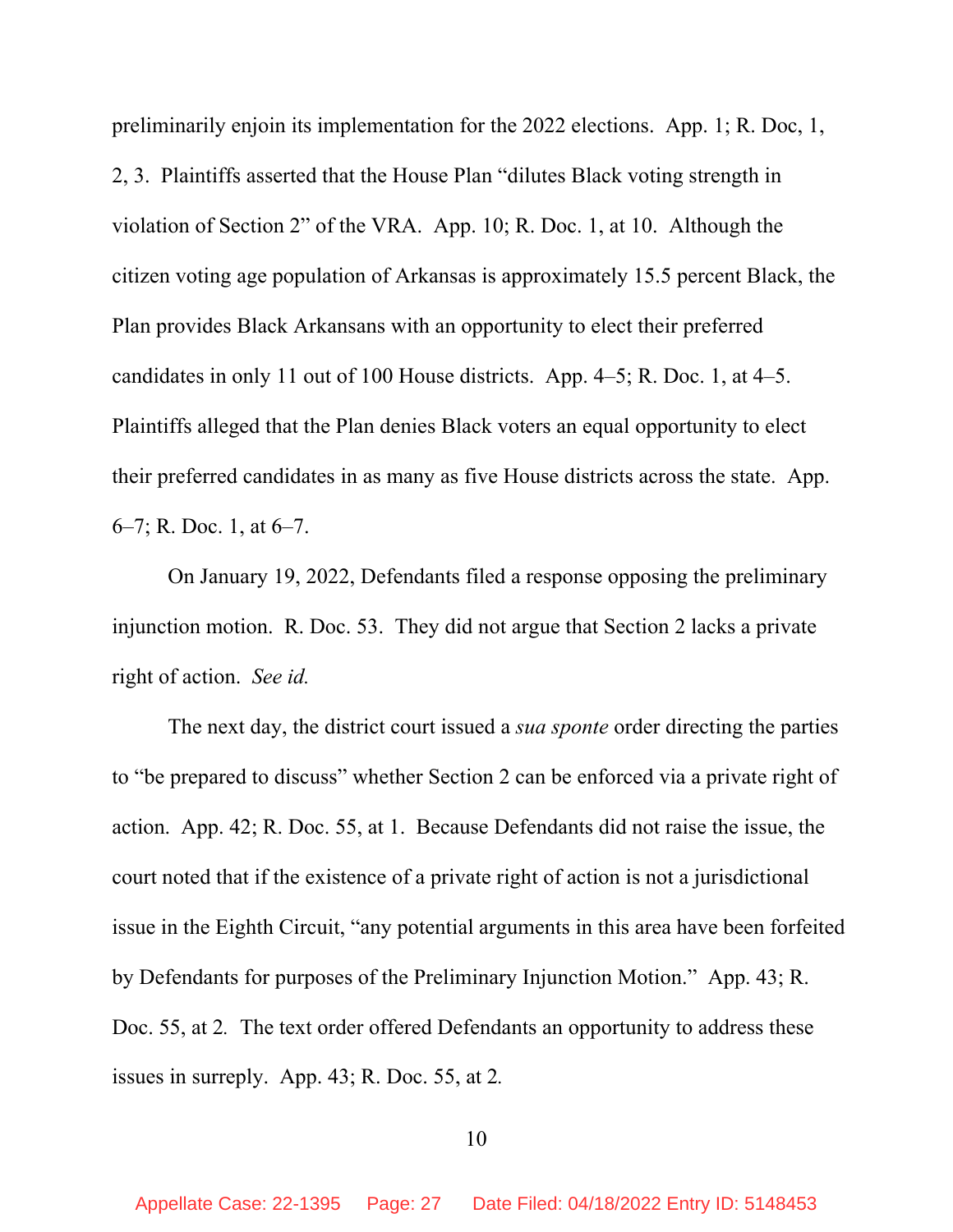In their reply, Plaintiffs argued that Section 2 provides a private right of action. R. Doc. 68, at 45–49. The DOJ filed a Statement of Interest arguing the same and stressing that "courts have never denied a private plaintiff the ability to bring Section 2 claims." R. Doc. 71, at 8. Defendants' surreply devoted only five pages to the private right-of-action issue. R. Doc. 77, at 7–11.

The district court then held a five-day hearing on Plaintiffs' preliminary injunction motion. The hearing featured extensive testimony from fifteen fact and expert witnesses. The parties entered more than 80 exhibits into evidence. *See* R. Docs. 95, 96, 98, 99.

In a 41-page decision, the district court dismissed the case for lack of subject matter jurisdiction, holding that Section 2 lacks a private right of action. Add. 1– 42; R. Doc. 100. The court recognized that Plaintiffs have a "strong merits case that at least some of the challenged districts in the Board['s House Plan] are unlawful under § 2." *Id.* at 3. But it held that "[o]nly the Attorney General of the United States can bring a case" under Section 2. *Id.* at 16. The district court acknowledged that its decision is extraordinary, emphasizing that it gave "the Court pause to be the first federal court in the nation to affirmatively conclude that the judiciary may not imply a private right of action to enforce § 2." *Id.* at 17 n.73. But the court pointed to a recent one-paragraph concurring opinion in *Brnovich*—a Section 2 action brought by private plaintiffs—by Justice Gorsuch (joined by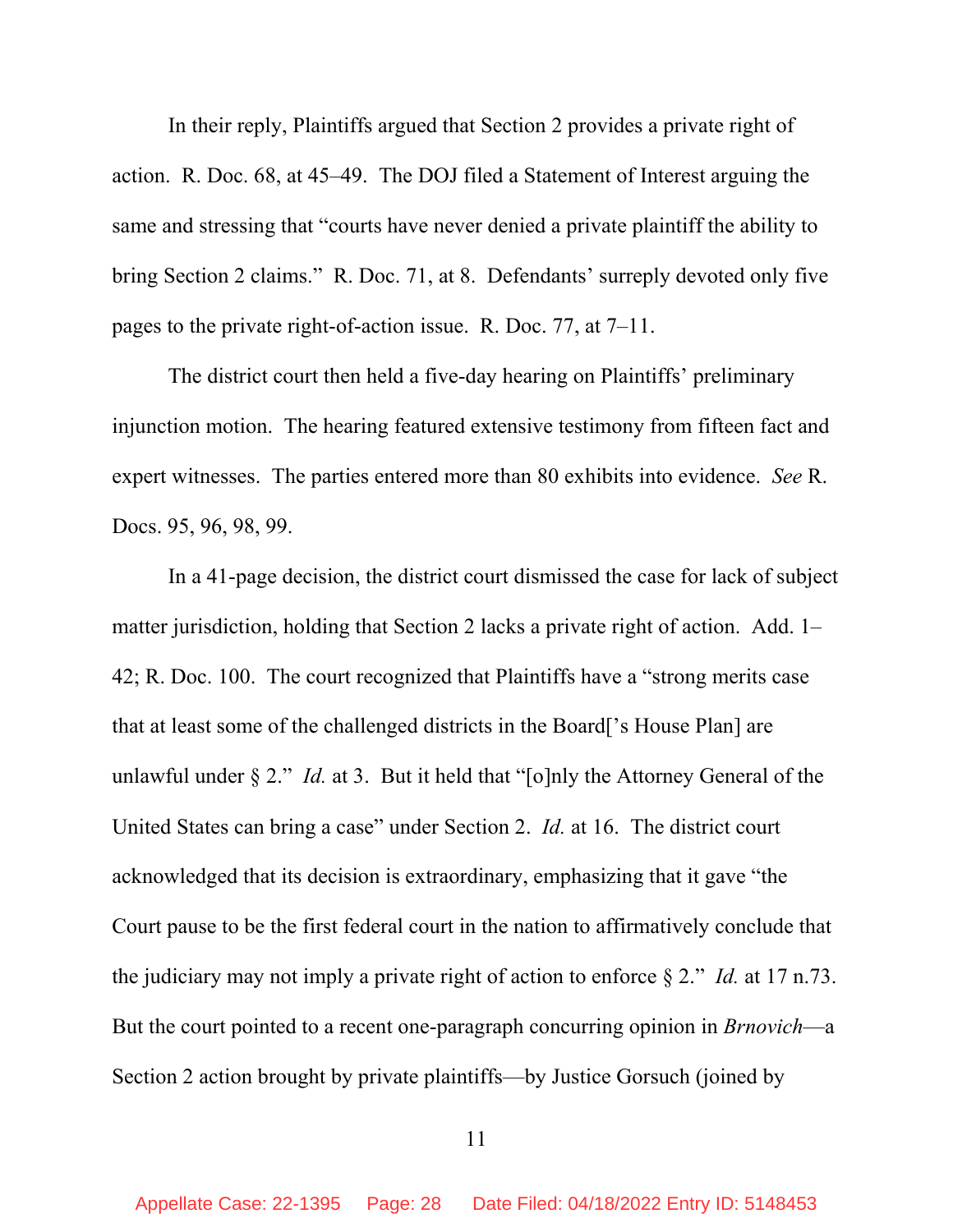Justice Thomas), voicing the view that whether private plaintiffs may enforce Section 2 is an "open question." *Id.* at 31 (quoting *Brnovich*, 141 S. Ct. at 2350 (Gorsuch, J., concurring)).

The district court acknowledged that the Supreme Court's decision in *Morse* remains "binding precedent," Add*.* 28; R. Doc. 100, at 28, and that every lower court to consider the question has found a Section 2 private right of action, *see id*. at 16–17 n.73. The court, however, proclaimed that it was not "bound by the way other courts have treated this question." *Id.* Rather, it explained that it considered the Supreme Court's decisions in *Allen* and *Morse* now "simply inapplicable" to Section 2, *id.* at 28; that "*Allen* has been relegated to the dustbin of history," *id.* at 25; and that the reasoning of *Morse* "does not survive" the Supreme Court's decision in *Alexander v. Sandoval*, 532 U.S. 275 (2001), which sets forth the prevailing test to determine whether a statute contains an implied private right of action, *id*. at 27.

The district court also chose to disregard this Court's decision in *Roberts v. Wamser*, which recognized that "standing to sue under [Section 2] is limited to the Attorney General *and to 'aggrieved persons'*"—*i.e.*, private "persons whose voting rights have been denied or impaired," 883 F.2d at 624 (emphasis added). *Roberts*, the court acknowledged, was also "potentially binding precedent." Add. 28; R. Doc. 100, at 28. But the court opined that this Court's understanding of Section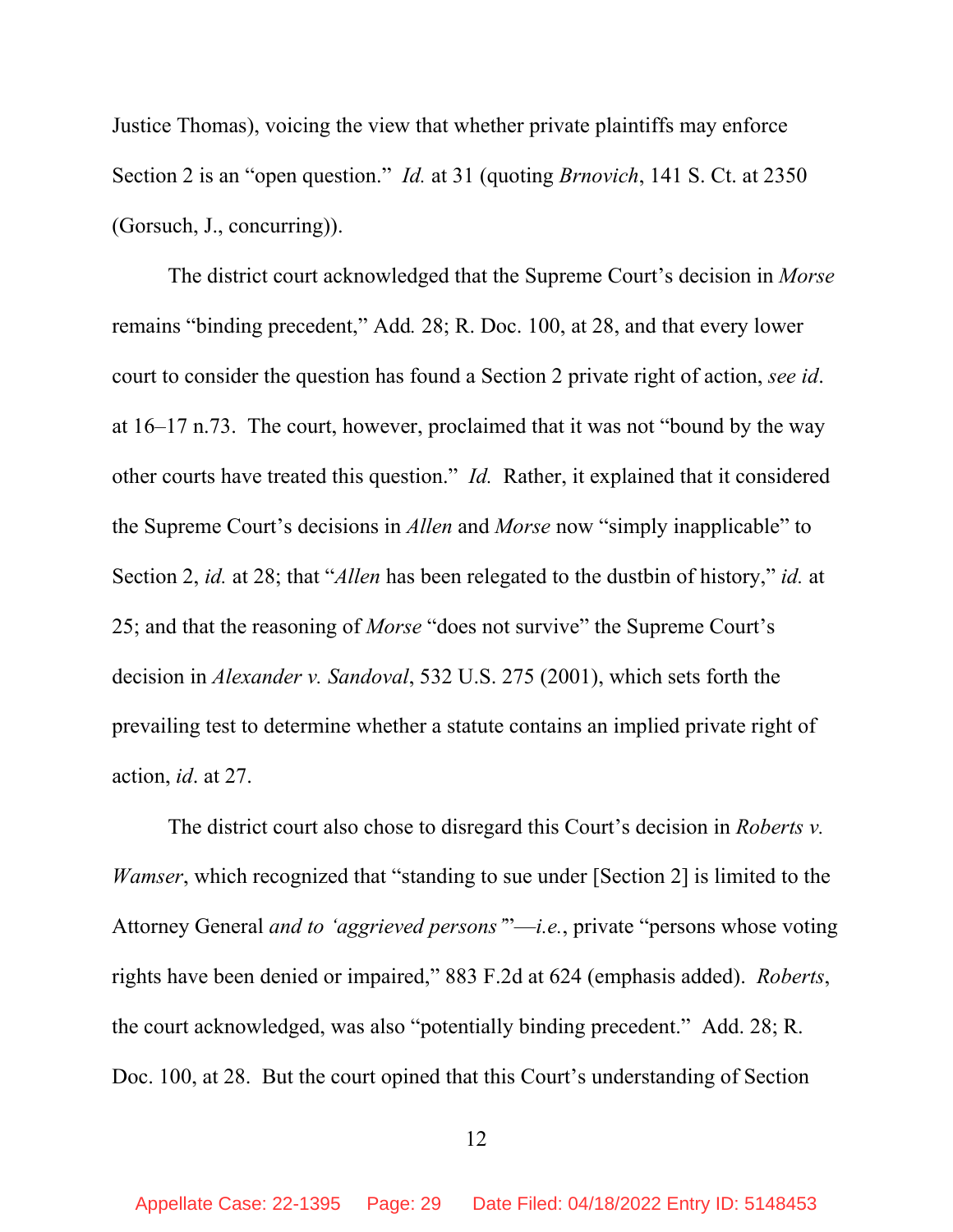2's enforceability by private individuals was just dicta that "has long since faded into jurisprudential oblivion." *Id.* at 29–30.

In concluding that Section 2 lacks a private right of action, the district court purported to apply the two-part *Sandoval* test. That test examines whether: (1) the statutory provision contains a private right, as evinced by "rights-creating" language; and (2) the statute provides for "a private remedy." Add. 17–18; R. Doc. 100, at 17–18 (quoting *Sandoval*, 532 U.S. at 286).

The district court focused exclusively on the *Sandoval* test's second prong. *See* Add. 17–18; R. Doc. 100, at 17–18. It determined that the VRA's text and structure "do[] not manifest an intent to create a private remedy" for Section 2 violations. *Id.* at 24 (cleaned up). The court noted that Section 2 itself does not contain a private remedy, and further held that the remedies found in Sections 3 and 14 of the Act do not apply to Section 2 because, in its view, in 1982 "Congress intentionally divorced § 2 from the Fourteenth and Fifteenth Amendments." *Id.* at 28 n.117. Section 2, the district court explained, protects a right "different from, and broader than, the right[s] secured by the Constitution," and thus, a proceeding under Section 2 is not a "proceeding" to "enforce the voting guarantees of the fourteenth of fifteenth amendment," as contemplated by the text of Sections 3 and 14. *Id.* at 19, 22–23. The court also devoted a substantial portion of its analysis to Section 12, which authorizes civil and criminal sanctions for VRA violations, 52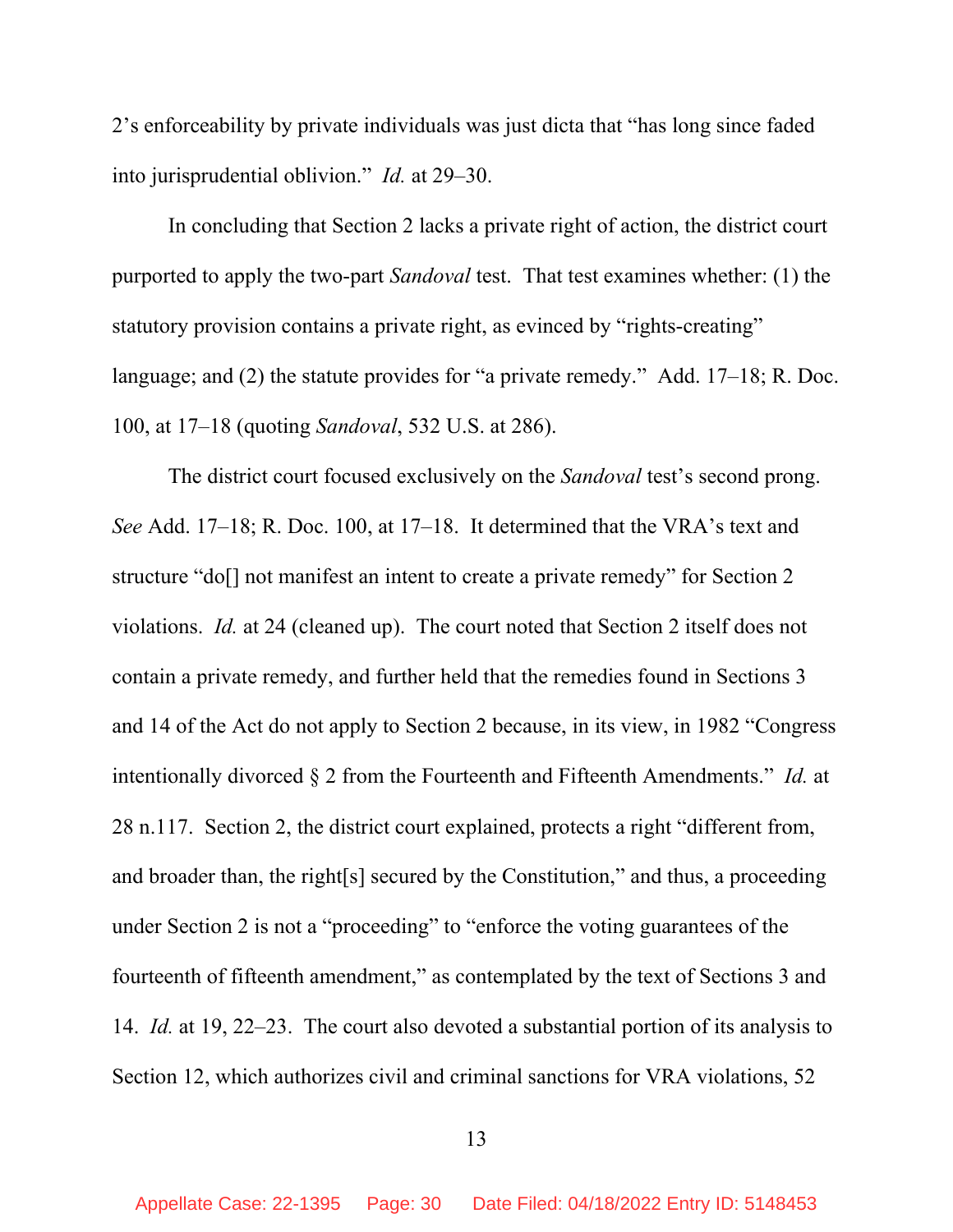U.S.C. § 10308; Add. 51, even though neither Plaintiffs nor the DOJ claimed Section 12 provided a private remedy for Section 2. *See* Add. 19–22; R. Doc. 100, at 19–22.

In concluding that Section 2 lacks a private right of action, the district court declined to credit statements in the 1982 Senate and House Committee Reports that expressed Congress's understanding that Section 2's results standard is enforceable via a private right of action (as had the original version of Section 2). *See id.* at 24 n.101.

Moreover, although Defendants did not raise the private-right-of-action issue in their opposition to Plaintiffs' preliminary injunction motion, the district court concluded that they did not waive it because they "remain[ed] free to raise the issue in their answer or a motion to dismiss." Add. 38 n.162; R. Doc. 100, at 38. And it opined that, given its roadmap, it "would be close to malpractice" for defense counsel not to do so. *Id.* Even though Defendants subsequently requested that the district court reach the merits of the case, *see* R. Doc. 77, at 6, the court did not. Add. 3; R. Doc. 100, at 3.

In any event, the district court held that the question whether a private right of action exists is jurisdictional and therefore cannot be waived. *See id.* at 38. It acknowledged decades of Supreme Court precedent holding that "the absence of a valid cause of action *...* does not implicate subject-matter jurisdiction" "appears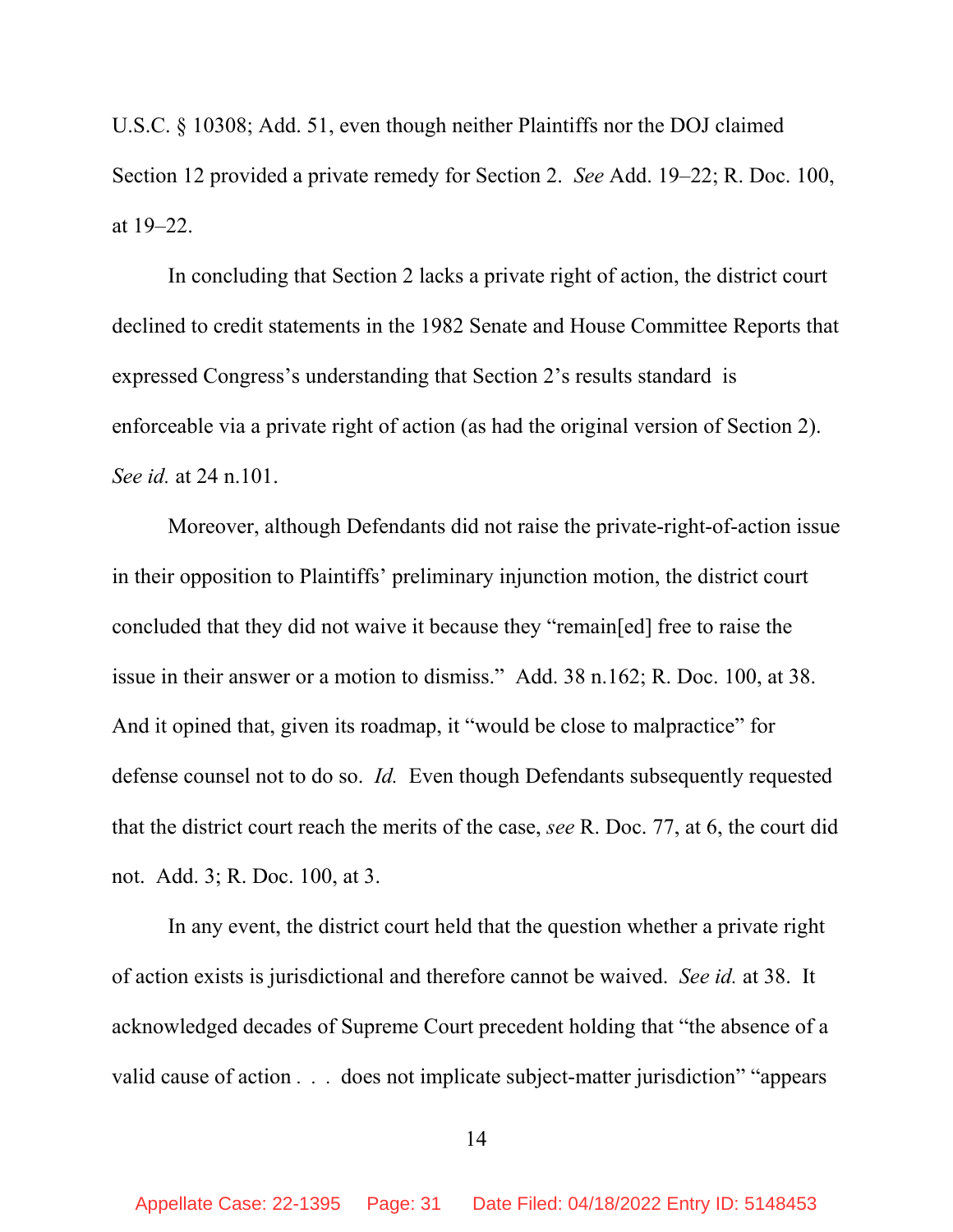to settle the issue." *Id.* at 31 (quoting *Verizon Md., Inc. v. Pub. Serv. Comm'n of Md.*, 535 U.S. 635, 642–43 (2002)). But the court then cited *Cross v. Fox*, 23 F.4th 797 (8th Cir. 2022), for the proposition that this issue is jurisdictional and could not be waived. Ultimately, the district court concluded it was "duty-bound" to follow *Cross*—noting that *Cross* was decided after the Supreme Court cases in question and dismissing other Eighth Circuit cases that follow Supreme Court precedent stating that this issue is non-jurisdictional. S*ee id.* at 33–37.

Before dismissing the case for lack of subject-matter jurisdiction, the district court allowed five calendar days (over a three-day holiday weekend) for the U.S. Attorney General to join as a plaintiff. *Id.* at 41. When the DOJ indicated that it would not intervene as a party, *see* App. 86–88; R. Doc. 101, at 1, the court dismissed the case without prejudice. Add. 43; R. Doc. 102.

### **SUMMARY OF THE ARGUMENT**

Since the VRA's enactment in 1965, *every* court to consider the issue has concluded that private plaintiffs who have been directly injured, like Plaintiffs here, have a right of action to enforce and seek redress for Section 2 violations. That includes a Supreme Court majority in *Morse v. Republican Party of Virginia. See* 517 U.S. at 232 (Stevens, J., for two Justices, writing for the Court); *id.* at 240 (Breyer, J., for three Justices). It also includes numerous courts of appeals and district courts. Indeed, federal courts—including this one—have heard and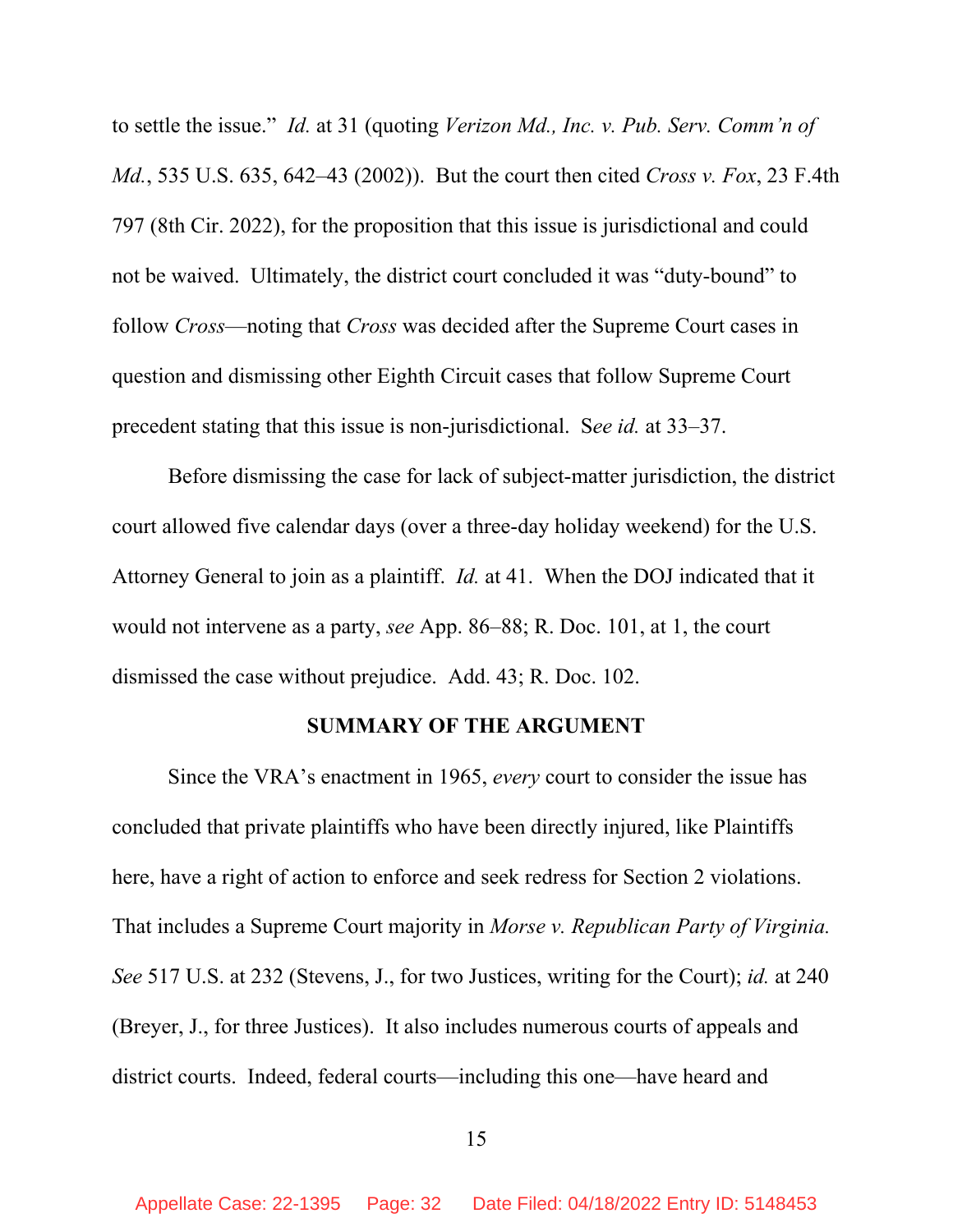decided hundreds of Section 2 cases and provided relief to private plaintiffs for Section 2 violations for decades. Scores of courts have not gotten the law wrong; that Section 2 is privately enforceable is plain from the statute's text and structure. And it is confirmed by the unbroken, decades-long legislative understanding of the statute. Congress has been explicit: "the existence of the private right of action under Section 2 *...* has been clearly intended by Congress since 1965." S. Rep. No. 97-417, at 30. That intent has carried through the 1982 amendments and into Section 2's discriminatory results standard for liability. *Id.* 

Nevertheless, the district court came to the extraordinary conclusion that Section 2 lacks a private right of action—by its own acknowledgment, "the first federal court in the nation" to do so. Add. 17 n.73; R. Doc. 100, at 17 n.73. This Court should reverse the district court's unprecedented holding.

The Supreme Court's decision in *Morse* alone demands reversal. *Morse*  held that private plaintiffs can enforce Section 10 of the VRA, which prohibits poll taxes. But its holding hinged on a majority of the Justices' reasoning that plaintiffs can enforce Section 2 via private right of action. As a necessary predicate to *Morse*'s holding, the determination that Section 2 is privately enforceable is binding on lower courts. And this Court, too, has spoken clearly that Section 2 has a private right of action. In *Roberts*, 883 F.2d 617, the Court held that while candidates did not have standing to sue under Section 2, "persons whose voting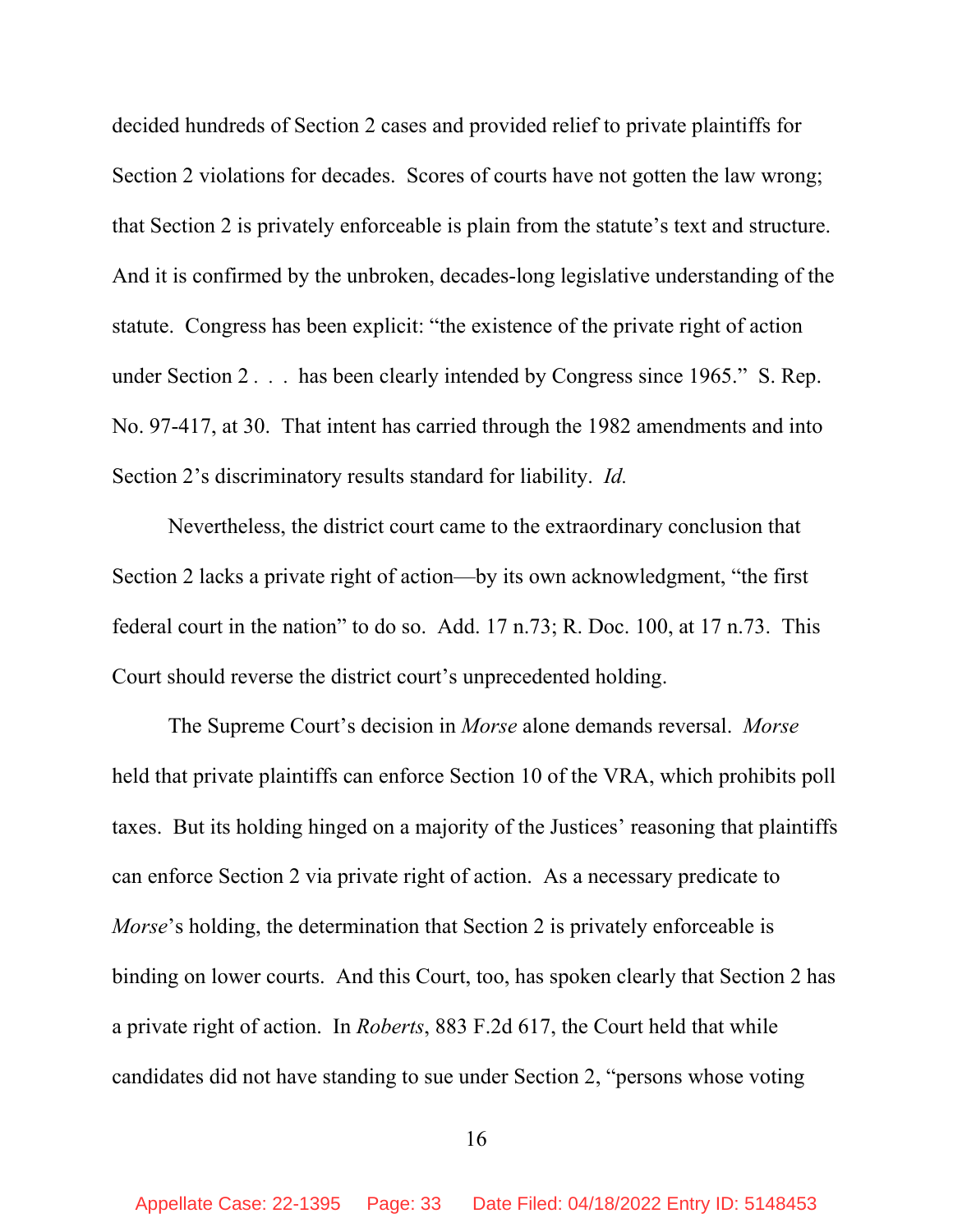rights have been denied or impaired," *i.e.*, private litigants, do. *Id.* at 624. The district court's decision to ignore these binding precedents is reversible error.

To avoid the conclusion *Morse* dictates, the district court claimed that *Morse*'s reasoning did not survive *Alexander v. Sandoval*, 532 U.S. 275. But *Sandoval*, which sets forth the prevailing test to evaluate whether a statute provides an implied private right of action, in no way overrules *Morse*. *Sandoval* does not discuss *Morse* or the VRA. Nor does it call into question *Morse*'s reasoning that Section 2 contains a private right of action. There was no reason to apply *Sandoval* here.

Even if the *Sandoval* test applied, Section 2 easily satisfies it. Section 2 protects the "right of any citizen . . . to vote" free from racial discrimination. 52 U.S.C. § 10301(a); Add. 44. This language shows Congress's intent to create a private right: it explicitly mentions a "right" and focuses on the individuals protected. *See Sandoval*, 532 U.S. at 286. And two VRA provisions—Section 3 and Section 14(e)—provide private remedies for "proceeding[s]" or "action[s]" "to enforce the voting guarantees of the fourteenth or fifteenth amendment*"—i.e.*, the prohibitions on racial discrimination in voting—precisely what Section 2 actions aim to do.

The district court nevertheless concluded that neither Section 3 nor Section 14(e) provides a private remedy for Section 2 violations because, in its view,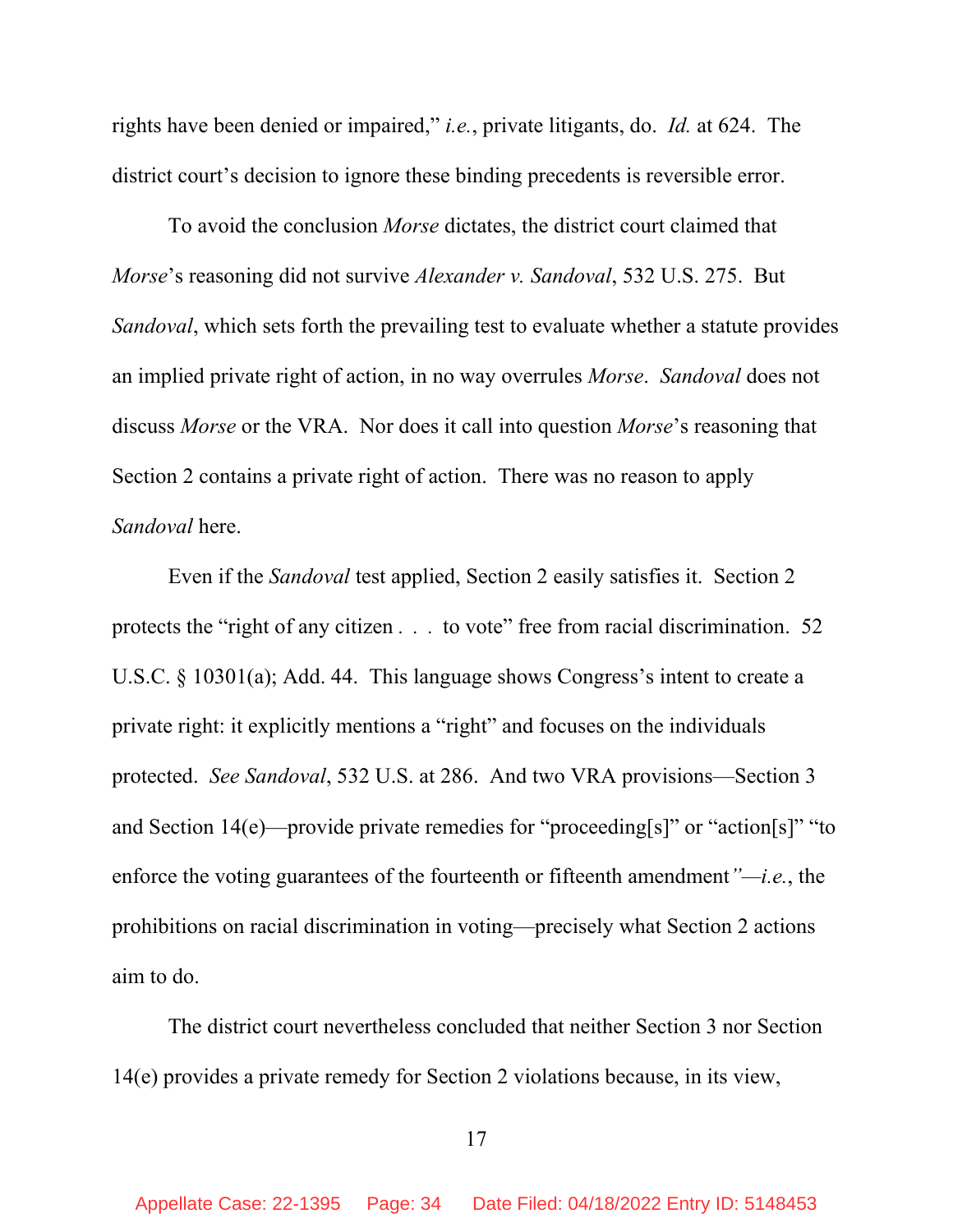Section 2's results standard (prohibiting voting laws with discriminatory results, without requiring plaintiffs to directly prove discriminatory intent) protects "voting rights [that are] different from" the voting guarantees of the Fourteenth and Fifteenth Amendments. Add. 23; R. Doc. 100, at 23. This ignores overwhelming precedent—including from this Court and all nine justices in *Morse*—recognizing that Section 3's private remedies apply to actions under substantive VRA provisions "designed for enforcement of the guarantees of the Fourteenth and Fifteenth Amendments." *Morse*, 517 U.S. at 233–34. That plainly includes Section 2, which "was adopted to enforce" the Fifteenth Amendment, *Brnovich*, 141 S. Ct. at 2331, and was amended to include a discriminatory results standard to remedy "violations [of those Amendments] that called out for legislative redress," *id.* at 2333 (citation omitted).

Finally, for decades, from the VRA's original enactment through its four reauthorizations, Congress has consistently made known its intent that the VRA, generally, and Section 2, specifically, can be enforced by private actors harmed by discriminatory voting procedures. Congress was unequivocal on this point in committee report after committee report reauthorizing the VRA. And when Congress amended Section 2 in 1982 to incorporate the results standard and revisited the VRA in 2006 after *Morse*, it was undoubtedly aware that federal courts had long interpreted the statute to provide a cause of action for private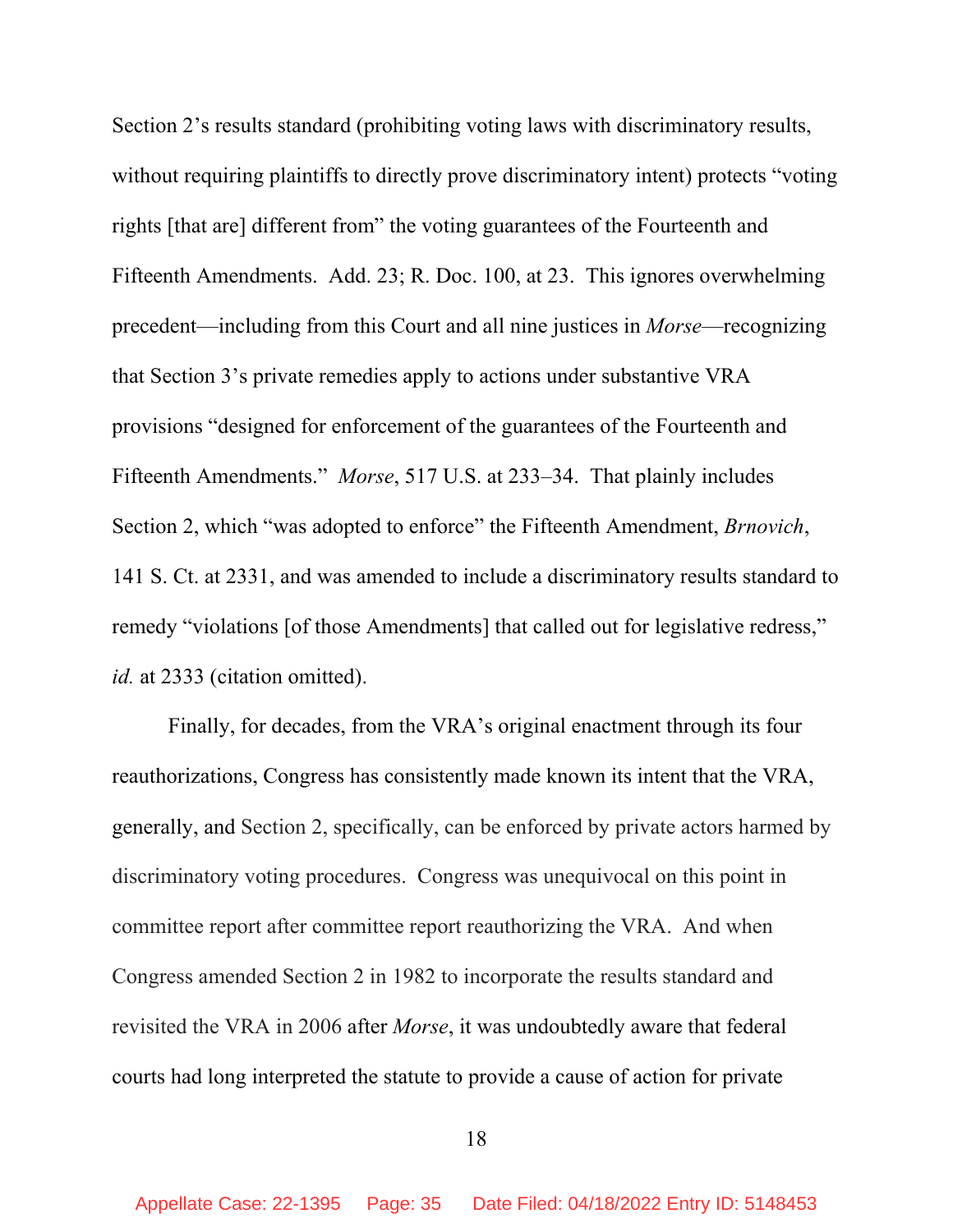litigants. Yet Congress never indicated that hundreds of courts around the country were repeatedly misinterpreting Section 2. Not in 1970, 1975, 1982, or 2006. Instead, Congress recognized that the VRA "might well prove an empty promise unless the private citizen were allowed to seek judicial enforcement." *Allen*, 393 U.S. at 557; *see also* S. Rep. No. 94-295, at 40 (1975) ("Congress depends heavily upon private citizens to enforce the fundamental [voting] rights involved."); H.R. Rep. No. 94-196, at 34 (1975) (noting "private citizens must play" a "significant role" in VRA enforcement). The overwhelming evidence of congressional intent underscores what the VRA's text already demonstrates, and the district court erred in completely disregarding it.

The Court should reverse the district court's unprecedented decision.

#### **ARGUMENT**

This Court "review[s] de novo a district court's dismissal for lack of jurisdiction." *Dalton v. JJSC Properties, LLC*, 967 F.3d 909, 912 (8th Cir. 2020); *see also Dakota, Minn. & E. R.R. Corp. v. Schieffer*, 711 F.3d 878, 880 (8th Cir. 2013). "When *de novo* review is compelled, no form of appellate deference is acceptable." *Salve Regina Coll. v. Russell*, 499 U.S. 225, 238 (1991).

19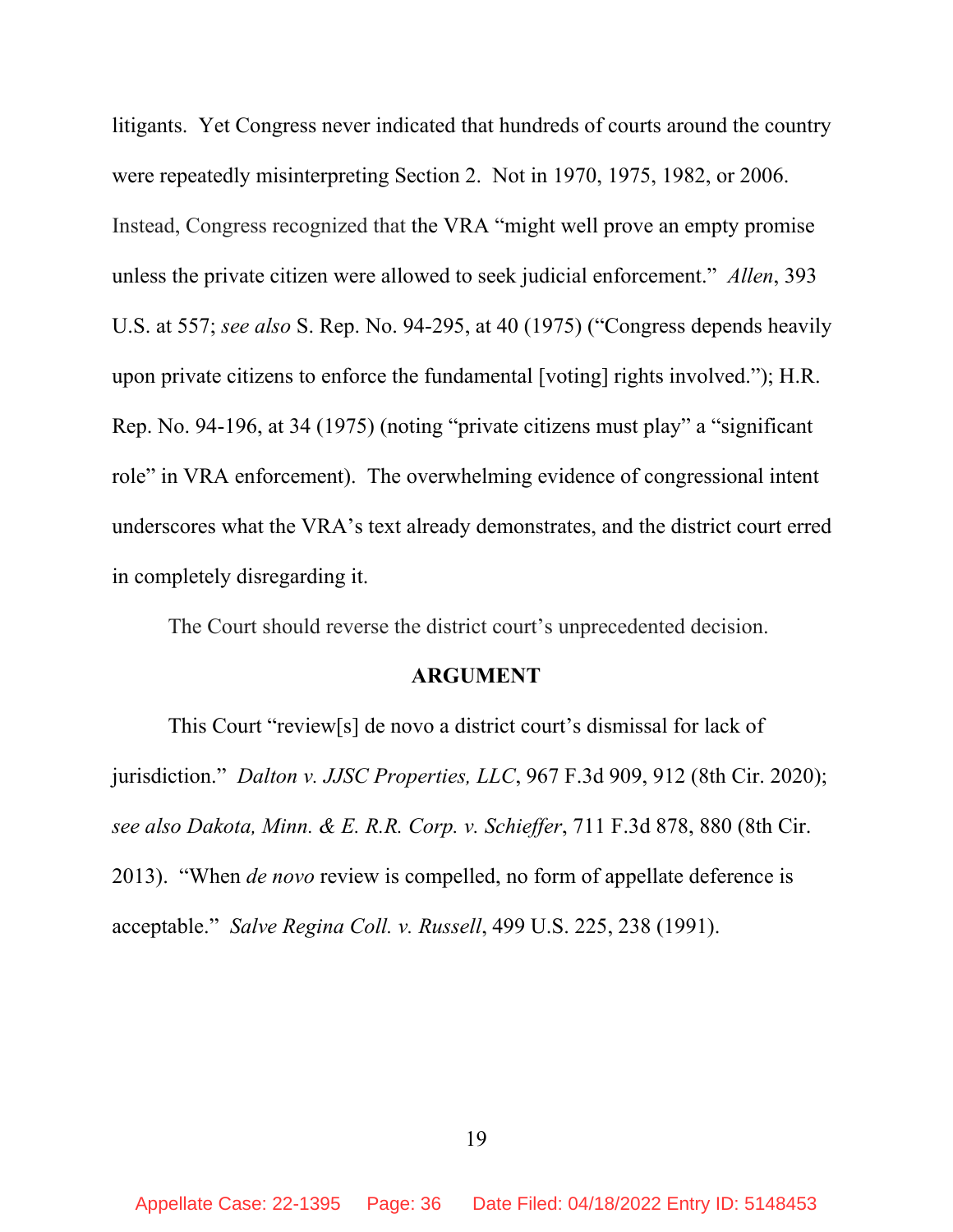## **I. CONTROLLING PRECEDENT THAT THERE IS A PRIVATE RIGHT OF ACTION TO ENFORCE SECTION 2 RESOLVES THIS APPEAL.**

The district court was correct on one thing: it stands alone as "the first federal court in the nation" to deny a "private right of action to enforce § 2." Add. 17 n.73; R. Doc. 100, at 17 n.73. But its unprecedented decision was otherwise wrong. Since the VRA's enactment, *every* court to consider the issue has concluded that private parties may sue to enforce and redress Section 2 violations. That includes a majority of Supreme Court Justices in *Morse v. Republican Party v. Virginia*. 517 U.S. at 232, 240. And it includes numerous courts of appeals and district courts. [8](#page-36-0) Indeed, federal courts have decided hundreds of Section 2 cases and provided private plaintiffs relief for Section 2 violations for decades.

*Morse* is dispositive. In *Morse*, three Virginia voters challenged the Republican Party's registration fee to participate in the nomination of U.S. Senate candidates. *Id.* at 190. The Supreme Court addressed whether private parties "were permitted to challenge [the party registration fee] as a poll tax prohibited by § 10" of the VRA, *id.*, and answered in the affirmative, *id.* at 232. Justice Stevens' lead opinion, joined by another Justice, explained that, "[a]lthough § 2, like § 5, provides no right to sue on its face, 'the existence of the private right of action under Section 2 *...* has been clearly intended by Congress since 1965'" and noted

<span id="page-36-0"></span> <sup>8</sup> *See*, *infra*, notes 10 and 11.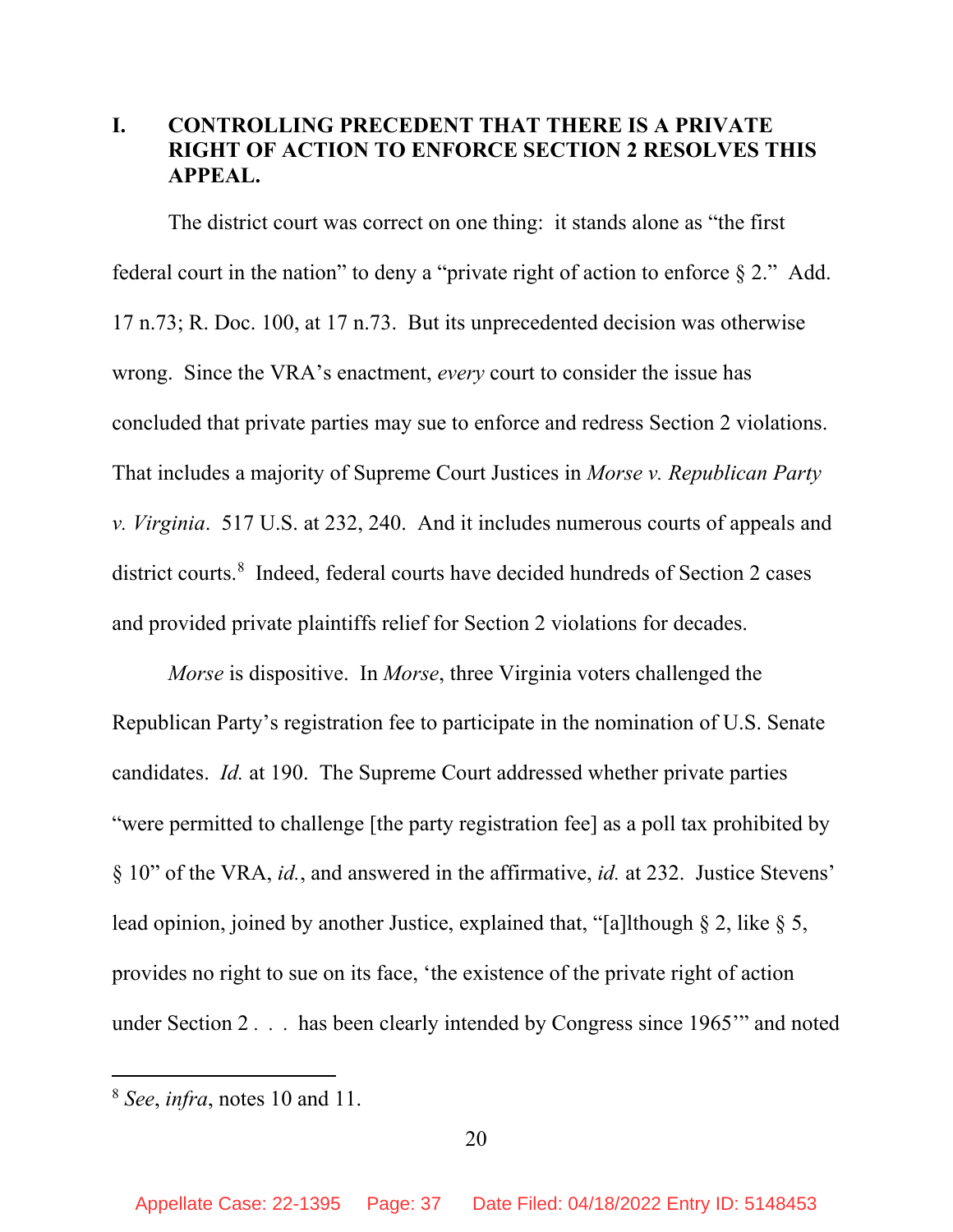that federal courts had "entertained cases brought by private litigants to enforce § 2," at the time, for thirty years. *Id.* (quoting S. Rep. No. 97-417, at 30). Section 10 must also be enforceable by private action, Justice Stevens reasoned, otherwise it would lead to the "anomalous" result that Sections 2 and 5 could be enforced by private action but Section 10 could not, even though all three provisions "lack[ed] the same express authorizing language." *Id.* Justice Breyer, joined by two other Justices, concurred and relied on the same reasoning, concluding that "Congress intended to establish a private right of action to enforce § 10, no less than it did to enforce §§ 2 and 5." *Id*. at 240 (Breyer, J., concurring). Thus, "[f]ive Justices concurred in that reasoning and judgment." *Milligan v. Merrill* ("*Milligan*"), No. 2:21-cv-1291-AMM, 2022 WL 265001, at \*79 (N.D. Ala. Jan. 24, 2022); *see also Ford v. Strange*, 580 F. App'x 701, 705 n.6 (11th Cir. 2014) (unreported) (per curiam) (noting that "[a] majority of the Supreme Court" in *Morse* agreed that "section 2 *...* contains an implied private right of action").

The district court correctly saw "*Morse* [as] binding precedent." Add. 28; R. Doc. 100, at 28. That ought to have ended its private-right-of-action sojourn. *See Hutto v. Davis*, 454 U.S. 370, 375 (1982) ("[P]recedent of this Court must be followed by lower federal courts *...* "). Instead, the district court disregarded *Morse*, mischaracterizing its acknowledgment of a Section 2 private right of action as "only dicta." Add. 28; R. Doc. 100, at 28. That is wrong. As one three-judge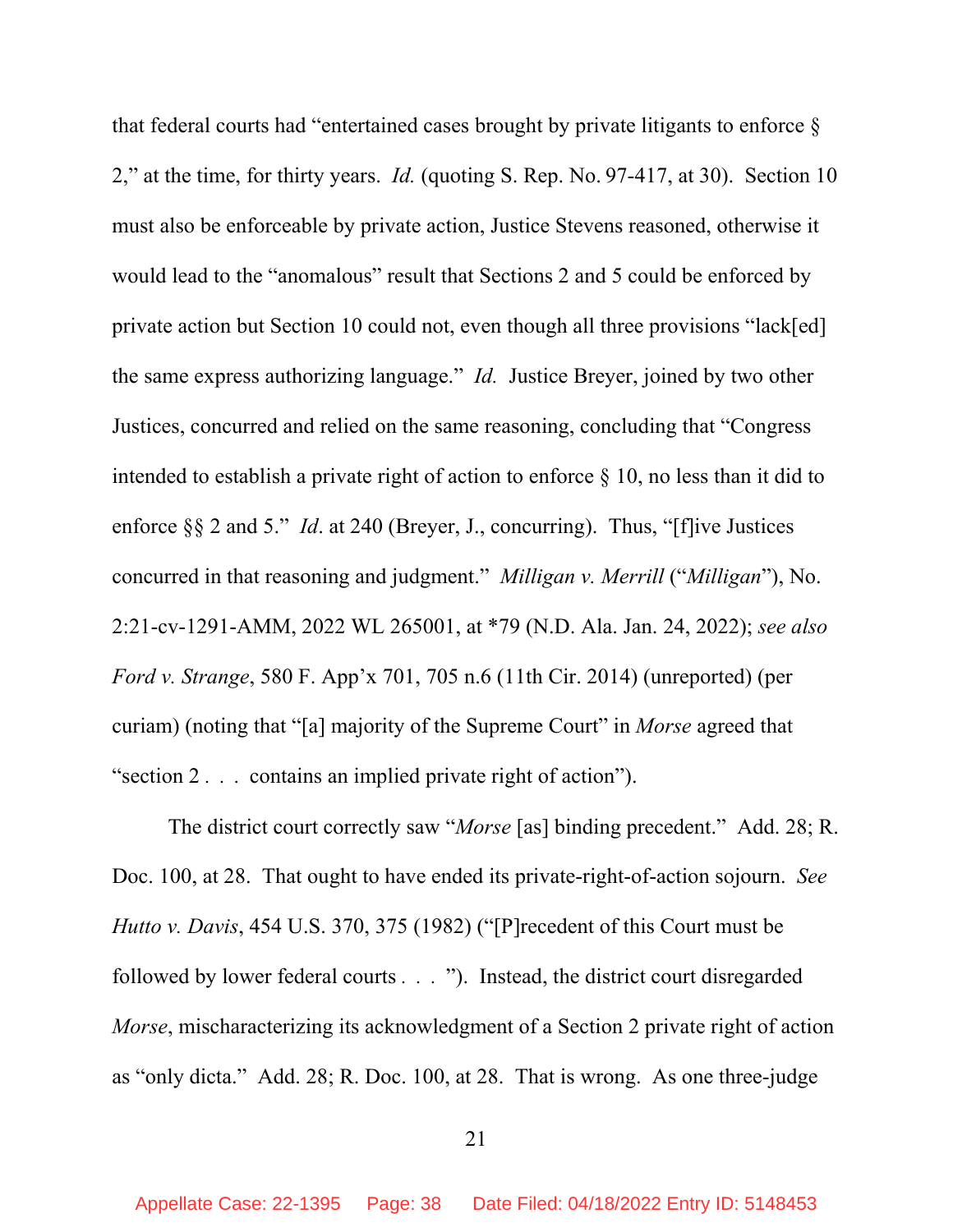panel recently explained, "the understanding [in *Morse*] that Section Two provides a private right of action was *necessary* to reach the judgment that Section Ten provides a private right of action." *Milligan*, 2022 WL 265001, at \*79 (emphasis added). The determination that there is a private right of action under Section 2 is therefore part of *Morse*'s holding and controls here. *See Seminole Tribe of Fla. v. Florida*, 517 U.S. 44, 66–67 (1996) ("When an opinion issues for the Court, it is not only the result but also those portions of the opinion necessary to that result by which we are bound.").

The district court disagreed because, in its view, *Morse*'s reasoning "does not survive" later Supreme Court decisions, namely, *Alexander v. Sandoval*, 532 U.S. 275. Add. 27; R. Doc. 100, at 27. But *Sandoval*, which addressed disparateimpact regulations promulgated under Title VI of the Civil Rights Act of 1964, says nothing about the VRA, Section 2, or *Morse*. *See* 517 U.S. at 278–93. A lower court cannot ignore binding Supreme Court precedent on belief that it was wrongly decided, belief that the Court will change it in the near future, or the court's own view that it has been overruled *sub silentio*. *See Agostini v. Felton*, 521 U.S. 203, 237 (1997); *Thurston Motor Lines, Inc v. Jordan K. Rand, Ltd.*, 460 U.S. 533 (1983) (per curiam).

The Supreme Court has been clear on this rule: if a precedent "has direct application in a case, yet appears to rest on reasons rejected in some other line of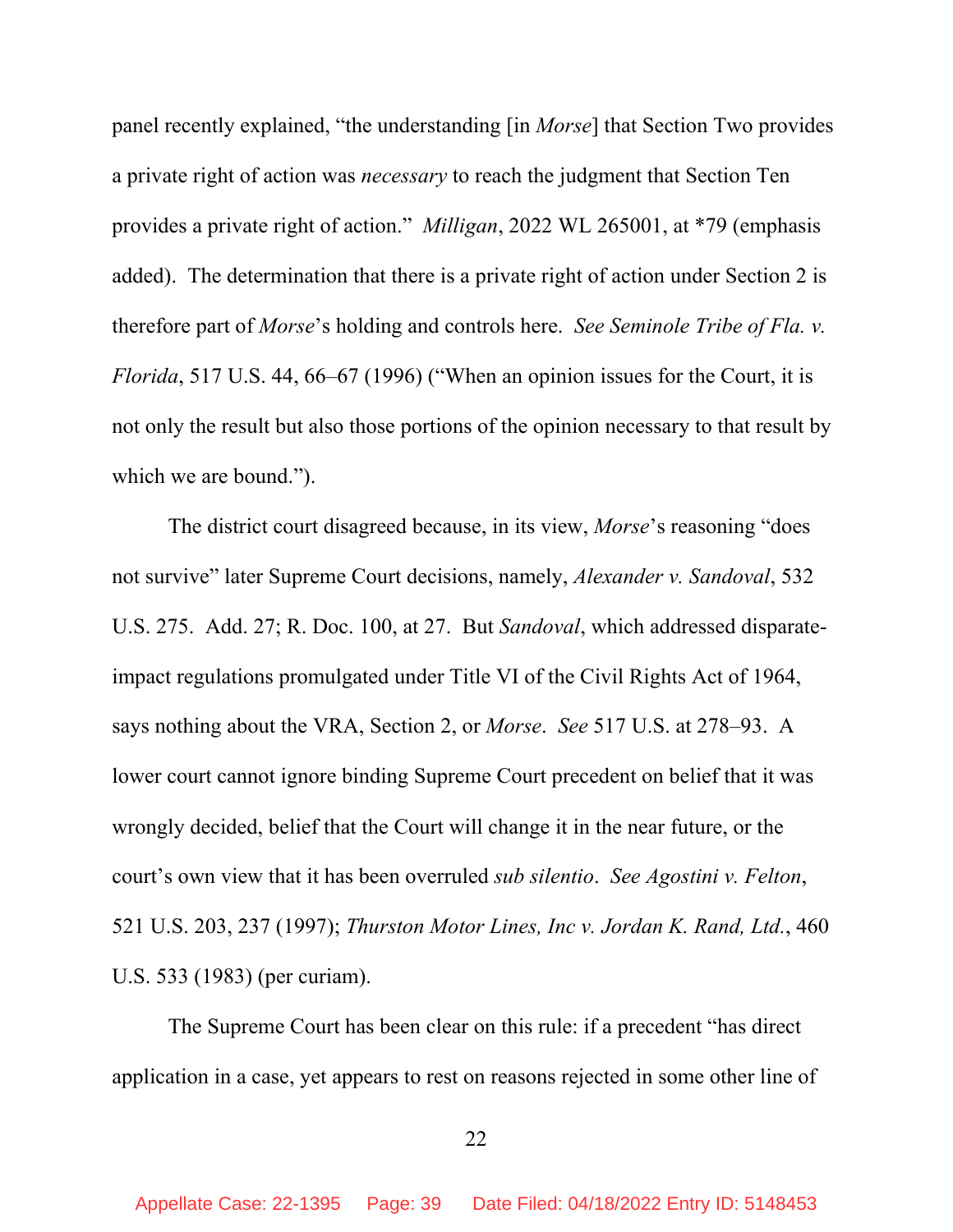decisions" the lower court "should follow the case which directly controls, leaving to this Court the prerogative of overruling its own decisions." *Rodriguez de Quijas v. Shearson/Am. Exp., Inc.*, 490 U.S. 477, 484 (1989); *see also Bakewell v. United States*, 110 F.2d 564, 564 (8th Cir. 1940) (per curiam) ("If the [Supreme Court's] decision in [a] case is to be modified, overruled or disregarded, that will have to be done by the Supreme Court."). *Sandoval* did not address the question whether private litigants may enforce Section 2—the Supreme Court did so directly in *Morse*, and the district court erred in ignoring that binding precedent.

This Court has also already spoken clearly on the existence of a Section 2 private right of action. As the district court recognized, "[t]he Eighth Circuit treated § 2 of the Voting Rights Act as privately enforceable" in cases including *Roberts v. Wamser*, 883 F.2d 617. Add. 29; R. Doc. 100, at 29. That should have also bound the district court from reaching a different result.<sup>[9](#page-39-0)</sup> In *Roberts*, this Court held that candidates may not bring suit under Section 2, reasoning that "standing to sue under [Section 2] is limited to the Attorney General and to 'aggrieved persons,' a category that *we hold to be limited to persons whose voting rights have been denied or impaired*." 883 F.2d at 624 (emphasis added). Under

<span id="page-39-0"></span> <sup>9</sup> Under the prior panel rule, *Roberts* is binding on this Court. *See generally Maxfield v. Cintas Corp., No. 2*, 487 F.3d 1132, 1135 (8th Cir. 2007) ("[O]ne panel of this court has no authority to overrule an earlier decision of another panel.").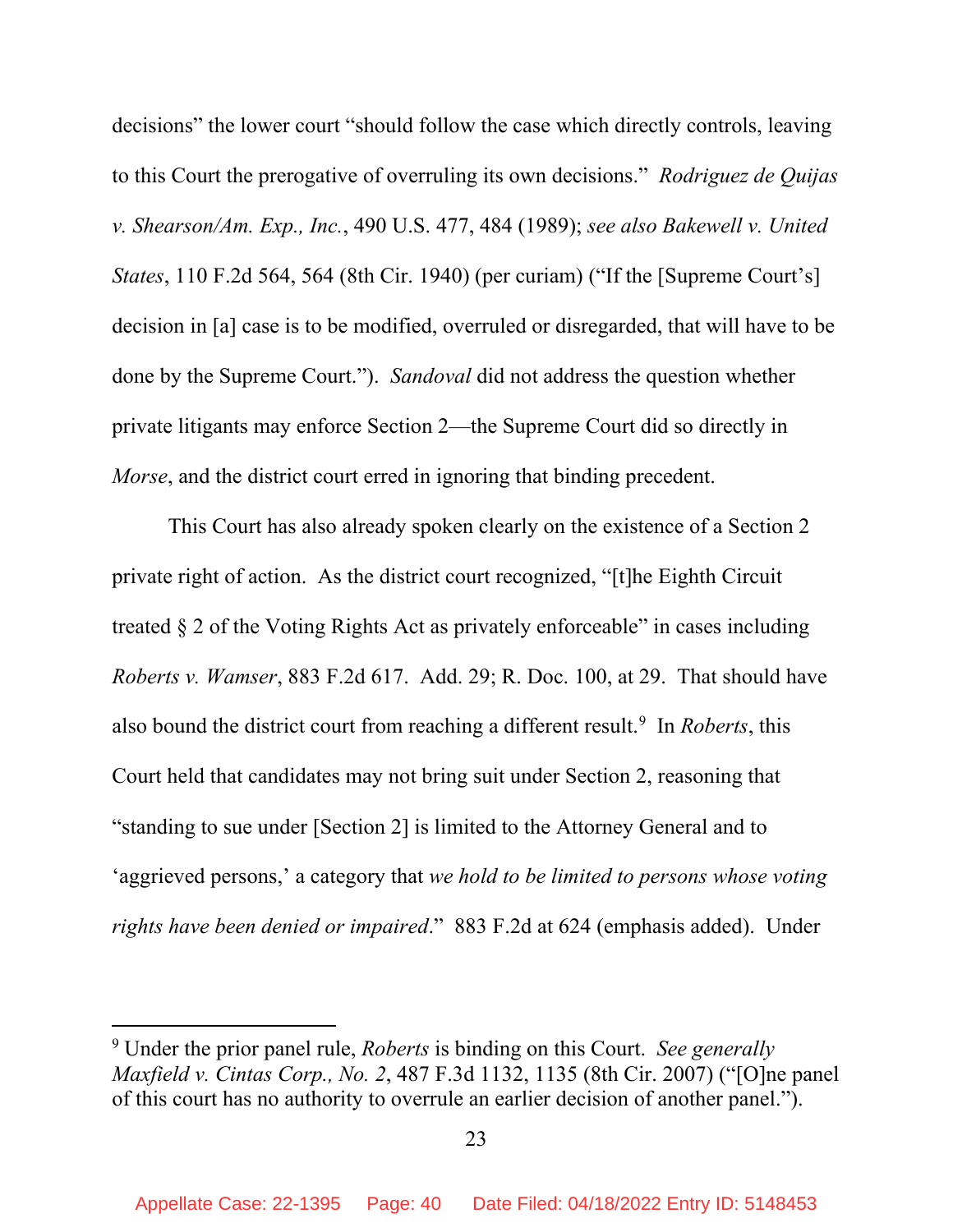*Roberts*, private litigants like Plaintiffs in this case—organizations whose members' voting rights have been impaired by the House Plan—can plainly enforce Section 2.

Until the district court's decision, every other court to consider the question  $divectly—including the Fifth, Sixth, and Eleventh Circuits<sup>10</sup> and numerous district$  $divectly—including the Fifth, Sixth, and Eleventh Circuits<sup>10</sup> and numerous district$  $divectly—including the Fifth, Sixth, and Eleventh Circuits<sup>10</sup> and numerous district$ courts[11—](#page-40-1)has uniformly followed *Morse* to hold that private plaintiffs may enforce Section 2. And, notwithstanding the district court's insistence that federal courts

<span id="page-40-0"></span> <sup>10</sup> *See OCA-Greater Hous. v. Texas*, 867 F.3d 604, 614 (5th Cir. 2017) (affirming that § 2 contains a private right of action); *Mixon v. Ohio*, 193 F.3d 389, 398–99 (6th Cir. 1999) (same); *Ala. State Conf. of N.A.A.C.P.*, 949 F.3d at 652 ("The VRA, as amended, clearly expresses an intent to allow private parties to sue the States."").

<span id="page-40-1"></span><sup>11</sup> *See e.g.*, *Alpha Phi Alpha Fraternity, Inc. v. Raffensperger*, No. 1:21-cv-5337- SCJ, 2022 WL 633312, at \*11 n.10 (N.D. Ga. Feb. 28, 2022) (court was "aware of the recent decision" by the district court in this case, but rejected arguments that there is no private right of action under Section 2 "[g]iven the extent and weight of the authority holding otherwise, including from the Supreme Court" (citation omitted)); *Milligan,* 2022 WL 265001, at \*79 (three-judge court) (rejecting argument that "Section Two does not provide a private right of action," because such a holding "would work a major upheaval in the law"); *League of United Latin Am. Citizens v. Abbott*, No. EP-21-CV-00259-DCG-JES-JVB, 2021 WL 5762035, \*1 (W.D. Tex. Dec. 3, 2021) (three-judge court) ("*LULAC II*") (denying motion to dismiss and holding that there is a private cause of action to enforce Section 2); *Ga. State Conf. of the NAACP v. Georgia,* 269 F. Supp. 3d 1266, 1275 (N.D. Ga. 2017) (three-judge court) (explaining that "Section 2 contains an implied private right of action"); *Veasey v. Perry,* 29 F. Supp. 3d 896, 905–07 (S.D. Tex. 2014) (detailing long history of "[o]rganizations and private parties" enforcing Section 2); *Perry-Bey v. City of Norfolk,* 678 F. Supp. 2d 348, 362 (E.D. Va. 2009) (holding that Section 2 "creates a private cause of action").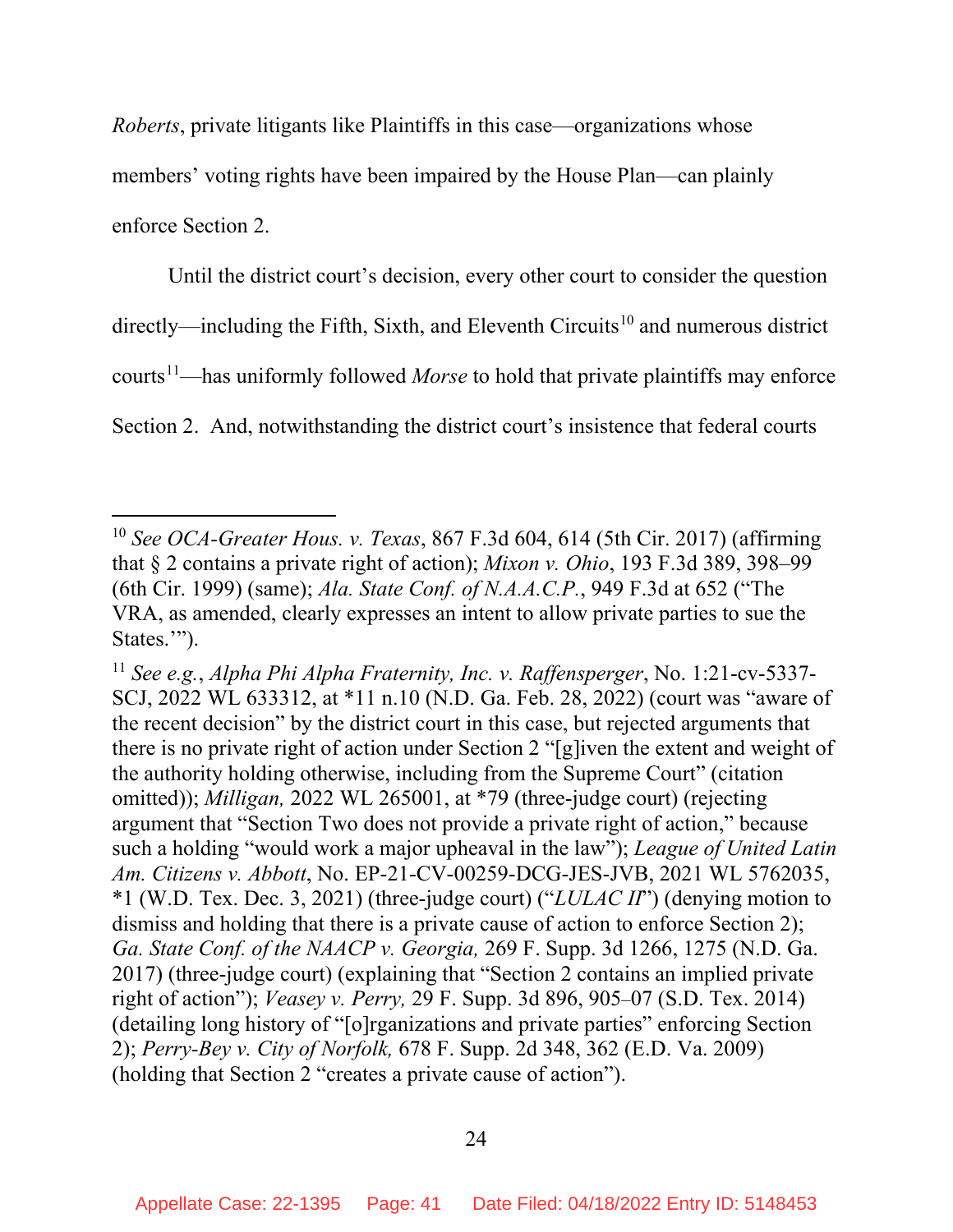lack jurisdiction and cannot reach the merits of Section 2 cases unless brought by the Attorney General, courts have implicitly determined that there is a Section 2 private right of action by reaching the merits of hundreds of cases in which private "individuals have sued to enforce § 2," seeking "injunctive relief *...* to block voting laws from going into effect," *Shelby Cnty.*, 570 U.S. at 536–37. Many of these cases were brought after Congress amended Section 2 to add a discriminatory results standard in 1982. Indeed, since then, the Supreme Court has "heard a steady stream of § 2 vote-dilution cases," *Brnovich*, 141 S. Ct. at 2333, reaching the merits in numerous Section 2 cases brought by private plaintiffs.<sup>[12](#page-41-0)</sup> In that same period, this Court has reached the merits in at least 18 Section 2 cases brought by private plaintiffs.[13](#page-41-1) In total, since 1982, federal courts—including virtually all federal courts of appeal<sup>[14](#page-41-2)</sup>—have heard hundreds of cases under Section 2 brought

<span id="page-41-0"></span><sup>&</sup>lt;sup>12</sup> *See supra*, note 4 (collecting cases).

<span id="page-41-1"></span><sup>&</sup>lt;sup>13</sup> *See supra* note 5 (collecting cases).

<span id="page-41-2"></span><sup>14</sup> *See, e.g*., *Wright v. Sumter Cnty. Bd. of Elections & Registration*, 979 F.3d 1282 (11th Cir. 2020); *Luft v. Evers*, 963 F.3d 665 (7th Cir. 2020); *Ne. Ohio Coal. for the Homeless v. Husted*, 837 F.3d 612 (6th Cir. 2016); *Arbor Hill Concerned Citizens v. Cnty. of Albany*, 357 F.3d 260 (2d Cir. 2004); *Hall v. Virginia*, 385 F.3d 421 (4th Cir. 2004); *Metts v. Murphy*, 363 F.3d 8, 11 (1st Cir. 2004); *Kingman Park Civic Ass'n v. Williams*, 348 F.3d 1033 (D.C. Cir. 2003); *Arakaki v. Hawaii*, 314 F.3d 1091 (9th Cir. 2002); *Sanchez v. State of Colo.*, 97 F.3d 1303 (10th Cir. 1996); *Clark v. Calhoun Cnty., Miss.*, 88 F.3d 1393 (5th Cir. 1996); *Jenkins v. Red Clay Consol. Sch. Dist. Bd. of Educ.*, 4 F.3d 1103 (3d Cir. 1993). The Federal Circuit is not empowered to hear Section 2 cases, and is the lone exception. *See* 28 U.S.C. § 1295.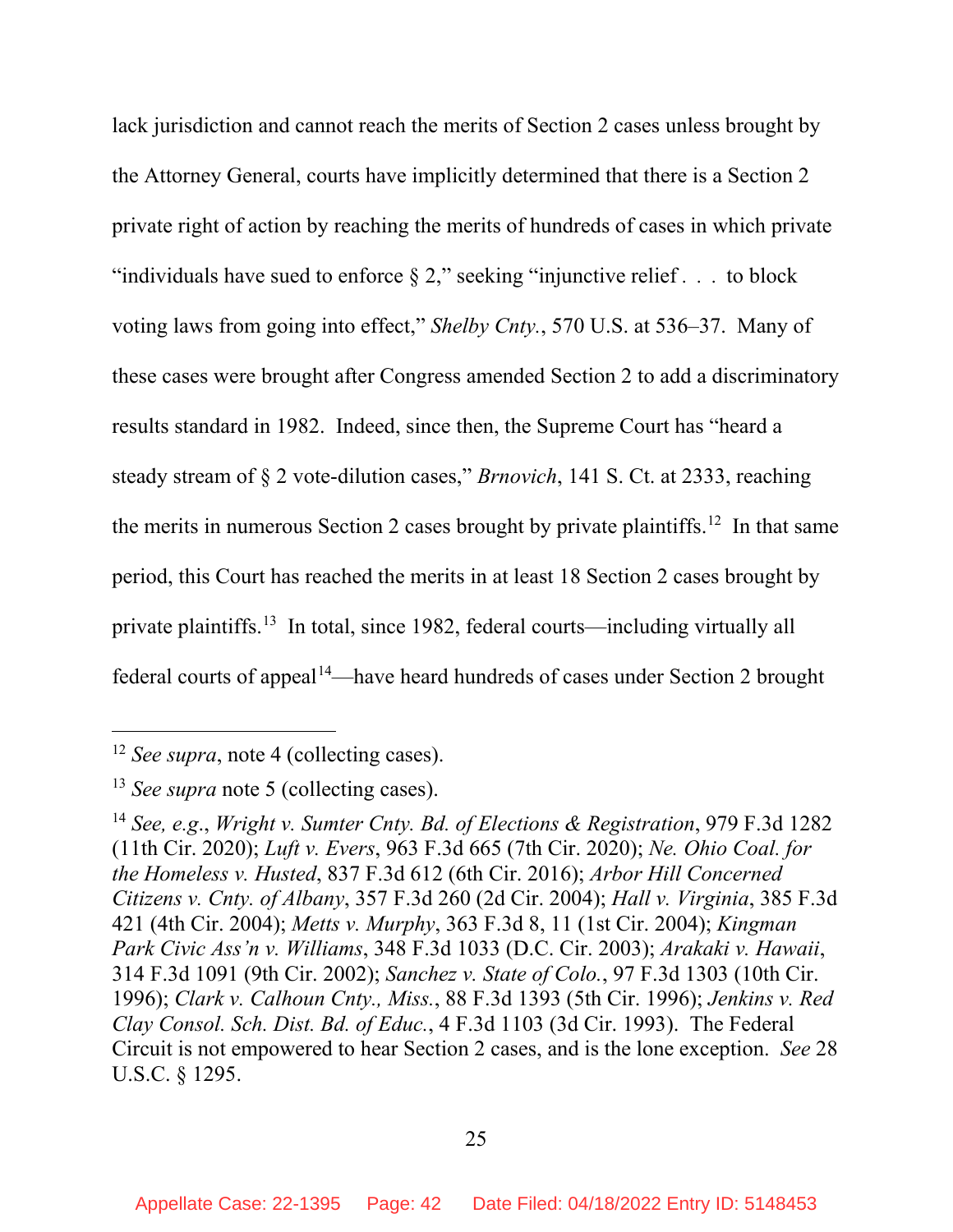by private plaintiffs. Against this backdrop—and unsurprisingly—even Defendants in this case did not initially argue that Section 2 lacks a private right of action until prompted by the district court.

Under the district court's "Attorney General-only" theory, *all* these courts have gotten Section 2 cases wrong hundreds of times over the past 40 years, with the district court alone as the only court to have ever ruled correctly in a Section 2 case brought by private plaintiffs.<sup>[15](#page-42-0)</sup> Neither this Court nor the district court should find "reason to ignore or refute the decades of Section 2 litigation *...* in which courts (including the Supreme Court) have never denied a private plaintiff the ability to bring a Section 2 claim." *Alpha Phi Alpha Fraternity*, No. 1:21-cv-5337-

<span id="page-42-0"></span><sup>&</sup>lt;sup>15</sup> The district court's conclusion that the private-right-of-action issue is jurisdictional is also wrong, and thus Defendants waived it by not raising it in their opposition to Plaintiffs' preliminary injunction motion. As the Supreme Court has stated, "[i]t is firmly established *...* that the absence of a valid *...* cause of action does not implicate subject-matter jurisdiction." *Steel Co. v. Citizens for Better Env't*, 523 U.S. 83, 89 (1998); *see also Brnovich*, 141 S. Ct. at 2350 (Gorsuch, J. concurring) ("[T]he existence (or not) of a cause of action does not go to a court's subject-matter jurisdiction *...* . "); *Mata v. Lynch*, 576 U.S. 143, 150 (2015). The district court ignored this binding precedent. It relied instead on *Cross*, 23 F.4th at 800, for the proposition that the private-right-of-action issue is jurisdictional. Add. 35; R. Doc. 100, at 35. But despite the district court's claim that it "must assume the Eighth Circuit believes *Cross* is a faithful understanding and application of Supreme Court precedent," Add. 35; R. Doc. 100, at 35, there is no way to reconcile *Cross* and this Supreme Court precedent, or the several Eighth Circuit cases relying on that precedent to likewise hold that the private-right-ofaction issue is not jurisdictional. *See, e.g.*, *Animal Legal Def. Fund v. Vaught*, 8 F.4th 714, 721 (8th Cir. 2021); *United States v. Harcevic*, 999 F. 3d 1172, 1178–79 (8th Cir. 2021).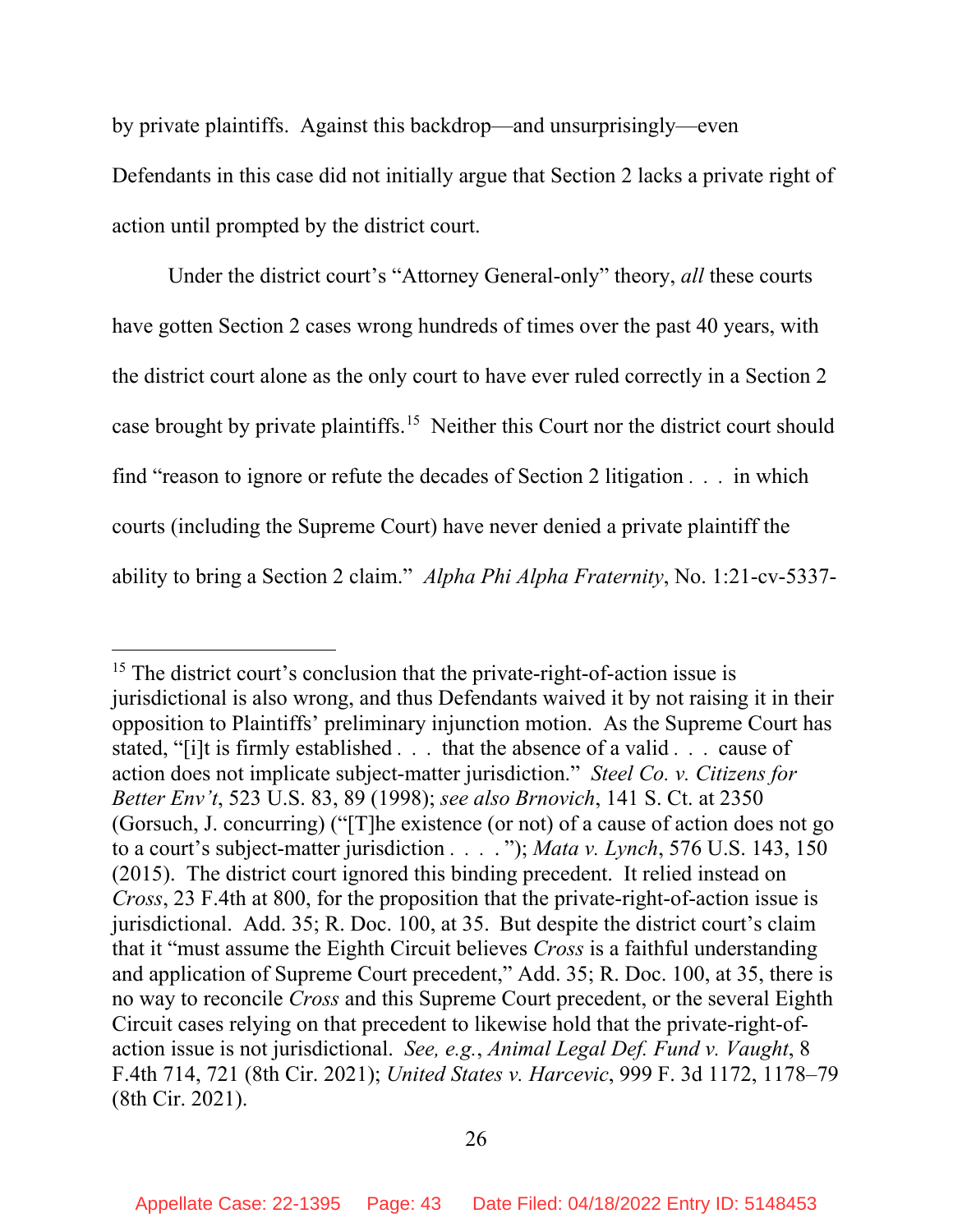SCJ, Order Denying Def.'s Mot. to Dismiss, slip op. at 34; Add. 88. To put it mildly, the district court's reasoning would "work a major upheaval in the law," *Milligan*, 2022 WL 265001, at \*79, as the unanimous "extent and weight of the authority hold otherwise, including from the Supreme Court," *Alpha Phi Alpha Fraternity*, 2022 WL 633312, at \*11 n.10*. Cf. Tanzin v. Tanvir,* 141 S. Ct. 486, 490 (2020) (instructing that it is important to consider the way the "Court has long interpreted" a statute).

## **II. THE VRA'S TEXT AND STRUCTURE CLEARLY DEMONSTRATES CONGRESSIONAL INTENT TO ESTABLISH A PRIVATE RIGHT OF ACTION TO ENFORCE SECTION 2.**

*Morse*, *Roberts*, and unanimous lower court authority all hold that there is a Section 2 private right of action because the VRA's plain text and statutory structure compel that conclusion. The district court concluded otherwise, purporting to apply *Sandoval*'s test to evaluate whether a statute provides an implied private right of action. That test has two requirements to determine that private plaintiffs can enforce a statute: (1) the statutory provision contains a "private right," as evinced by "rights-creating" language; and (2) the statute provides for "a private remedy." *See* 532 U.S. at 286–88. But that analysis is inapplicable because binding precedent on Section 2's private right of action dictates a clear answer that *Sandoval* did not overrule. But even if the *Sandoval*  test were applicable, Section 2 satisfies it. The provision expressly protects the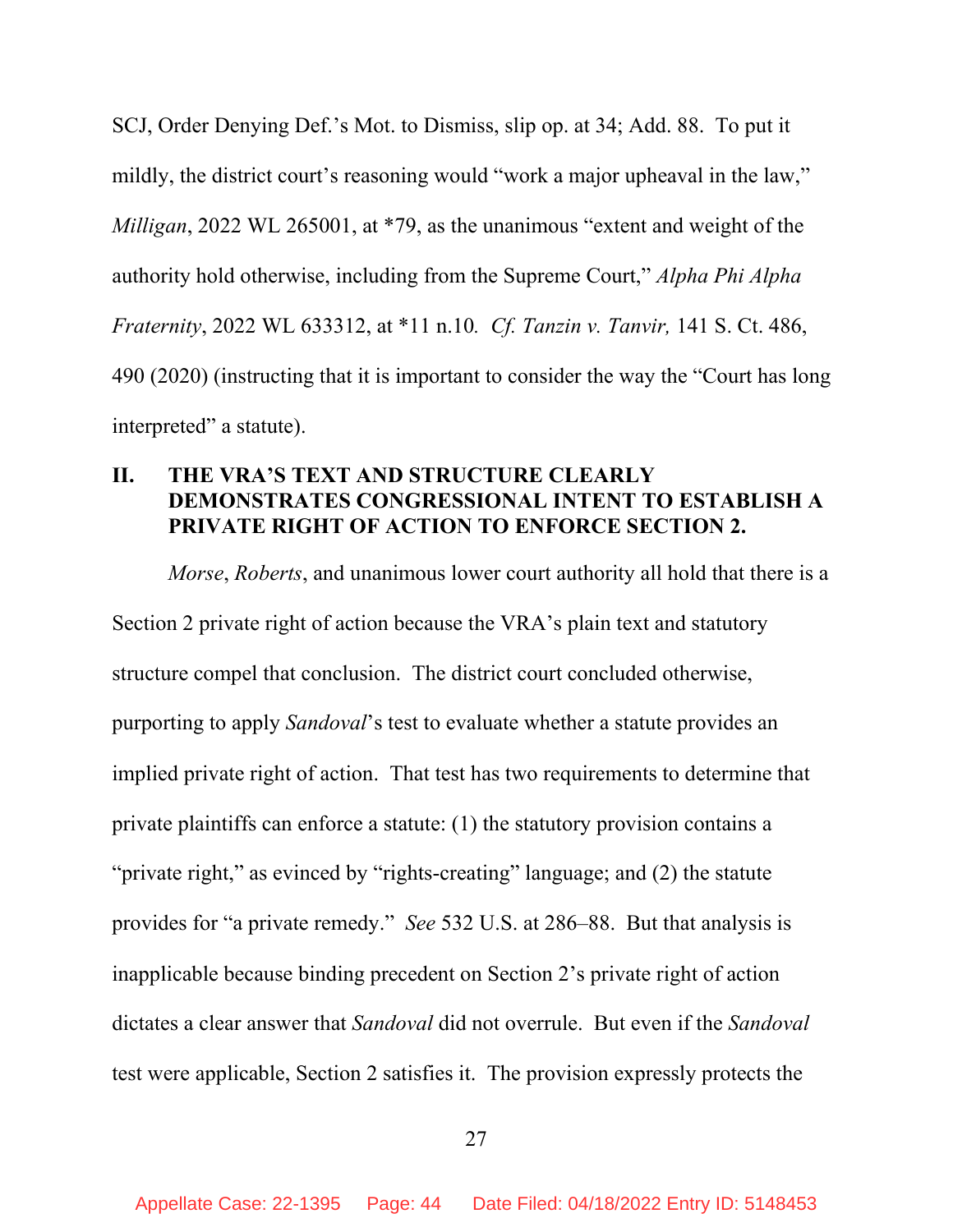"right of any citizen . . . to vote," 52 U.S.C. §10301(a); Add. 44, precisely the "rights-creating language" that courts look for when determining that Congress implied a private right of action in a statute. And two other VRA provisions— Section 3 and Section 14(e)—both provide a private remedy for Section 2 violations.

## **A. Section 2 Employs "Rights-Creating" Language By Protecting The Right Of Any Citizen To Vote Free From Racial Discrimination.**

Section 2 contains rights-creating language, and the district court did not conclude otherwise. *See* Add. 17; R. Doc. 100, at 17. The provision protects the "right of any citizen  $\ldots$  to vote" free from racial discrimination. 52 U.S.C. § 10301(a); Add. 44. It explicitly refers to a citizen's "right" and is "phrased in terms of the person benefitted"—the main criteria for whether a statute contains rights-creating language. *See Gonzaga Univ. v. Doe*, 536 U.S. 273, 284 (2002); *Osher v. City of St. Louis, Mo.*, 903 F.3d 698, 702–03 (8th Cir. 2018). In focusing on the "individuals protected," Section 2's "right of any citizen" language creates an "implication of an intent to confer rights on a particular class of persons," *Sandoval*, 532 U.S. at 289 (citation omitted). *See also Wisniewski v. Rodale, Inc.*, 510 F.3d 294, 302 (3d Cir. 2007) ("With an explicit reference to a right and a focus on the individual protected, this language suffices to demonstrate Congress's intent to create a personal right.").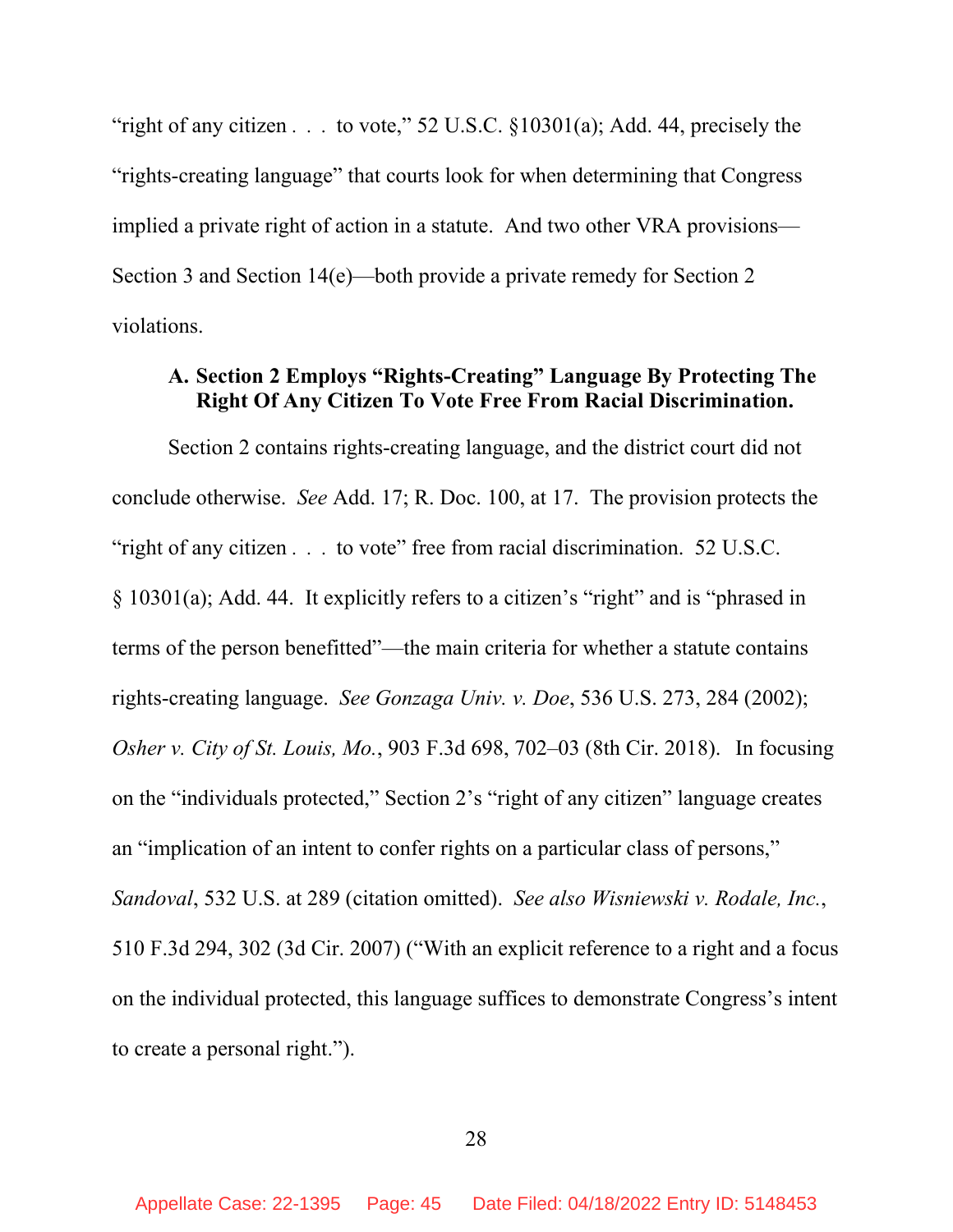On this point, *Sandoval* is illuminating. Section 2 parallels Section 601 of Title VI of the Civil Rights Act of 1964—precisely the statute *Sandoval* pointed to as an exemplar of "rights-creating" language. 532 U.S. at 288–89 (citing *Cannon v. Univ. of Chi.*, 441 U.S. 677, 690 n.13 (1979)). Section 601 provides that "[n]o person *...* shall, on the ground of race, color, or national origin, be *...* subjected to discrimination *...* ." 42 U.S.C. § 2000(d). As a three-judge district court recently observed, Section 601's "paradigmatic rights-creating language *...* seems to mirror [VRA] Section 2's." *LULAC II,* 2021 WL 5762035, at \*1 & n.1; *see* 52 U.S.C. § 10301(a); Add. 44 ("No voting qualification or prerequisite to voting or standard, practice, or procedure shall be imposed or applied by any State or political subdivision in a manner which results in a denial or abridgement of the right of any citizen  $\ldots$  to vote on account of race or color<sup>[1]</sup>.<sup>[16](#page-45-0)</sup>

<span id="page-45-0"></span><sup>&</sup>lt;sup>16</sup> Because Section 2 creates a personal right, it can also be enforced under 42 U.S.C. § 1983. A federal law that unambiguously creates an individual right is presumptively enforceable in a Section 1983 action. *See Gonzaga*, 536 U.S. at 284; *see also id.* § 1983 (providing injunctive relief for violations of rights "secured by the Constitution and laws"). This presumption can be rebutted only in "exceptional cases," *Livadas v. Bradshaw*, 512 U.S. 107, 133 (1994)—either "through specific evidence from the statute itself" or where Congress "creat[ed] a comprehensive enforcement scheme that is incompatible with individual enforcement under § 1983," *Gonzaga*, 536 U.S. at 284 n.4 (cleaned up). Neither exception is applicable here. Plaintiffs did not specifically invoke § 1983 in their complaint, but because Section 2 is privately enforceable under § 1983, the district court erred in dismissing Plaintiffs' complaint without providing leave to amend to do so. Where a pleading defect is a "purely legal issue that is beyond doubt," this Court can "exercise [its] discretion to correct the error and remand *...* to the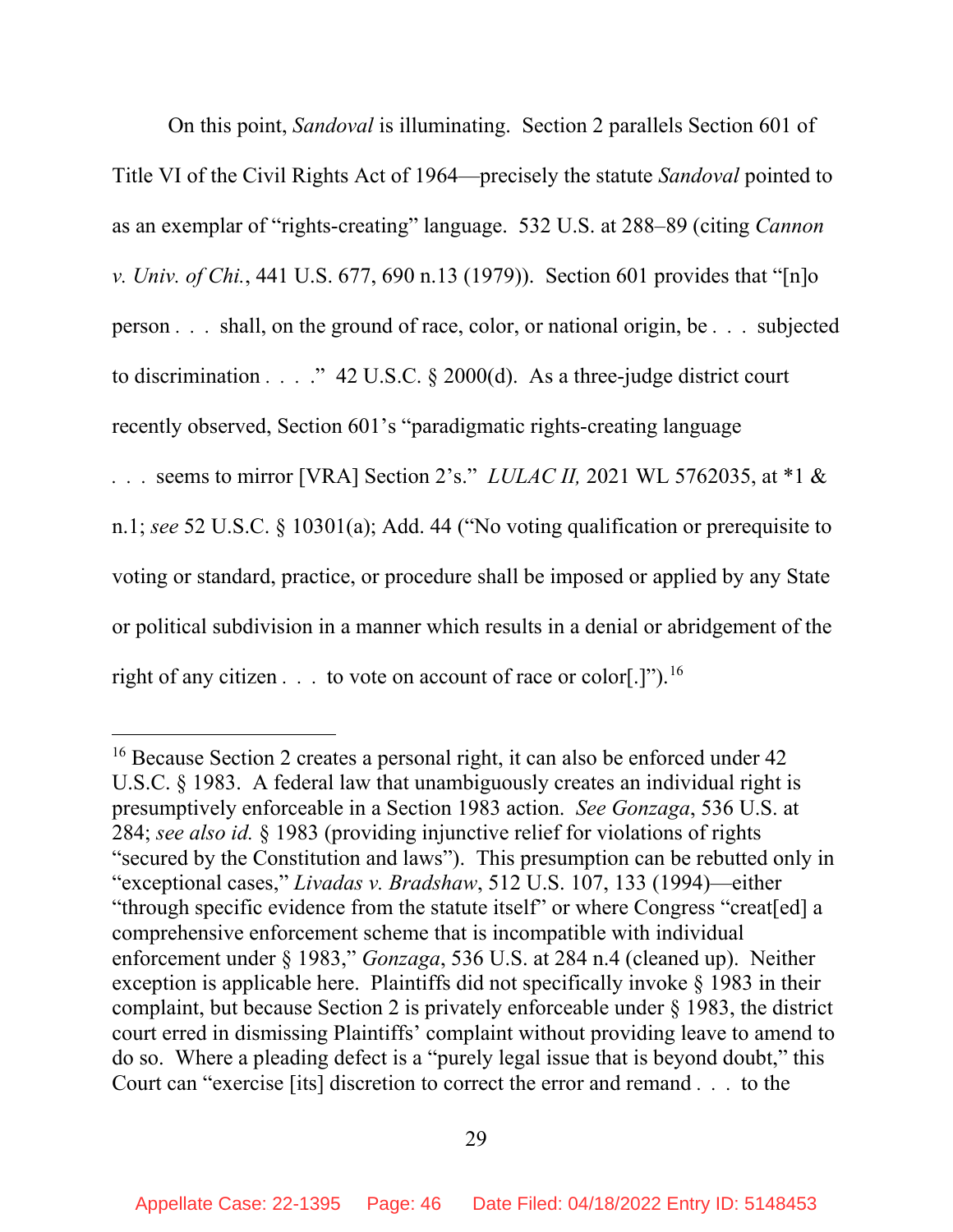## **B. Sections 3 And Section 14(e) Of Provide Private Remedies For Violations Of Section 2.**

The VRA also sets forth remedies for actions brought by private individuals to enforce Section 2, satisfying *Sandoval*'s second requirement. When analyzing whether Congress provided for a private remedy to enforce a statutory provision, "[t]he judicial task is to interpret the statute Congress has passed to determine whether it displays an intent to create *...* a private remedy." *Sandoval*, 532 U.S. at 289. Two provisions—Section 3 and Section 14(e)—display that intent to provide private remedies for Section 2 violations.

### *1. Section 3 contains private remedies for Section 2 violations.*

Section 3 is titled "Proceeding to enforce the right to vote." 52 U.S.C. § 10302; Add. 45. It provides broadly for relief in "proceeding[s]" brought by "the Attorney General or an aggrieved person *...* under any statute to enforce the voting guarantees of the fourteenth or fifteenth amendment." 52 U.S.C. § 10302(a); Add. 45; *see also id.* § 10302(b), *id.* § 10302(c); Add. 45–46. That text contemplates private remedies for Section 2 violations, because: (a) private plaintiffs are "aggrieved persons" whose voting rights have been violated, and (b) cases under Section 2—a statute designed to protect the "right of any citizen *...* to vote" free from racial discrimination, 52 U.S.C. § 10301(a); Add. 44—are

 $\overline{a}$ 

district court." *Robinson v. Norling*, 25 F.4th 1061, 1063 (8th Cir. 2022) (cleaned up).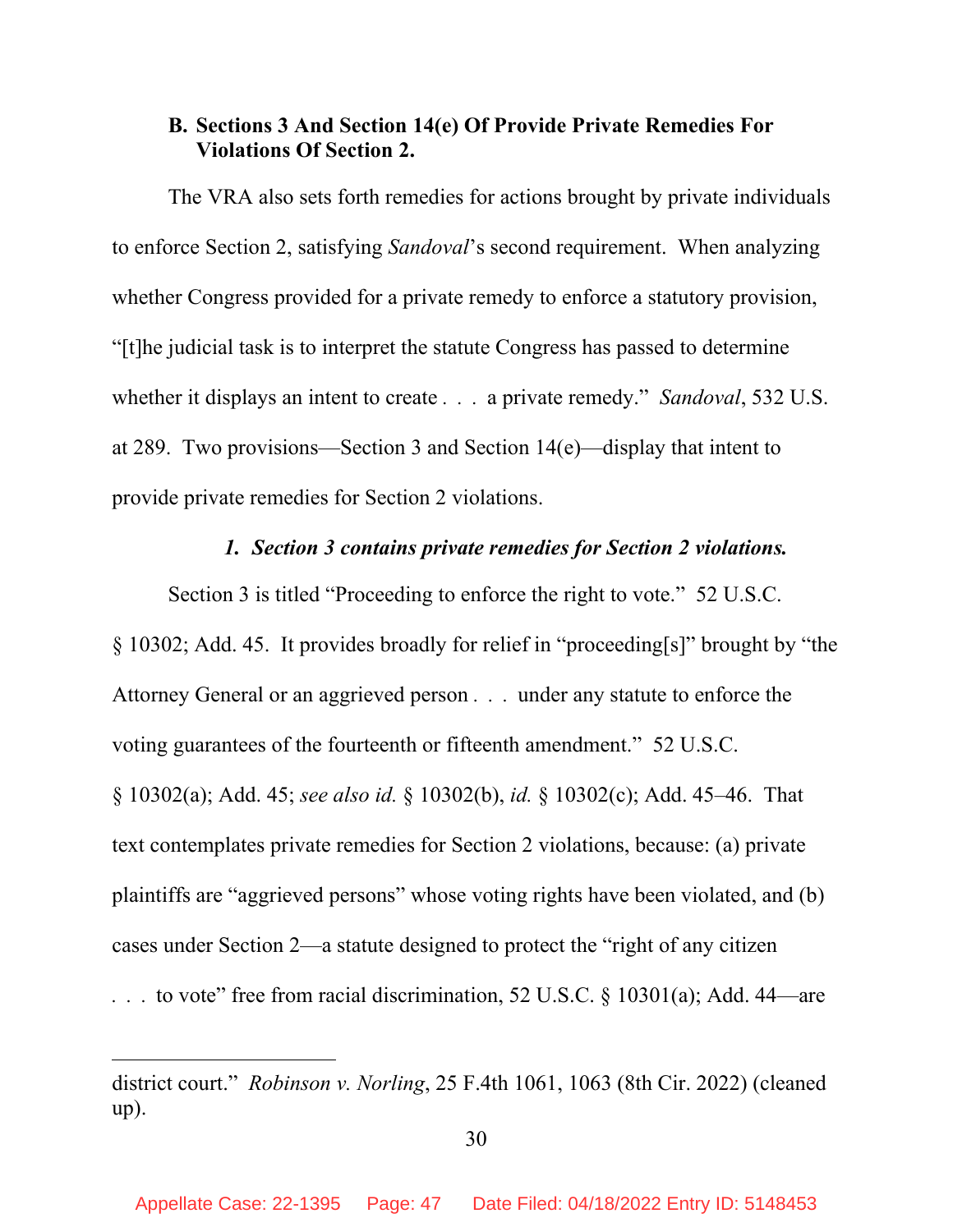"proceeding[s]  $\ldots$  under a<sup>[]</sup> statute to enforce the voting guarantees" of the Fourteenth and Fifteenth Amendments, Add. 44.

**a.** *"Aggrieved persons."* As this Court held in *Roberts*, Section 3's reference to "aggrieved persons" encompasses private "persons whose voting rights have been denied or impaired." 883 F.2d at 624; *see also id.* at 621 (noting Section 3 "reflect[s] the standing of 'aggrieved persons' to enforce their right to vote"). The district court agreed. *See* Add. 22; R. Doc. 100, at 22 (acknowledging that an "aggrieved person" under Section 3 refers to "an injured potential voter"). Indeed, the statute's reference to "the Attorney General *or* an aggrieved person," cannot mean only the Attorney General; it must include those private "persons" whose voting rights are impaired. *See Morse*, 517 U.S. at 233 (noting the purpose of Congress' addition of "or an aggrieved person" to Section 3 "was to provide the same remedies to private parties as had formerly been available to the Attorney General alone.").

# **b.** *"[A] proceeding ... under any statute to enforce the voting guarantees of the fourteenth or fifteenth amendment."* Next, a lawsuit brought to enforce Section 2 is "a proceeding" brought "under any statute to enforce the voting guarantees of the fourteenth or fifteenth amendment." 52 U.S.C. § 10302(a); Add. 45. As the Supreme Court has explained, Section 3 provides private remedies for actions under "a statute" that, "by its terms," is "*designed for*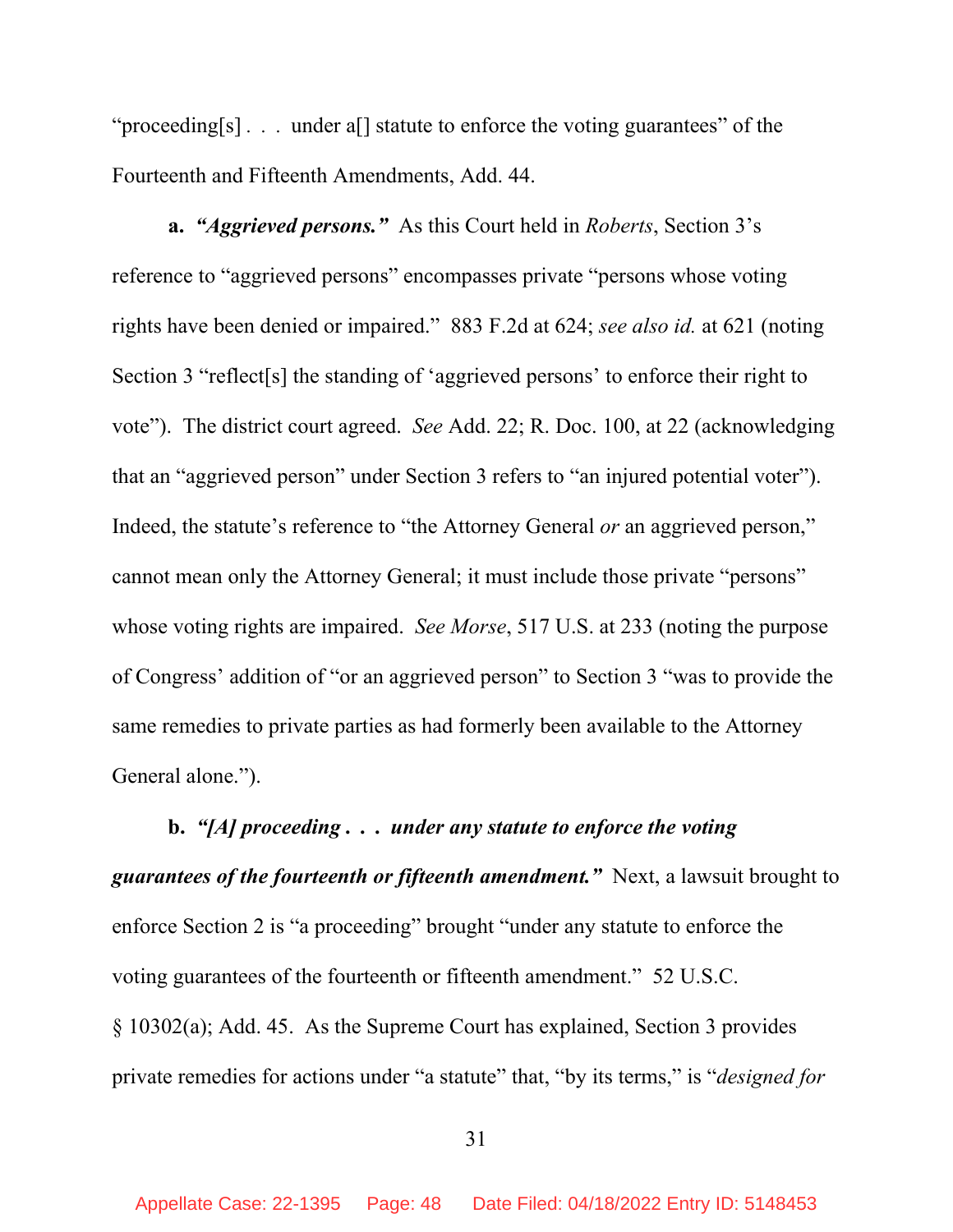enforcement of the guarantees of the Fourteenth and Fifteenth Amendments." *Morse*, 517 U.S. at 233–34 (emphasis added). Section 2 of the VRA is just such a statute. The VRA's purpose is "to achieve at long last what the Fifteenth Amendment had sought to bring about 95 years earlier: an end to the denial of the right to vote based on race." *Brnovich*, 141 S. Ct. at 2330. And Section 2 "was enacted to forbid, in all 50 States, any 'standard, practice, or procedure *...* imposed or applied *...* to deny or abridge the right of any citizen of the United States to vote on account of race or color.'" *Shelby Cnty.*, 570 U.S. at 536 (quoting 79 Stat. 437). In banning racially discriminatory voting practices, Section 2 is the core statute that "enforces the voting guarantees of the fourteenth or fifteenth amendment," and therefore falls within Section 3's provision for private remedies.

This Court in *Roberts* confirmed that Section 3 provides private remedies for Section 2. To determine who may sue under Section 2, this Court looked to who was entitled to remedies under Section 3. It held that unsuccessful candidates are not among the "aggrieved persons" who, under Section 3, may bring suit to enforce Section 2, drawing a contrast to those who can: "an aggrieved voter suing to protect his right to vote," or an individual whose "right to vote has been infringed because of his race." *Roberts*, 883 F.2d at 621.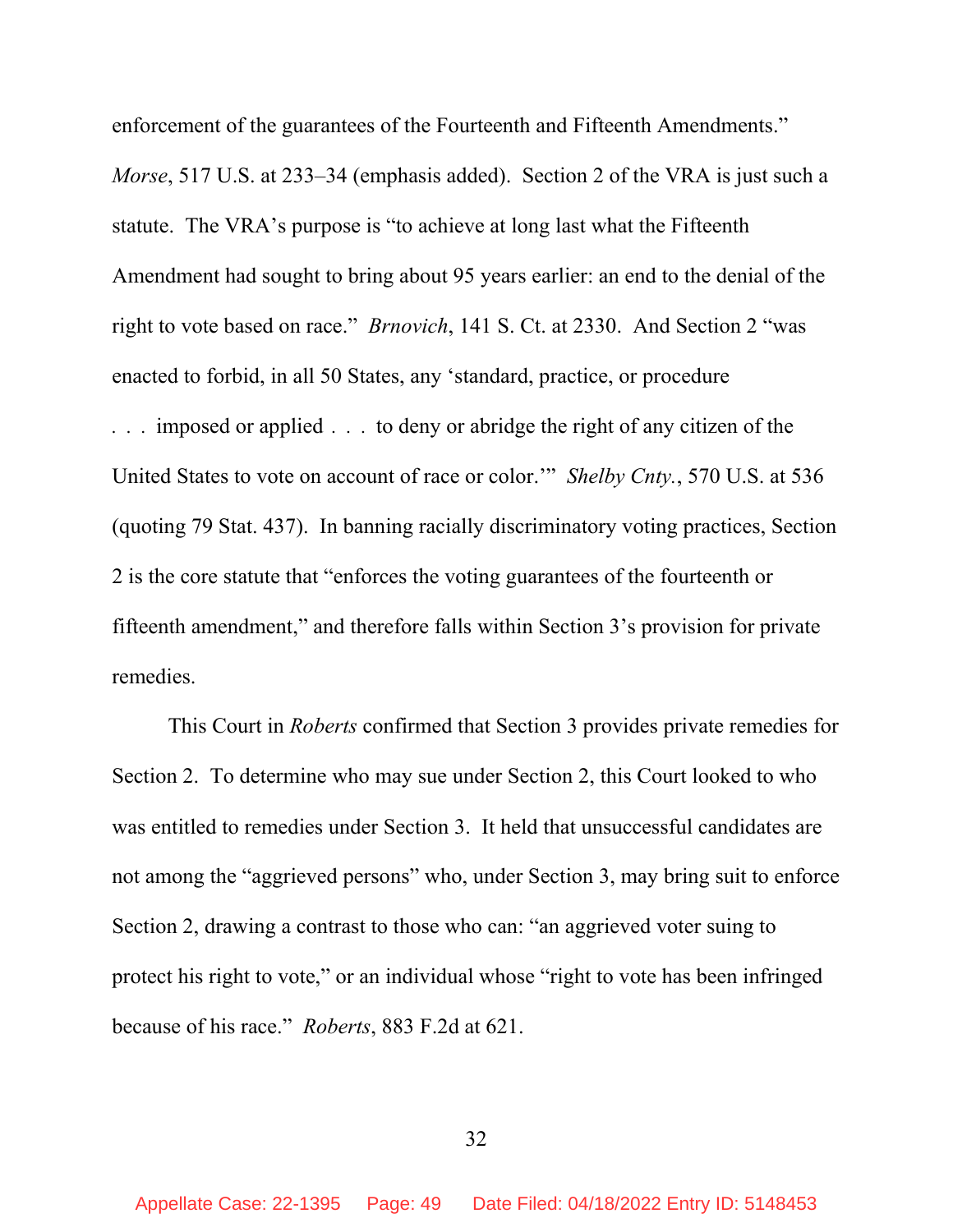Indeed, until the district court in this case, federal courts had uniformly concluded that Section 3 provides private remedies for Section 2 violations. *See, e.g.*, *Ala. State Conf. of N.A.A.C.P.*, 949 F.3d at 652 ("The language of § 2 and § 3, read together, imposes direct liability on States for discrimination in voting and explicitly provides remedies to private parties to address violations under the statute."); *see also id.* at 653 n.6 ("T]he VRA is, by definition, 'any' such statute" under Section 3 because "it is designed to enforce the voting guarantees of the Fourteenth and Fifteenth Amendments."); *Veasey,* 29 F. Supp. 3d at 906 (holding that private plaintiffs can bring suit to "enforce Section 2 as such aggrieved persons" under Section 3); *Perry-Bey,* 678 F. Supp. 2d at 362 (Section 3 "creates a private cause of action permitting plaintiffs to file suit if they are an 'aggrieved person'" for Section 2 vote dilution claims); *cf*. *Arkansas United v. Thurston*, 517 F. Supp. 3d 777, 790 (W.D. Ark. 2021) (holding Section 3 "explicitly creates a private right of action to enforce the VRA").

The district court, however, wrongly concluded that Section 3 does not provide a remedy for Section 2 violations, based on a misreading of Section 3 as providing a private remedy only for claims of Fourteenth or Fifteenth Amendment violations, Add. 22–23; R. Doc. 100, at 22–23, and its mistaken view that Section 2 protects "voting rights [that are] different from" the voting guarantees of the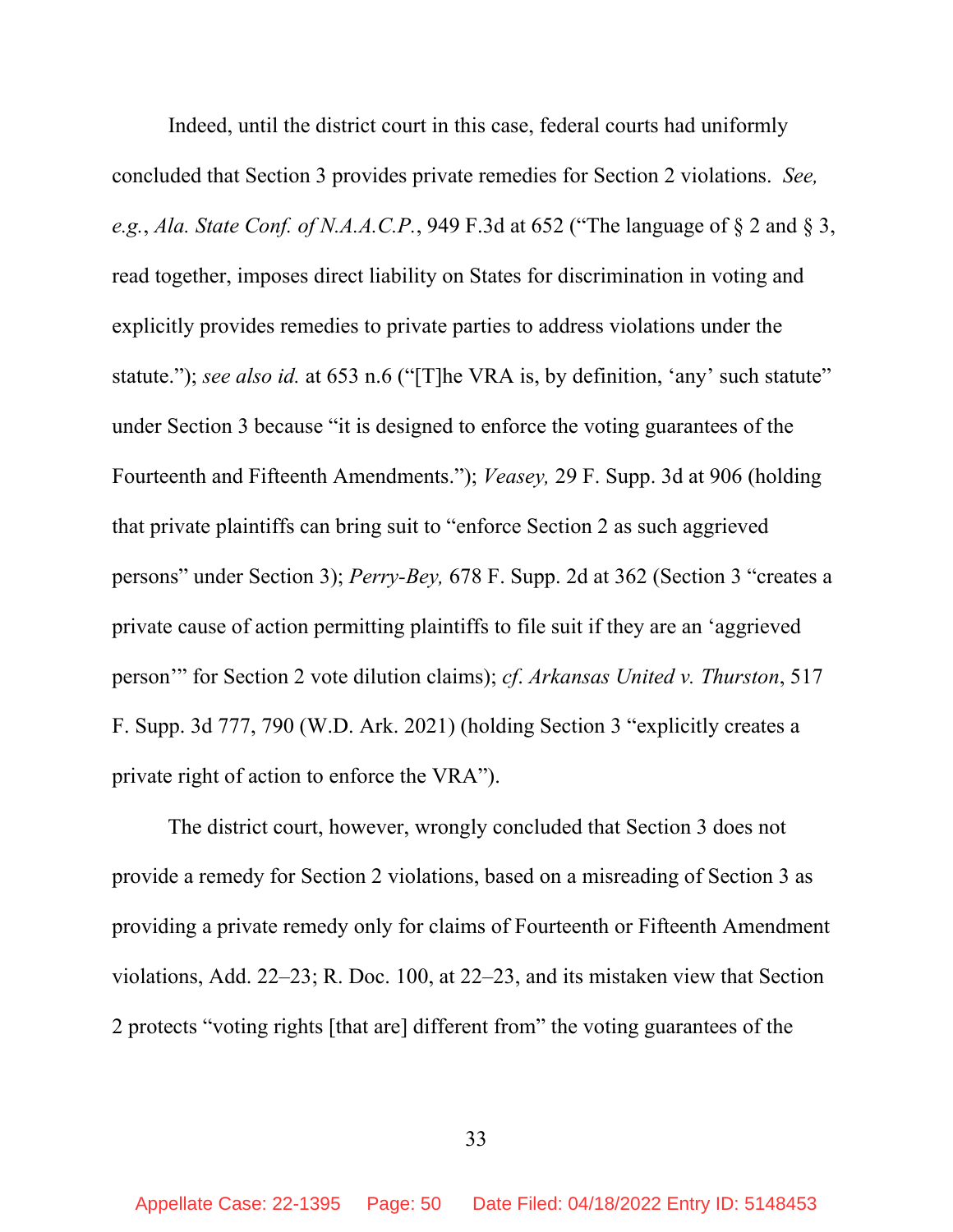Fourteenth and Fifteenth Amendments. *Id.* at 23 (quoting 52 U.S.C. § 10302(a)). The district court was wrong on both counts.

First, *Morse* forecloses the district court's conclusion that Section 3 applies only to claims for violations of the Fourteenth or Fifteenth Amendments. There, the Supreme Court explained that, by amending "Section 3 *...* to cover actions brought by the Attorney General *or an aggrieved person*," Congress in 1975 " recognized that private rights of action were *...* available under § 10" to challenge poll taxes. 517 U.S. at 233 (cleaned up). The Court so ruled, even though neither the Fourteenth nor Fifteenth Amendment specifically prohibits poll taxes (which are covered by the Twenty-Fourth Amendment, *see* U.S. Const. amend. XXIV). *Morse's* holding thus necessarily rejects the view that Section 3's remedies are limited only to direct violations of the Fourteenth and Fifteenth Amendments.

Even the four dissenting Justices in *Morse* acknowledged that Section 3 provides private remedies for VRA provisions whose purpose is to eradicate racial discrimination in voting, even if those provisions are not perfectly co-extensive with the Fourteenth or Fifteenth Amendments. In an opinion that three other Justices joined, Justice Thomas wrote that "§ 3 explicitly recognizes that private individuals can sue under the [VRA]," including "suits under  $\S 5$ "—a provision that undisputedly extends beyond the Fourteenth and Fifteenth Amendments

34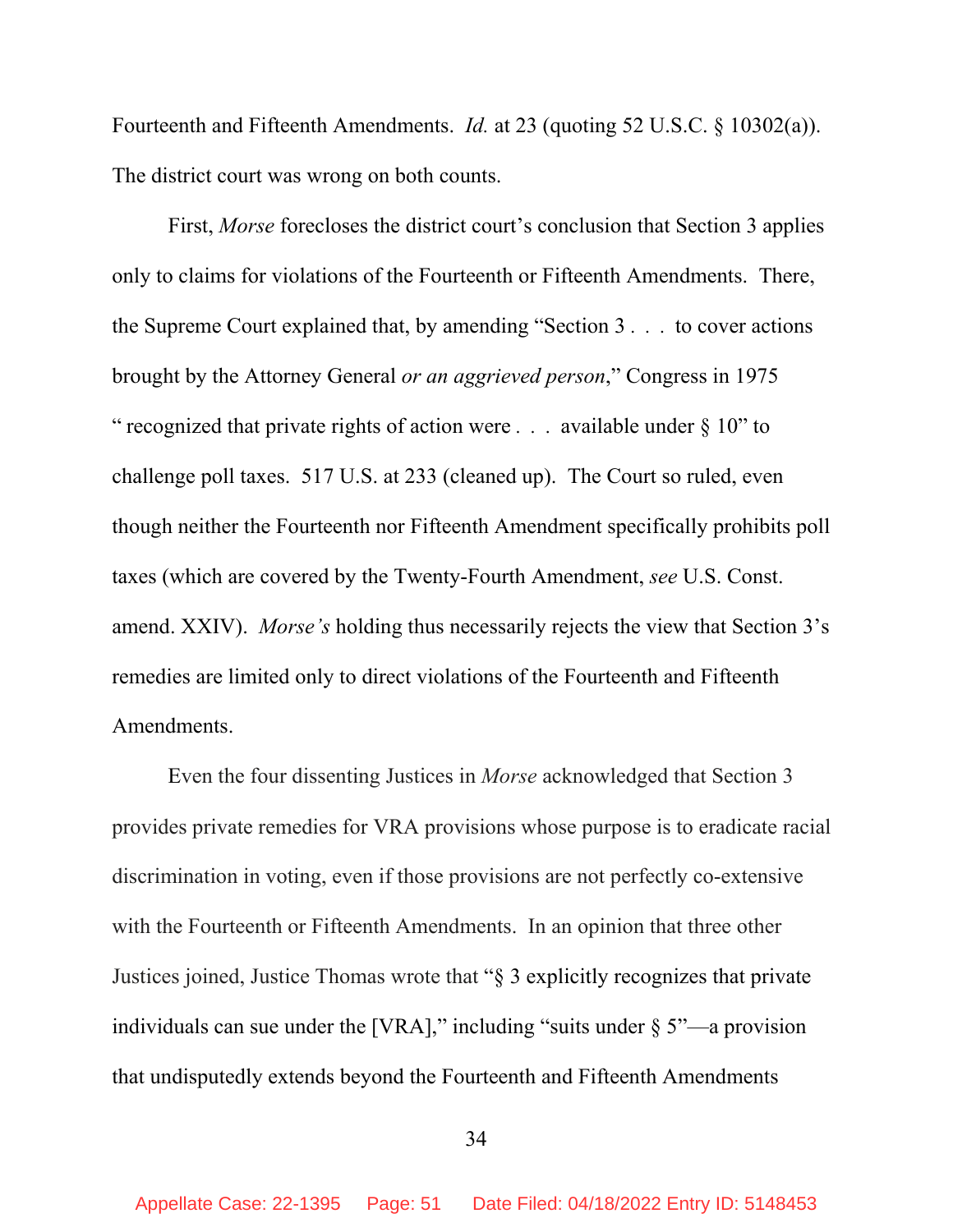themselves—"as well as any rights of action that we might recognize in the future." *Morse*, 517 U.S. at 289 (Thomas, J., dissenting). Accordingly, the Supreme Court in *Morse* unanimously rejected the view that Section 3 provides private remedies only for actions alleging direct Fourteenth and Fifteenth Amendment violations.

Indeed, Section 3 explicitly permits a court to provide a remedy where a direct constitutional violation is not shown. For example, under Section 3(b), a court may suspend the use of a test or device if the court finds in such a proceeding that the test or device is used "for the purpose *or with the effect* of denying or abridging the right of any citizen *...* to vote on account of race or color." 52 U.S.C. § 10302(b); Add. 45 (emphasis added); *cf. United States v. Sandoval Cnty., N.M.*, 797 F. Supp. 2d 1249, 1256 (D.N.M. 2011) (finding that, "[n]otably, § 3[a] of the VRA authorizes" the court to appoint observers "as 'appropriate' to enforce *the VRA and* underlying constitutional guarantees found in the Fifteenth Amendment" and appointing observers to enforce VRA Section 203, which protects ballot access for language minority groups) (emphasis added).

Section 3(c), known as the VRA's "bail-in" provision, also demonstrates that the "voting guarantees" of the Fourteenth and Fifteenth Amendments are *not*  identical to the Amendments themselves. Section 3(c) permits courts to authorize preclearance in "proceeding[s] *...* under any statute to enforce the voting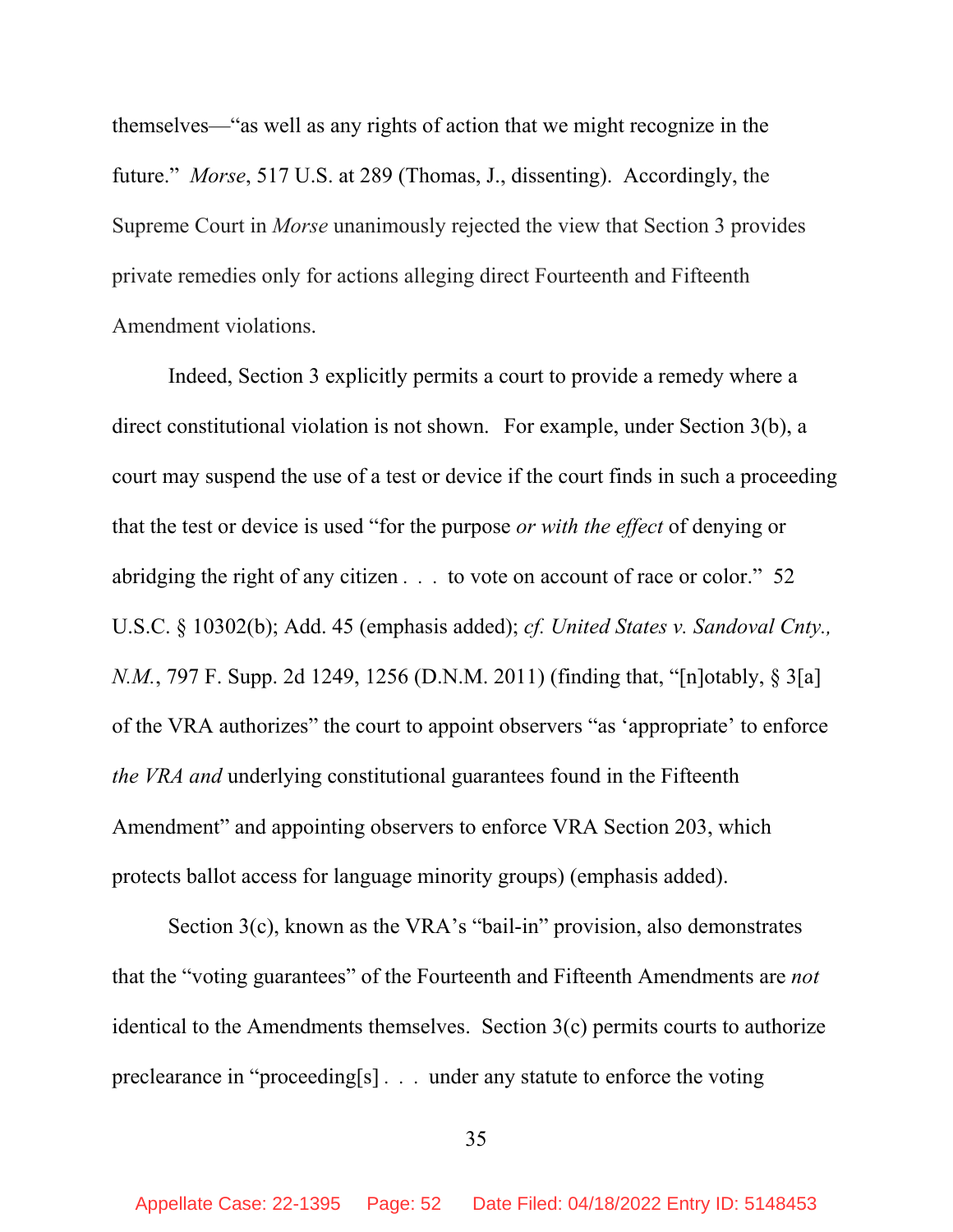guarantees of the fourteenth or fifteenth amendment" where the court *also* finds "violations of the fourteenth or fifteenth amendment" themselves. 52 U.S.C. § 10302(c); Add. 45–46; *cf.*, *Jeffers v. Clinton*, 740 F. Supp. 585, 587, 601 (E.D. Ark. 1990) (ordering preclearance remedy under Section 3(c) in Section 2 challenge to apportionment plan, even though court found plan violated Section 2's result standard and *not* the Constitution directly, based on other constitutional violations that the district court found). To conclude that the voting guarantees of the Amendments and the Amendments themselves are the same would render the words "voting guarantees" mere surplusage. *See Duncan v. Walker*, 533 U.S. 167, 174 (2001) (noting it is a "cardinal principle of statutory construction" that "[i]t is [a court's] duty to give effect, if possible, to every clause and word of a statute").

Second, the district court's view that Section 2 protects rights different from the voting guarantees of the Fourteenth and Fifteenth Amendments fundamentally misunderstands the statute's results standard. Section 2, in its original form and as amended, was enacted to enforce constitutional guarantees against racial discrimination in voting.

As originally enacted, Section 2 "closely tracked the language of the [Fifteenth] Amendment." *Brnovich*, 141 S. Ct. at 2331; *see Chisom*, 501 U.S. at 392.In *City of Mobile v. Bolden*, the Supreme Court held that this version of Section 2 prohibited voting laws "only if motivated by a discriminatory purpose,"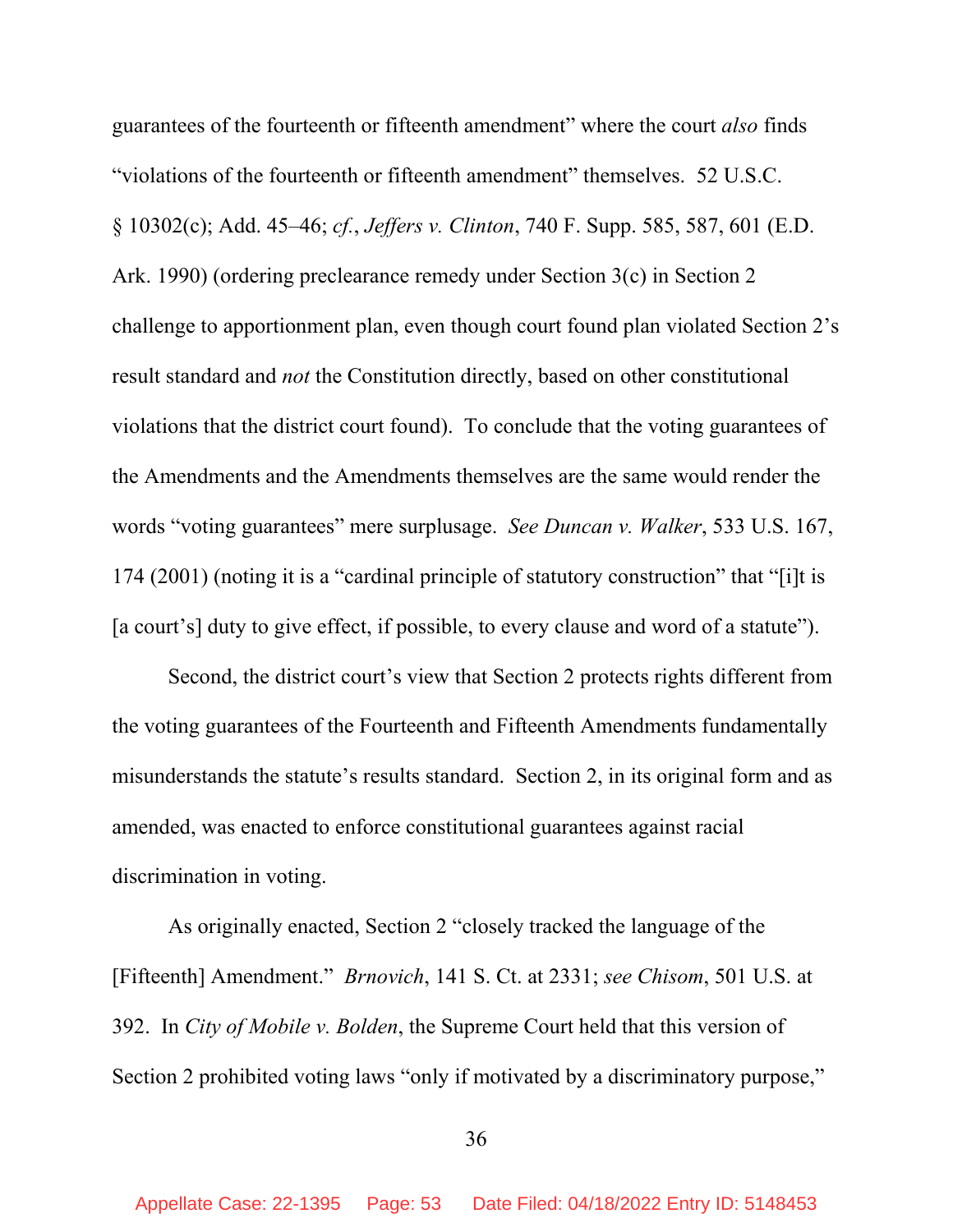446 U.S. at 62.However, Congress determined that "extensive *...* Fifteenth Amendment violations" still "called out for legislative redress," and went unremedied under the existing standard of proof for discriminatory intent. *Brnovich*, 141 S. Ct. at 2333; *see also* S. Rep. No. 97-417, at 26–27 (noting how, "[d]espite the overwhelming evidence of unequal access to the electoral system," the *Bolden* intent requirement precluded relief in a subsequent South Carolina voting rights case). In response, Congress in 1982 amended Section 2 to prohibit any voting laws that "*result[]* in a denial or abridgment of the right *...* to vote on account of race," 52 U.S.C. § 10301(a); Add. 44 (emphasis added).

Congress therefore adopted the results standard under its authority to enforce the Reconstruction Amendments, which "includes [] authority both to remedy and to deter violations of rights guaranteed thereunder by prohibiting a somewhat broader swath of conduct, including that which is not itself forbidden by the Amendment[s'] text," *Nev. Dep't of Human Res. v. Hibbs*, 538 U.S. 721, 727 (2003). *See Brnovich*, 141 S. Ct. at 2331; *Katzenbach*, 383 U.S. at 308. For forty years, Section 2 has swept broadly to prohibit racially discriminatory voting laws, precisely to prevent and redress "constitutional violations *...* within the sweep of Congress' enforcement power even if in the process it prohibits conduct which is not itself unconstitutional." *City of Boerne*, 521 U.S. at 518.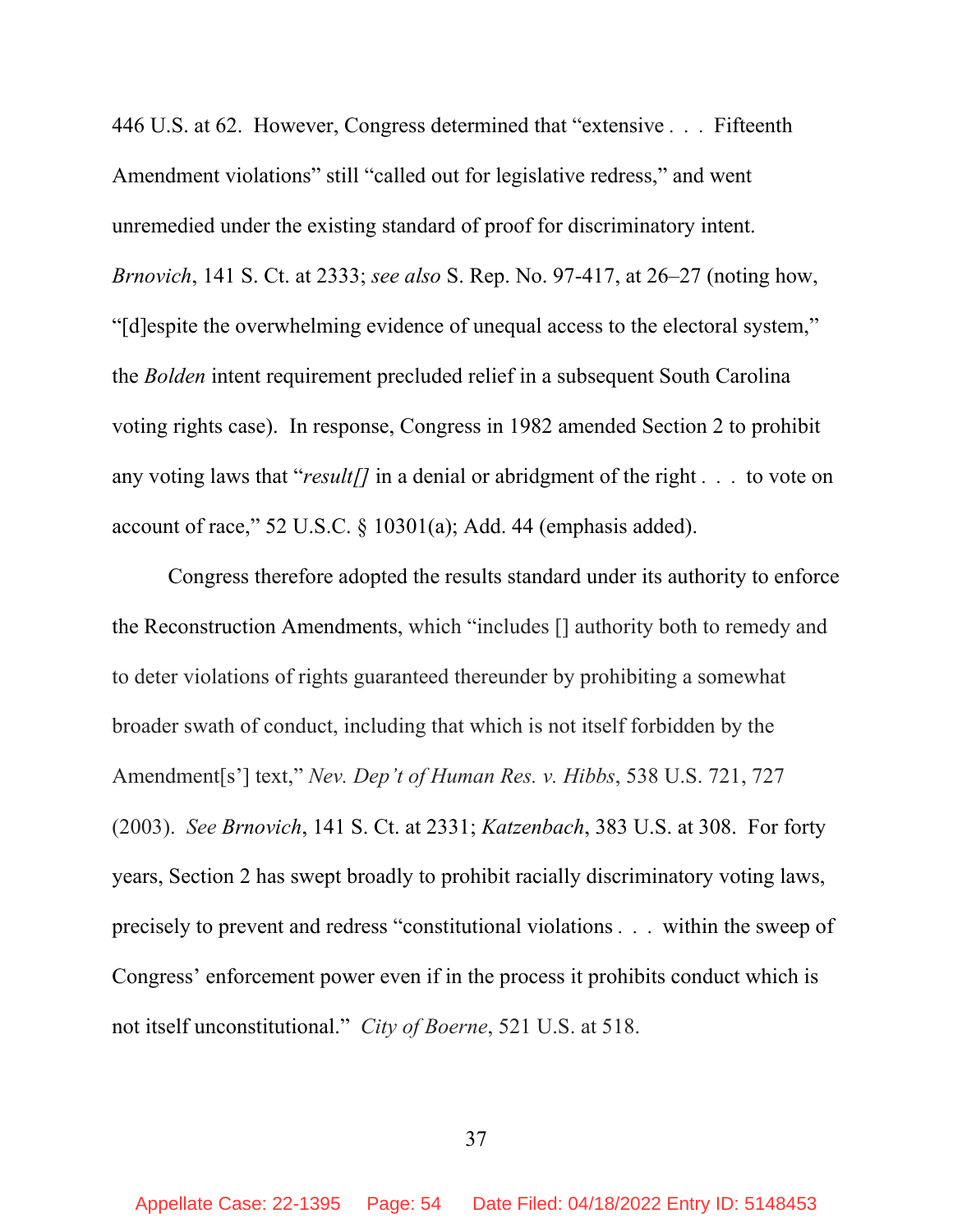That Section 2's results standard enforces the Reconstruction Amendments is clear in the way that the factors that establish discriminatory results are also probative of unconstitutional discriminatory *intent*. When Congress amended Section 2, it adopted factors for discriminatory results liability that include the same factors that the Supreme Court has held are "relevant to the issue of intentional discrimination" (*i.e.*, Fifteenth Amendment violations) in minority vote dilution cases in *Rogers v. Lodge*, 458 U.S. 613, 623–24 (1982):

| <b>Factors "relevant to the issue of</b><br>intentional discrimination" in vote<br>dilution cases in <i>Rogers</i> , 458 U.S. at<br>$619-20$ n.8, 623, 624: | "Senate Factors" for statutory vote<br>dilution liability under Section 2's<br>results test in <i>Gingles</i> , 478 U.S. at<br>36–37 (quoting S. Rep. No. 97-417 at<br>$28 - 29$ : |
|-------------------------------------------------------------------------------------------------------------------------------------------------------------|------------------------------------------------------------------------------------------------------------------------------------------------------------------------------------|
| "lack of minority access to the<br>candidate selection process"                                                                                             | whether "members of the minority"<br>group have been denied access" to "a<br>candidate slating process" (Senate<br>Factor 4)                                                       |
| "unresponsiveness of elected"<br>officials to minority interests"                                                                                           | "a significant lack of responsiveness on<br>the part of elected officials to" minority<br>voters (Factor 8)                                                                        |
| "a tenuous state policy"                                                                                                                                    | "whether the policy underlying" the<br>challenged practice "is tenuous"<br>(Factor 9)                                                                                              |
| "the existence of<br>past<br>discrimination which precludes<br>effective participation in the<br>electoral process"                                         | "any history of official discrimination"<br>(Factor 1)                                                                                                                             |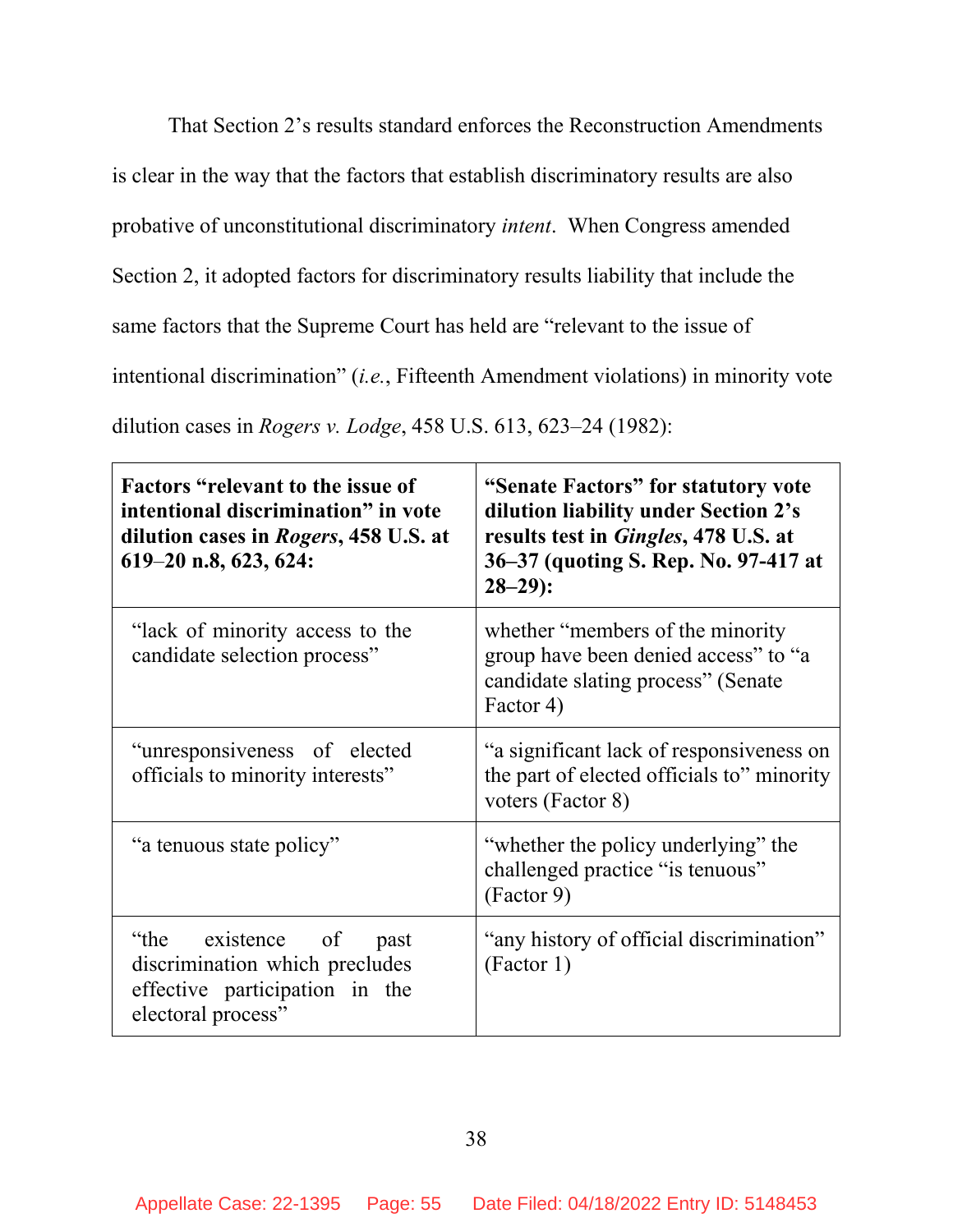| "Factors which enhance the<br>proof of voting dilution,"<br>including "the existence of large"<br>districts, anti-single-shot voting<br>provisions, and the absence of<br>any provision for at-large<br>candidates to run<br>from<br>geographic subdistricts" | "voting practices or procedures that"<br>may enhance the opportunity for<br>discrimination," such as "unusually<br>large election districts, majority vote<br>requirements, [or] anti-single shot<br>provisions" (Factor 3) |
|---------------------------------------------------------------------------------------------------------------------------------------------------------------------------------------------------------------------------------------------------------------|-----------------------------------------------------------------------------------------------------------------------------------------------------------------------------------------------------------------------------|
| "[v]oting along racial lines,"<br>which "allows those elected to<br>ignore black interests without<br>fear of political<br>consequences," and<br>thus<br>"bear[s] heavily on the issue of<br>purposeful discrimination"                                       | whether voting "is racially polarized"<br>(Factor 2)                                                                                                                                                                        |

Thus, while Section 2 does not require a judicial finding of discriminatory intent, Congress adopted factors for discriminatory results liability that are among the precise circumstances the Supreme Court has held are relevant to discriminatory intent. That is no accident: the Supreme Court's decision on discriminatory intent in *Rogers*, and the Senate Report identifying the relevant factors for discriminatory results liability (which the Supreme Court adopted in *Gingles*, 478 U.S. at 36–37), both drew on a Fifth Circuit decision regarding factors relevant to a finding of unconstitutional vote dilution. *See Rogers*, 458 U.S. at 619–20 n.8 (citing *Zimmer*, 485 F.2d at 1305); *see also* S. Rep. No. 97-417, at 23–24 (citing *Zimmer*, 485 F.2d at 1305). Section 2 therefore requires plaintiffs to adduce evidence that is probative of unconstitutional conduct, but without "placing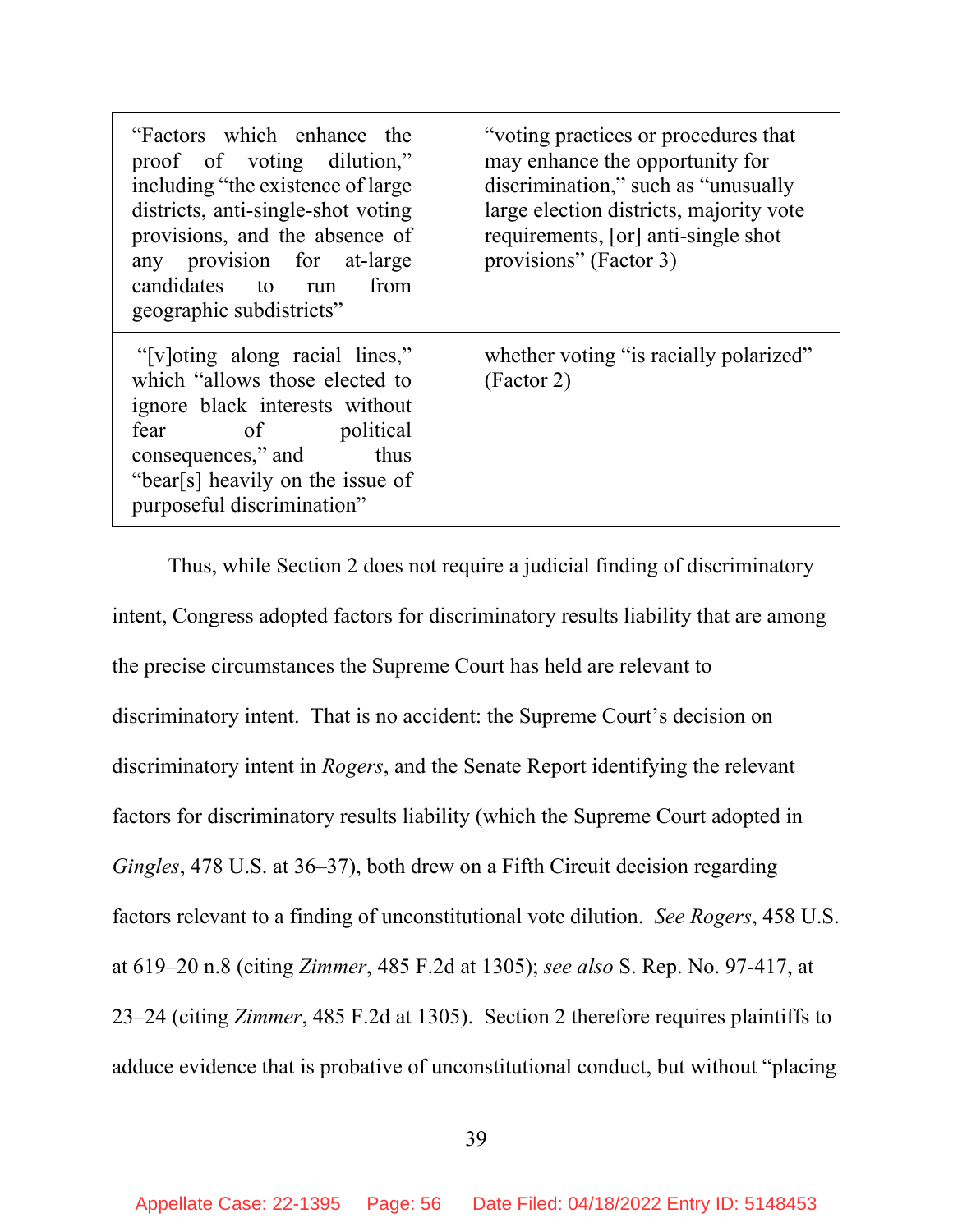local judges in the difficult position of labeling their fellow public servants 'racists.'" *United States v. Blaine Cnty.*, 363 F.3d 897, 908 (9th Cir. 2004); *see also* S. Rep. No. 97-417, at 36 ("[T]he intent test is unnecessarily divisive because it involves charges of racism on the part of individual officials or entire communities.").<sup>17</sup> In this way, Section 2 deters and captures constitutional violations that would otherwise go unremedied under the legal standard of proof for discriminatory intent. A Section 2 case is thus a "proceeding *...* under a[] statute to enforce the voting guarantees of the fourteenth or fifteenth amendment," and falls squarely within the private remedies provided under Section 3.

## *2. Section 14(e) also contains private remedies for Section 2 violations.*

Section 14(e) also encompasses relief for Section 2 actions brought by private litigants. That provision, part of a section titled "Enforcement Proceedings," provides for broad relief. It authorizes "the prevailing party, *other than the United States*" to seek attorney's fees "[i]n any action or proceeding to enforce the voting guarantees of the fourteenth or fifteenth amendment." 52

<span id="page-56-0"></span> <sup>17</sup> *See also, e.g.*, Luke P. McLoughlin, *Section 2 of the Voting Rights Act and City of Boerne: The Continuity, Proximity, and Trajectory of Vote-Dilution Standards,* 31 Vt. L. Rev. 39, 76 (2006) (describing how "intent remains an aspect of Section 2" liability); Christopher S. Elmendorf, *Making Sense of Section 2: Of Biased Votes, Unconstitutional Elections, and Common Law Statutes*, 160 U. Pa. L. Rev. 377, 456 (2012) ("Section 2 prevents or compensates for a type of constitutional violation that the courts cannot remedy through ordinary constitutional litigation[.]").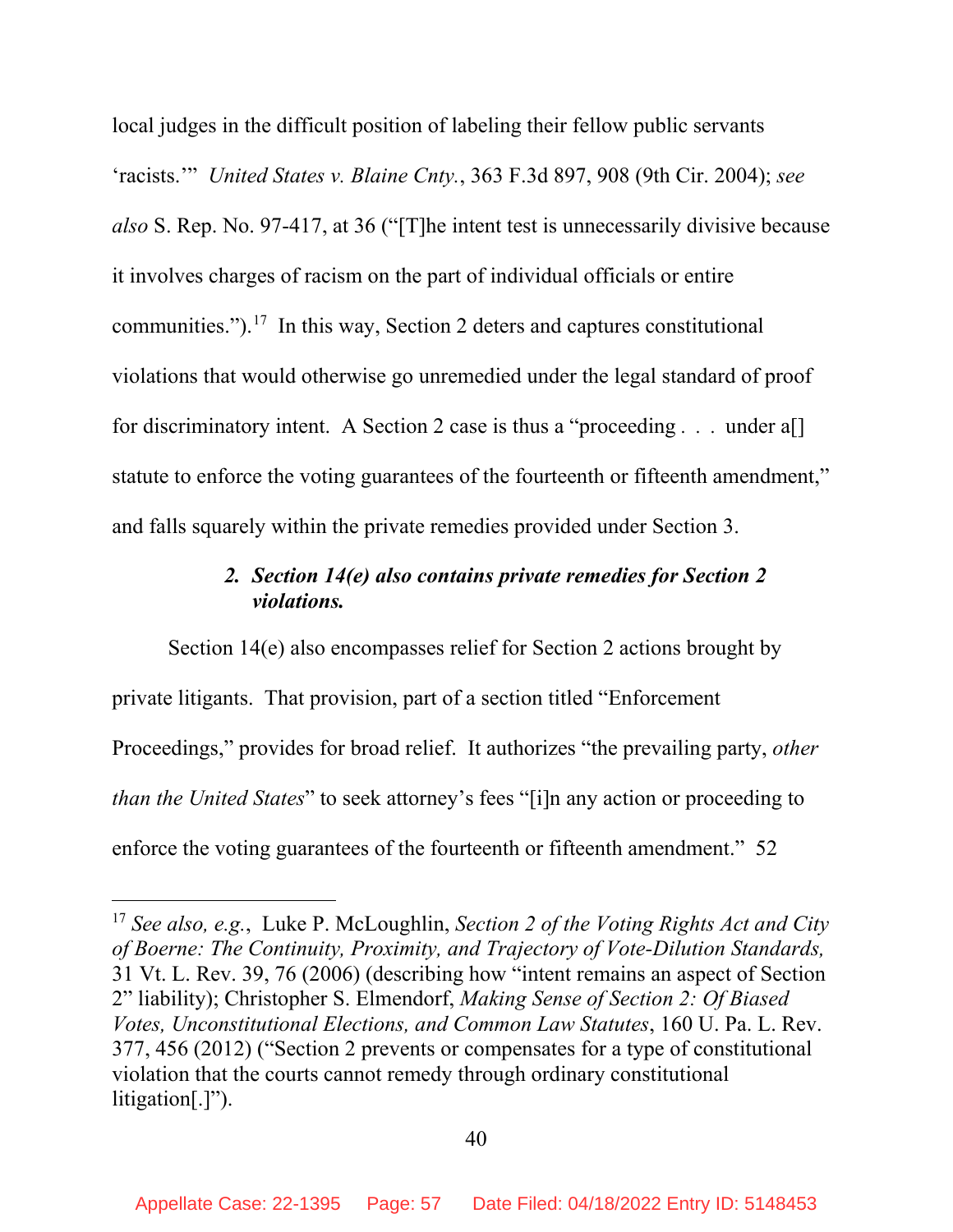U.S.C. § 10310(e); Add. 54 (emphasis added). "Obviously, a private litigant is not the United States, and the Attorney General does not collect attorney's fees." *Morse*, 517 U.S. at 234. Moreover, as previously explained, a case brought under Section 2 is an "action or proceeding to enforce the voting guarantees of the fourteenth or fifteenth amendment." 52 U.S.C. § 10310(e); Add. 54.

Section 14(e) therefore incorporates private plaintiffs into the VRA's feeshifting structure, including for Section 2 claims. That was by design. Congress confirmed its intent in the Senate Report accompanying the 1975 VRA reauthorization, where it made clear that Section 14(e) applies to "suits to enforce the voting guarantees of the Fourteenth and Fifteenth amendments, *and statutes enacted under those amendments*," S. Rep. No. 94-295, at 40 (emphasis added). And later congressional statements agree. The 1982 House Report states that "if [private plaintiffs] prevail [on a Section 2 claim] they are entitled to attorneys' fees under [Section 14(e)]," H.R. Rep. No. 97-227, at 32.

Numerous federal courts have explicitly concluded that attorneys' fees under Section 14(e) are available for actions to enforce the VRA generally, and Section 2 specifically. *See, e.g.*, *Lynch*, 799 F.3d at 1185 ("Congress intended for courts to award fees under the VRA *...* when prevailing parties helped secure compliance with the statute."); *Dillard v. City of Greensboro*, 213 F.3d 1347, 1353 (11th Cir. 2000) ("This circuit has implicitly construed a violation of § 5 of the [VRA] to be a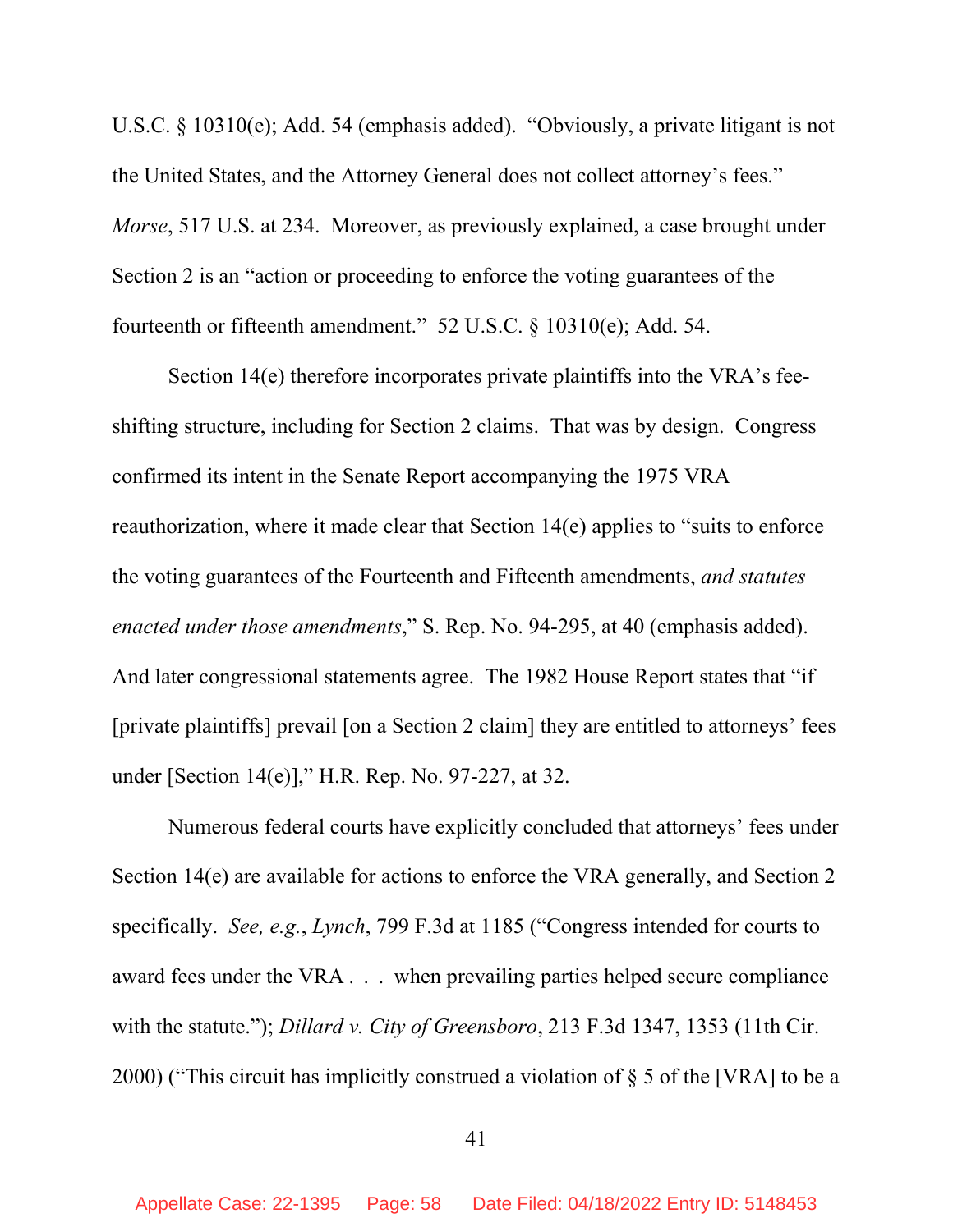violation of the 'guarantees of the fourteenth or fifteenth amendment,' and no one argues here that the same implicit extension of [Section 14(e)] would not embrace § 2 claims, as well.") (internal citations omitted); *Brooks v. Ga. State Bd. of Elections*, 997 F.2d 857, 860-61 (11th Cir. 1993) (concluding Section 14(e) provides attorney's fees "to enforce civil rights statutes, including the voting rights statutes"); *Navajo Nation v. Arizona Indep. Redistricting Comm'n*, 286 F. Supp. 2d 1087, 1092 (D. Ariz. 2003) ("Under [Section 14(e)] *...* a prevailing party may recover attorney's fees in an action or proceeding to enforce civil rights statutes, including the [VRA]"); *Miss. State Chapter Operation Push v. Mabus*, 788 F. Supp. 1406, 1411 (N.D. Miss. 1992), *aff'd as modified sub nom. Miss. State Chapter, Operation Push, Inc. v. Fordice*, 12 F.3d 208 (5th Cir. 1993) ("The court concluded that a § 2 violation existed. Therefore *...* plaintiffs are prevailing parties within the meaning of [Section 14(e)].") (internal citations omitted); *see also generally Morse*, 517 U.S. at 289 ("Section 14(e), which provides for attorney's fees to 'the prevailing party, other than the United States,' is likewise a general reference to private rights of action.") (Thomas, J., dissenting).

And federal courts have routinely awarded attorney's fees to private parties bringing successful Section 2 claims.<sup>18</sup> In fact, as the district court recognized, this

<span id="page-58-0"></span> <sup>18</sup> *See, e.g.*, *Dillard*, 213 F.3d at 1353; *Veasey v. Abbott*, No. 2:13-CV-193, 2020 WL 9888360, \*3 (S.D. Tex. May 27, 2020), *aff'd*, 13 F.4th 362, 365 (5th Cir.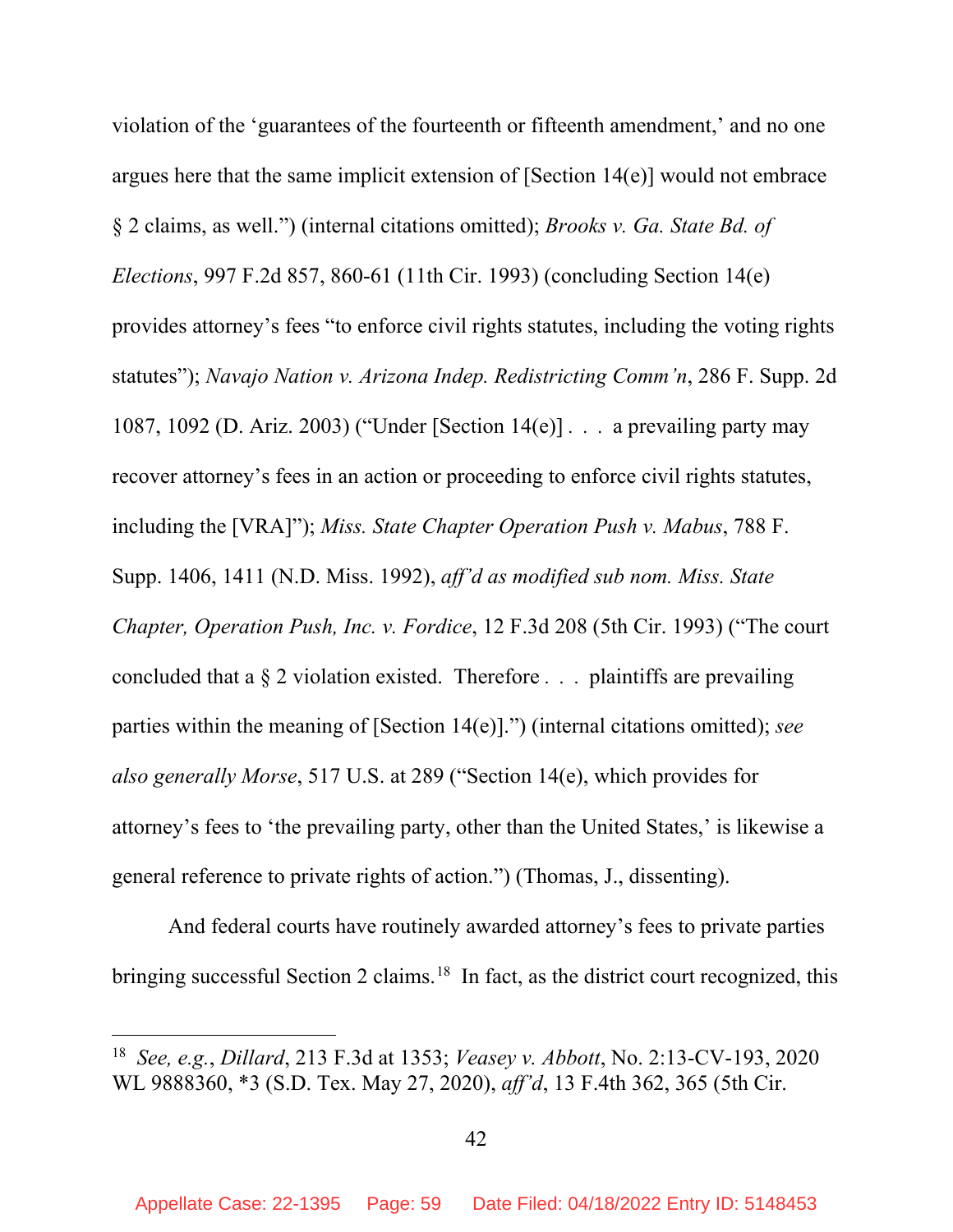Court "has granted attorneys' fees in § 2 cases in reliance on this provision." Add. 23; R. Doc. 100, at 23. In *Emery v. Hunt*, this Court determined that the plaintiffs were entitled to attorney's fees pursuant to Section 14(e) for their unsuccessful Section 2 claim because it shared a sufficiently "close relationship" with plaintiffs' successful state law claims. 272 F.3d 1042, 1046–47 (8th Cir. 2001).

Under the district court's holding that courts lack jurisdiction to adjudicate Section 2 claims brought by private plaintiffs, all of these courts got it wrong. But "there is no reason to ignore or refute the decades of Section 2 litigation *...* ." *Alpha Phi Alpha Fraternity*, Order Denying Def's Mot. to Dismiss, slip op. at 34; Add. 88.

 $\overline{a}$ 

<sup>2021);</sup> *Mo. State Conf. of NAACP v. Ferguson-Florissant Sch. Dist.*, No. 4:14 CV 2077 RWS, 2020 WL 2747306, \*3 (E.D. Mo. May 27, 2020); *Nat'l Ass'n for Advancement of Colored People, Spring Valley Branch v. E. Ramapo Cent. Sch. Dist.*, 462 F. Supp. 3d 368, 418 (S.D.N.Y. 2020), *aff'd sub nom. Clerveaux v. E. Ramapo Cent. Sch. Dist.*, 984 F.3d 213 (2d Cir. 2021); *Wright v. Sumter Cnty. Bd. of Elections & Registration*, No. 1:14‐CV‐00042-WLS, 2020 WL 11772602, \*1–2 (M.D. Ga. Dec. 7, 2020), *vacated*, 2021 WL 5025095 (M.D. Ga. Jan. 5, 2021) (vacating fees upon joint motion due to settlement agreement); *Pope v. Cnty. of Albany*, 94 F. Supp. 3d 302, 351–52 (N.D.N.Y. 2015); *Bone Shirt v. Hazeltine*, No. CIV. 01-3032-KES, 2006 WL 1788307, \*1 (D.S.D. June 22, 2006); *Medders v. Autauga Cnty. Bd. of Educ.*, 858 F. Supp. 1118, 1124 (M.D. Ala. 1994); *Harry v. Bladen Cnty., N.C.*, No. 87-72-CIV-7, 1989 WL 253428, \*1, 3 (E.D.N.C. Dec. 11, 1989); *see also* Katz Study, *supra* note 2 (collecting additional decisions awarding fees to private plaintiffs under Section 14(e)).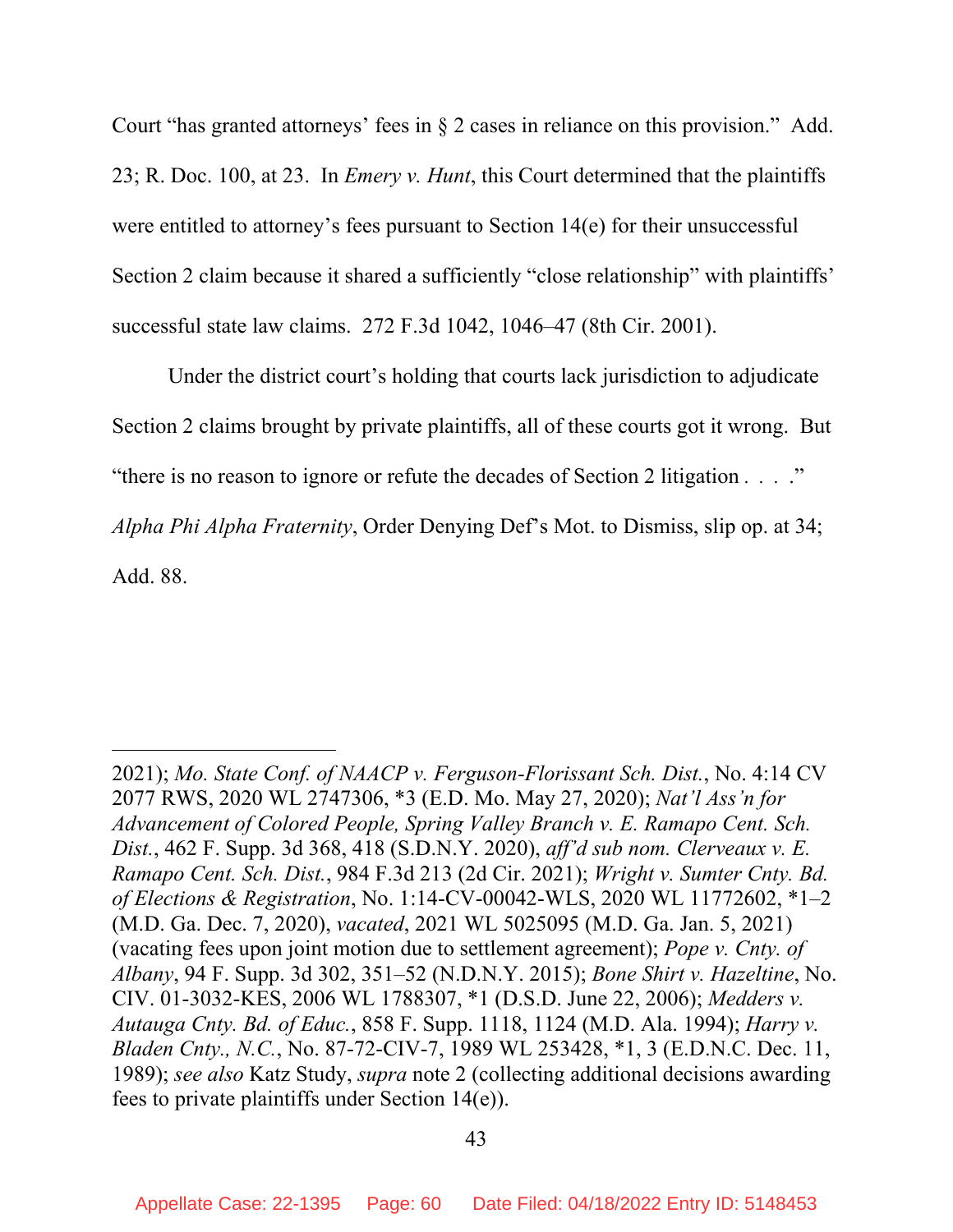## **III. THE LONGSTANDING LEGISLATIVE UNDERSTANDING IS UNEQUIVOCAL THAT THERE IS A PRIVATE RIGHT OF ACTION TO ENFORCE SECTION 2.**

From the VRA's original enactment through its four reauthorizations, Congress has consistently expressed its intent that private individuals can enforce the VRA generally, and Section 2 specifically.

The Supreme Court has "repeatedly recognized" the VRA Committee Reports as "the authoritative source for legislative intent" for the VRA. *Gingles*, 478 U.S. at 43 n.7. For decades, the Supreme Court and this Court have relied on these reports as key touchstones for interpreting Section 2 and ascertaining congressional intent.[19](#page-60-0) The materials are unequivocal on Congress's intent to create a private right of action.

When Congress first reauthorized the VRA in 1970, it favorably cited *Allen* for the proposition that Section 5 contained a private right of action. H.R. Rep. No. 91-397, at 8. During the 1975 reauthorization, Congress stated that it was "amend[ing] Section 3 of the [VRA] to afford to private parties the same remedies which Section 3 [then afforded] only to the Attorney General." S. Rep. No. 94- 295, at 39–40. In 1982, when Congress adopted Section 2's results standard, it

<span id="page-60-0"></span> <sup>19</sup> *See, e.g.*, *LULAC <sup>I</sup>*, 548 U.S. at 426; *Reno v. Bossier Parish Sch. Bd.*, 520 U.S. 471, 476-77, 479 (1997); *Morse*, 517 U.S. at 205, 209-10, 232; *De Grandy*, 512 U.S. at 1018; *Hall*, 512 U.S. at 884; *Chisom*, 501 U.S. at 393 n.20; *Gingles*, 478 U.S. at 43–46, 48, 55–56, 62–63, 65–66, 69, 71, 73, 75, 79; *Bone Shirt*, 461 F.3d at 1021; *Whitfield*, 890 F.2d at 1427; *Buckanaga*, 804 F.2d at 471.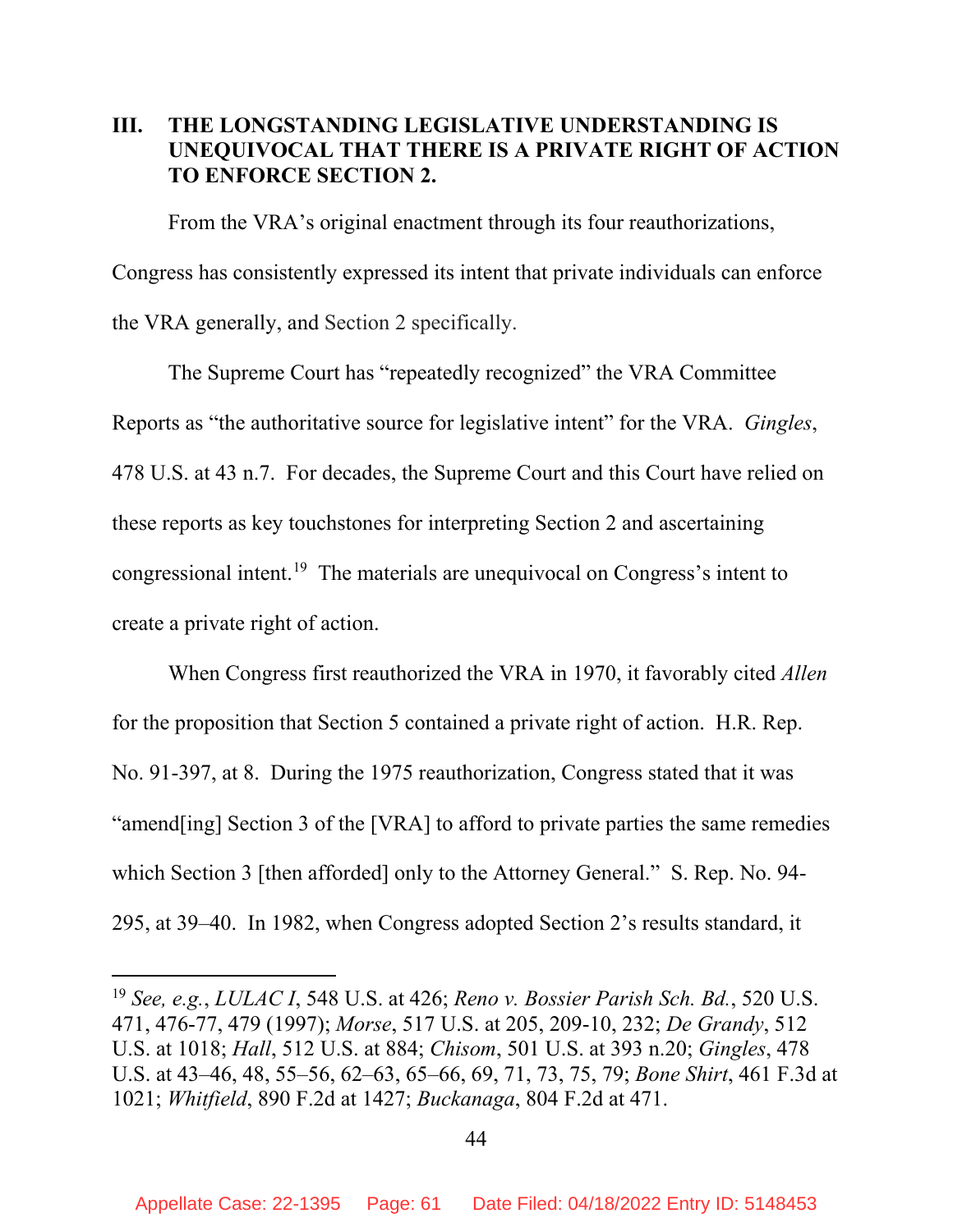was exceedingly clear in the accompanying committee reports about what it meant to do. The Senate Report, which is particularly "oft-cited," *Brnovich*, 141 S. Ct. at 2332, "reiterate[d] the existence of the private right of action under Section 2, as has been clearly intended by Congress since 1965." S. Rep. No. 97-417, at 30; *see also* H.R. Rep. No. 97-227, at 32 ("It is intended that citizens have a private cause of action to enforce their rights under Section 2."). And Congress again cited *Allen*'s holding that the VRA authorized private plaintiffs to enforce Section 5, *see* S. Rep. No. 97-417, at 30—meaning that this court should apply a strong presumption that Congress intended to incorporate *Allen*'s holding that a private right of action is available to enforce the VRA's substantive guarantees. *See Square D Co. v. Niagara Frontier Tariff Bureau, Inc.*, 476 U.S. 409, 419 (1986) (noting where "the legislative history reveals clear congressional awareness of" relevant precedent, evidence of congressional intent is particularly strong).

More generally, the committee reports—and the Supreme Court's repeated reliance on them—show that Congress enacted the Section 2 results standard to make it *easier* for private plaintiffs to vindicate the Reconstruction Amendments' voting guarantees. Congress adopted the Section 2 results standard to "repudiate" the holding in *Bolden—*a case brought by private plaintiffs*—*by relieving plaintiffs of the burden of obtaining a judicial finding of discriminatory intent. *Brnovich*, 141 S. Ct. at 2332; *see also* S. Rep. No. 97-417, at 16 (stating that *Bolden*'s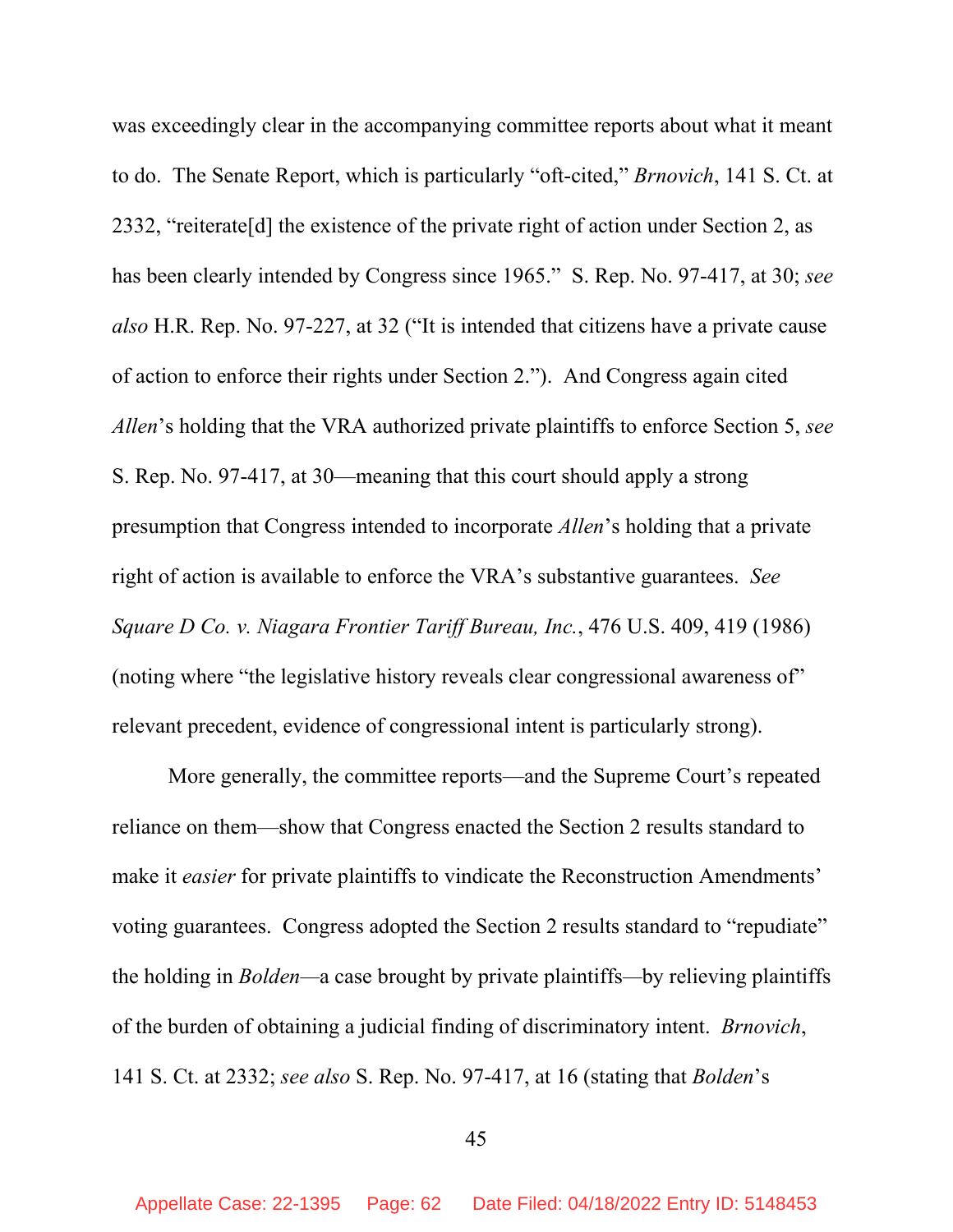holding "places an unacceptably difficult burden on plaintiffs"); *id.* at 26 (observing that "[t]he impact of *Bolden* upon voting dilution litigation became apparent almost immediately" when "litigators virtually stopped filing new voting dilution cases"); *id.* at 36 ("[t]he intent test will be an inordinately difficult burden for plaintiffs in most cases"); *id.* at 38 (similar).

The district court's interpretation would mean the reverse: private parties could sue to enforce the original version of Section 2, but when Congress added the results standard and expanded the scope of Section 2 liability, it simultaneously *eliminated* the statute's private right of action. The Court should not entertain that result. *Griffin v. Oceanic Contractors, Inc.*, 458 U.S. 564, 575 (1982) (An "interpretation[] of a statute which would produce absurd results [is] to be avoided if alternative interpretations consistent with the legislative purpose are available."). Congress amended Section 2 to make it *easier* for private plaintiffs to obtain relief, not deprive them of the right to seek relief under the statute altogether.

Congress and the Supreme Court have directly rejected the district court's read on Section 2, in part, because the Attorney General alone cannot adequately enforce the statute's guarantees. The Supreme Court has emphasized that "[t]he Attorney General has a limited staff," *Allen*, 393 U.S. at 556, and Congress has long been aware that Section 2 claims "involve 'intensely complex litigation that is both costly and time-consuming,'" *Shelby Cnty. v. Holder*, 679 F.3d 848, 872

#### 46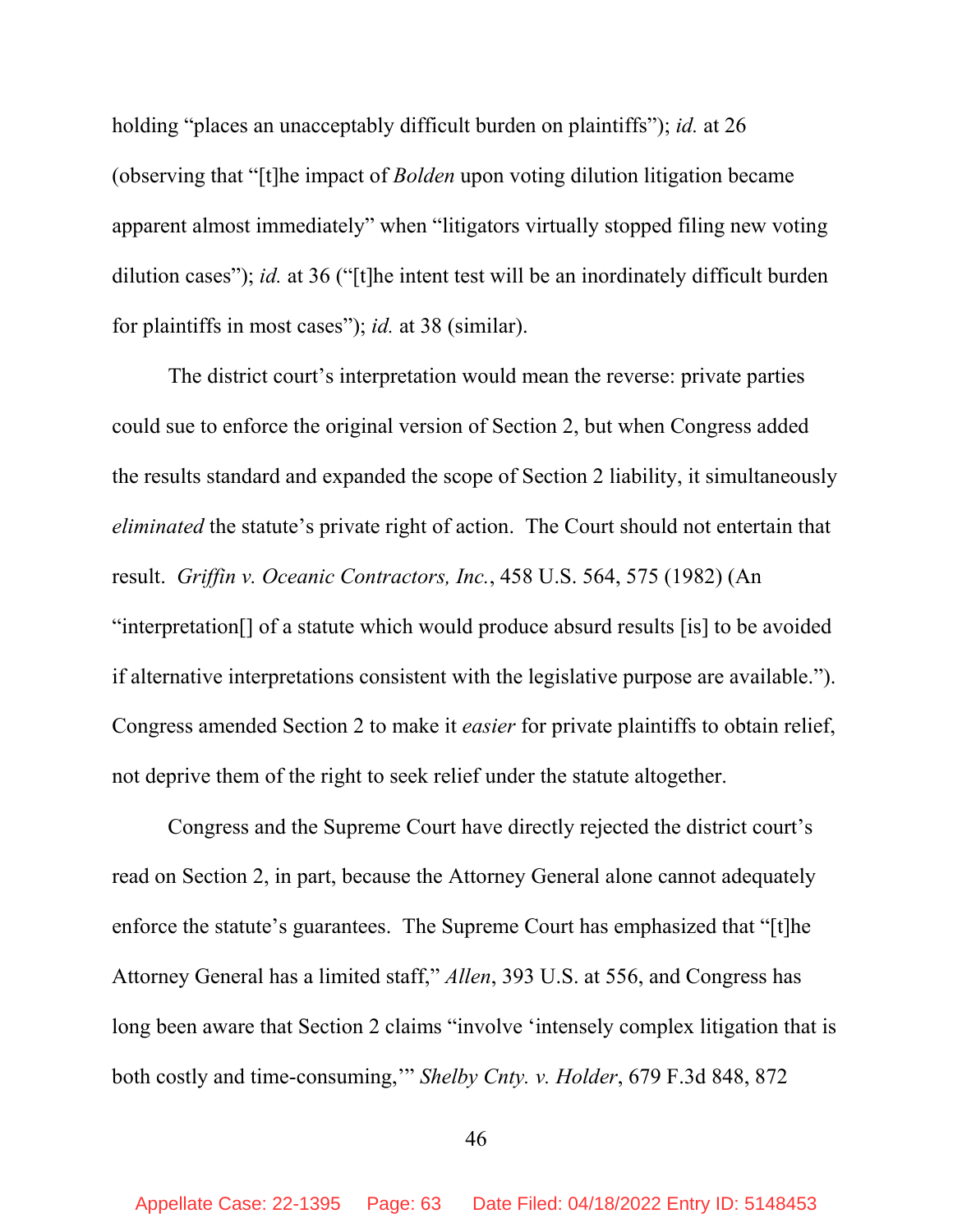(D.C. Cir. 2012) (quoting Modern Enforcement of the Voting Rights Act: Hearing Before the S. Comm. on the Judiciary, 109th Cong. 96 (2006)), *rev'd on other grounds*, 570 U.S. 529 (2013); s*ee also generally Katzenbach*, 383 U.S. at 313 (noting VRA was enacted in part because voting discrimination persisted "[d]espite the earnest efforts of the Justice Department"). Both Congress and the Supreme Court have therefore long recognized that the VRA's protections "might well prove an empty promise unless the private citizen were allowed to seek judicial enforcement." *See Allen*, 393 U.S. at 557; *see also id.* at 556 ("The achievement of the [VRA's] laudable goal could be severely hampered *...* if each citizen were required to depend solely on litigation instituted at the discretion of the Attorney General."); S. Rep. No. 94-295, at 40 ("Congress depends heavily upon private citizens to enforce the fundamental [voting] rights involved."); H.R. Rep. No. 94-196, at 34 (noting "private citizens must play" a "significant role" in the enforcement of the VRA).

Nevertheless, without any basis in precedent, congressional understanding, or the record, the district court voiced "confiden[ce] that the Attorney General of the United States has the resources to litigate" Section 2 cases where necessary, including this case. Add. 40; R. Doc. 100, at 40. But the DOJ's failure to join this case—despite the district court's invitation and its recognition of Plaintiffs' "strong merits case," Add. 3; R. Doc. 100, at 3—speaks volumes. If the past forty years

47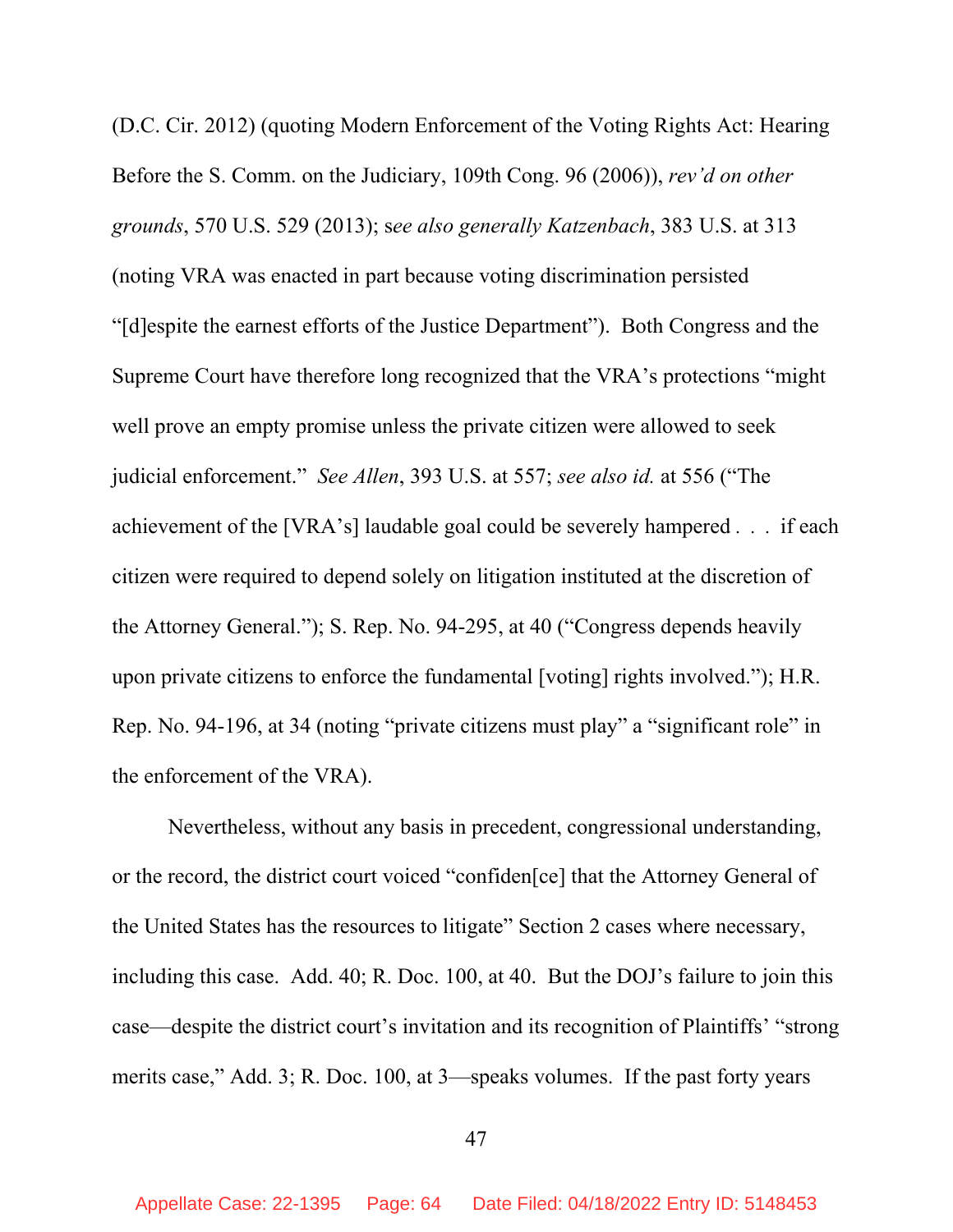are any indication, the DOJ alone does not have the resources to enforce Section 2. Since 1982, private plaintiffs have brought the vast majority of successful Section 2 cases.<sup>[20](#page-64-0)</sup> This means that, absent a private right of action, most Section 2 violations in the past four decades would have gone unremedied. The district court's interpretation accordingly runs contrary to the Supreme Court's directive that Section 2 "should be interpreted in a manner that provides the broadest possible scope in combating racial discrimination." *Chisom*, 501 U.S. at 403 (internal quotation marks and citation omitted).

Congress also demonstrated its intent through its actions. "[U]nder the prior-construction principle, Congress should be presumed to have been aware of the scope of [the statute] as interpreted by lower courts." *Liu v. SEC*, 140 S. Ct. 1936, 1947 (2020). When Congress amended Section 2 in 1982 to incorporate a results standard, it could certainly be "presumed to have been aware" of nearly two decades of Section 2 cases brought by private litigants and decided on the merits. And when Congress reauthorized the VRA in 2006, it was "presumed to have been aware" of *Morse*'s recognition of Section 2's private right of action and decades more Section 2 cases brought by private plaintiffs. When Congress reauthorized

<span id="page-64-0"></span> <sup>20</sup> *See* Katz Study, *supra* notes 2, 6 (identifying 182 successful Section 2 cases since 1982, 160 of which were brought by private plaintiffs).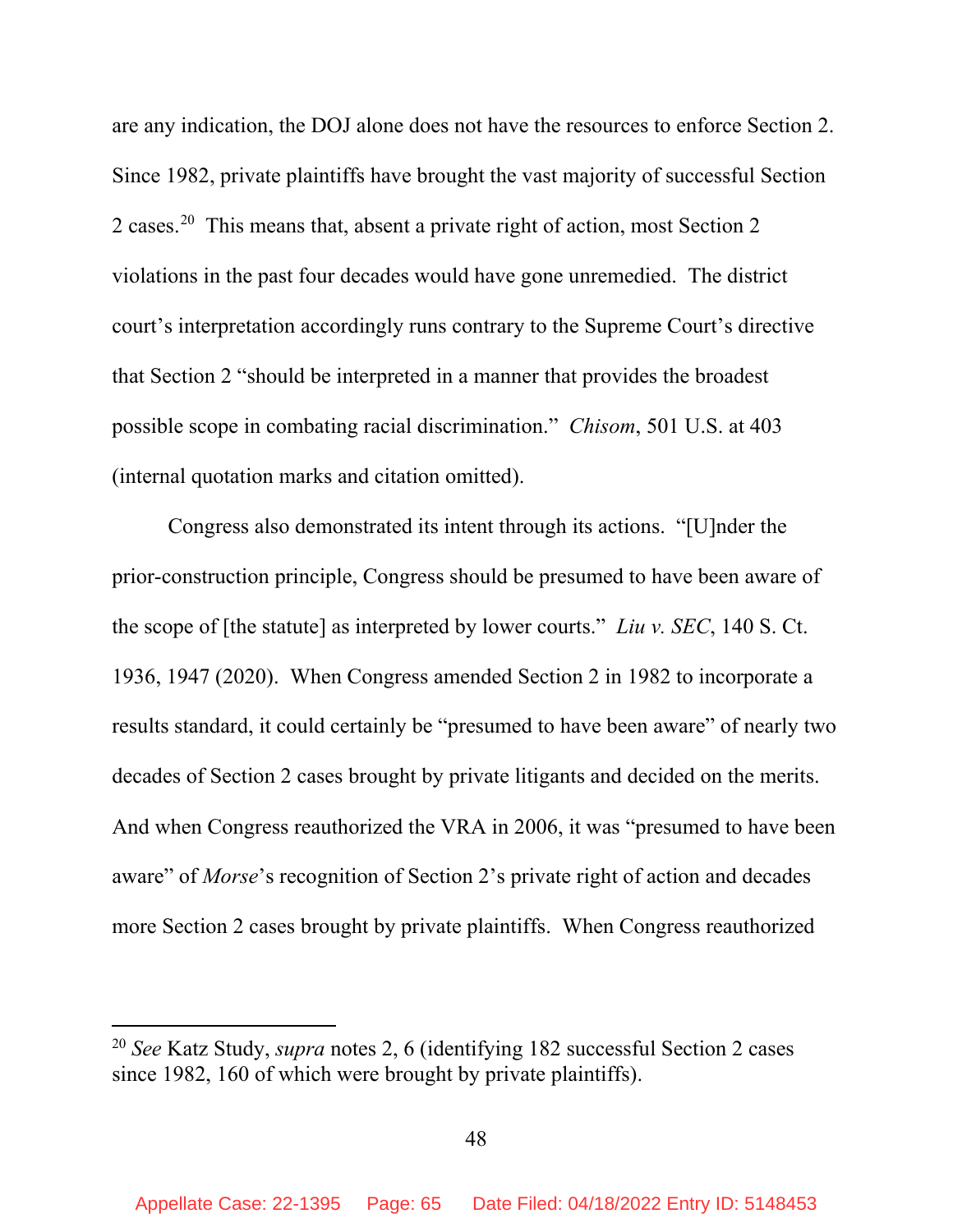the VRA without further revising Section 2 or expressing any disagreement with those cases, it acted "against the backdrop of the uniform view of" the federal courts.[21](#page-65-0) *Tex. Dep't of Hous. & Comm. Affairs v. Inclusive Communities Project, Inc.*, 576 U.S. 519, 536 (2015). "[I]f anything is to be assumed from the congressional silence on this point, it is that Congress was aware of the [earlier cases] and legislated with them in mind." *Albernaz v. United States*, 450 U.S. 333, 341–42 (1981); *see also Square D Co.*, 476 U.S. at 419 (noting "the fact that Congress specifically addressed this area and left" a previous decision related to that area "undisturbed lends powerful support to [the decision's] continued viability."). Indeed, Congress is "aware of *...* unanimous precedent" when it drafts statutory provisions, and courts should consider that precedent when attempting to ascertain congressional intent. *Inclusive Communities Project, Inc.*, 576 U.S. at 536.

The district court disregarded this overwhelming evidence of congressional intent, purporting instead to rely on *Sandoval*'s instruction that courts should not

<span id="page-65-0"></span> $21$  In fact, Congress in 2006 reiterated its approval of litigation by both "the Department of Justice and private citizens" to enforce Section 5, which it stated "played a critical role" in ensuring VRA compliance. H.R. Rep. No. 109-478, at 41–42 (2006). It further observed that "much of the burden of enforcing Section 5 over the years has fallen to private citizens whose assistance has been critical to ensuring that discriminatory changes are stopped before they negatively affect minority voters." *See id.*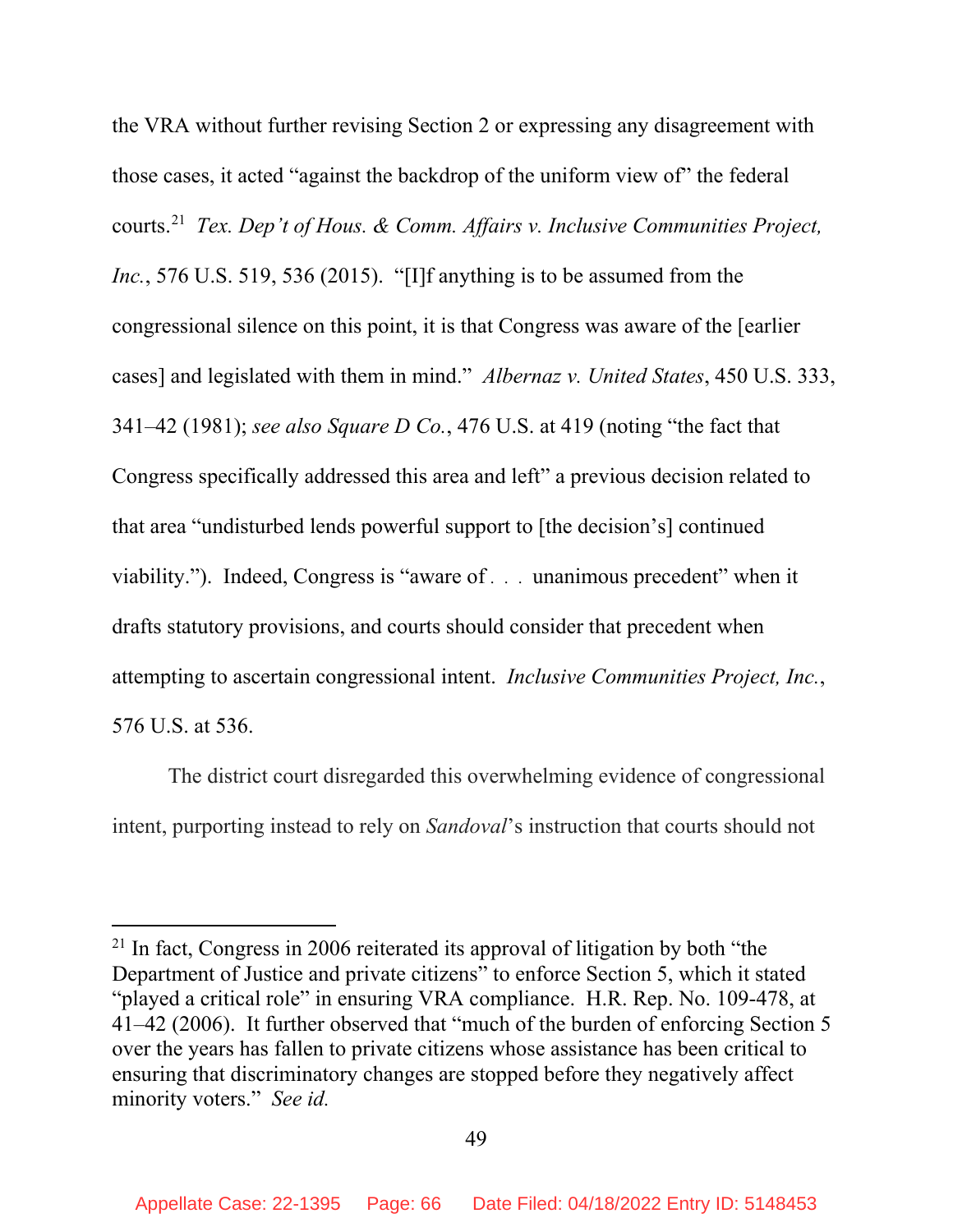"accord[] dispositive weight" to legislative history, 532 U.S. at 288. But *Sandoval*  did not say courts can *never* consider legislative history or the context in which a statute is enacted, particularly if the court finds any ambiguity in the text and the relevant context "clarifies [that] text." *Id.*; *cf. Milner v. Dep't of the Navy*, 562 U.S. 562, 574 (2011) (resorting to "[l]egislative history" can be appropriate to "clear up ambiguity")*.* In *Sandoval*, the Court "found no evidence anywhere in the text to suggest that Congress intended to create a private right to enforce regulations promulgated under" Title VI's disparate provisions, and thus had no reason to consider the broader legal context in which Title VI was enacted. 532 U.S. at 291; *see also id.* at 288 ("It is immediately clear [from the statutory text] that the rights-creating language is completely absent from § 602.").

That is a far cry from this case. Section 2 contains rights-creating language, and the text of Sections 3 and 14(e) provide a private remedy for Section 2 violations. In adopting and amending the VRA, "Congress acted against a 'backdrop' of decisions in which implied causes of action were regularly found." *Morse*, 517 U.S. at 231. And insofar as *Sandoval* has since changed the standard for ascertaining a private right of action, the Supreme Court has rejected the idea that Congress should be charged with foreknowledge of interpretive principles or presumptions that arise from cases decided decades after it has passed legislation. *See Tanzin*, 141 S. Ct. at 493 ("Although background presumptions can inform the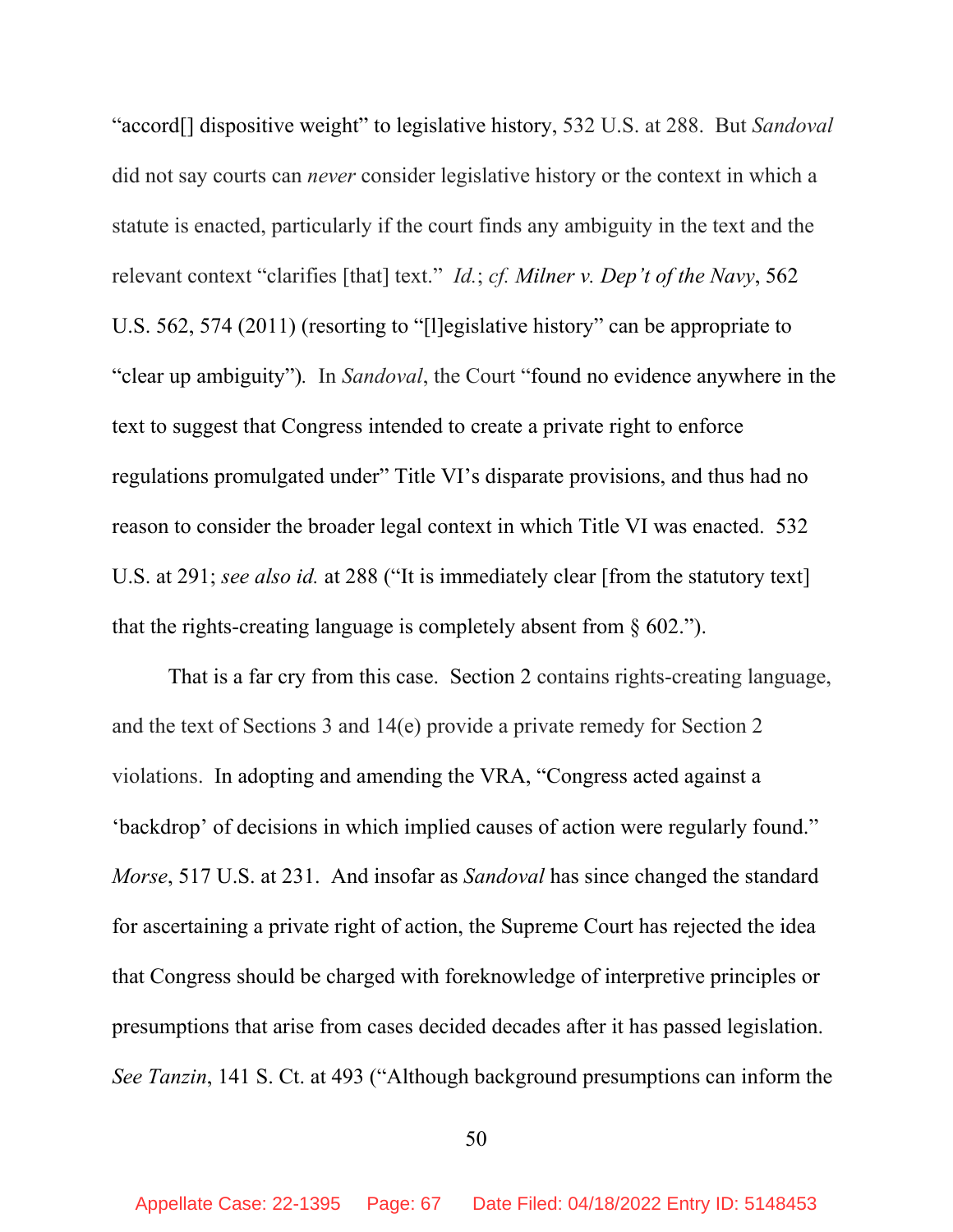understanding of a word or phrase, those presumptions must exist at the time of enactment. We cannot manufacture a new presumption now and retroactively impose it on a Congress that acted [decades] ago.").

Congress intended the words of Section 2 to establish a private right to be free from racial discrimination in voting, and the words of Sections 3 and 14 to provide private remedies for violations of that right. The district court's attempt to override that reality runs contrary to the long-standing legislative understanding of the VRA.

## **CONCLUSION**

This Court should reverse the district court's decision, vacate its judgment of dismissal, and remand for further proceedings. In light of the district court's unprecedented action, the Court should also consider reassigning this case on remand.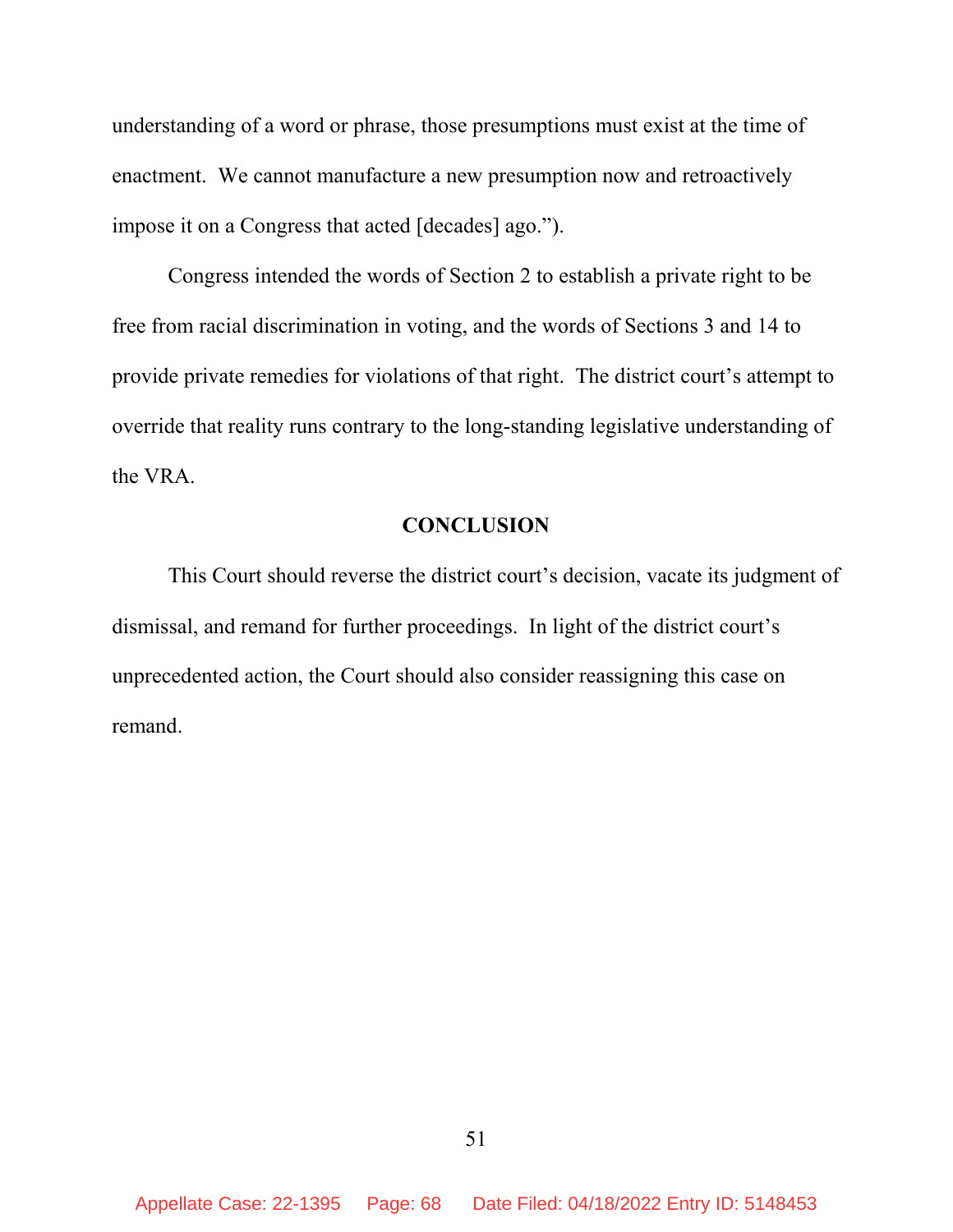#### Dated: April 15, 2022

#### */s/ Sophia Lin Lakin*

Sophia Lin Lakin Jonathan Topaz Adriel I. Cepeda Derieux AMERICAN CIVIL LIBERTIES UNION FOUNDATION, INC. 125 Broad Street, 18th Floor New York, NY 10004 (212) 549-2500 [slakin@aclu.org](mailto:slakin@aclu.org) [jtopaz@aclu.org](mailto:jtopaz@aclu.org) acepedaderieux@aclu.org

Ceridwen Cherry AMERICAN CIVIL LIBERTIES UNION FOUNDATION, INC. 915 15th St NW Washington, DC 20015 (202) 457-0800 [ccherry@aclu.org](mailto:ccherry@aclu.org)

Neil Steiner DECHERT LLP Three Bryant Park 1095 Avenue of The Americas New York, NY 10036-6797 (212) 698-3500 | (212) 698-3599 neil.steiner@dechert.com

Matthew F. Williams DECHERT LLP One Bush Street, Suite 1600 San Francisco, CA 94104-4446 (415) 262-4500 | (415) 262-4555 matthew.williams@dechert.com

Gary Sullivan (AR Bar: 92051) ARKANSAS CIVIL LIBERTIES FOUNDATION UNION, INC. 904 West 2nd Street Little Rock, AR 72201 (501) 374-2842 gary@acluarkansas.org

Bryan L. Sells THE LAW OFFICE OF BRYAN L. SELLS, LLC Post Office Box 5493 Atlanta, Georgia 31107-0493 (404) 480-4212 bryan@bryansellslaw.com

Angela Liu DECHERT LLP 35 West Wacker Drive, Suite 3400 Chicago, IL 60601 (312) 646-5800 | (312) 646-5858 angela.liu@dechert.com

Luke M. Reilly DECHERT LLP Cira Centre 2929 Arch Street Philadelphia, PA 19104-2808 (215) 994-4000 | (215) 994-2222 luke.reilly@dechert.com

*Counsel for Plaintiffs-Appellants*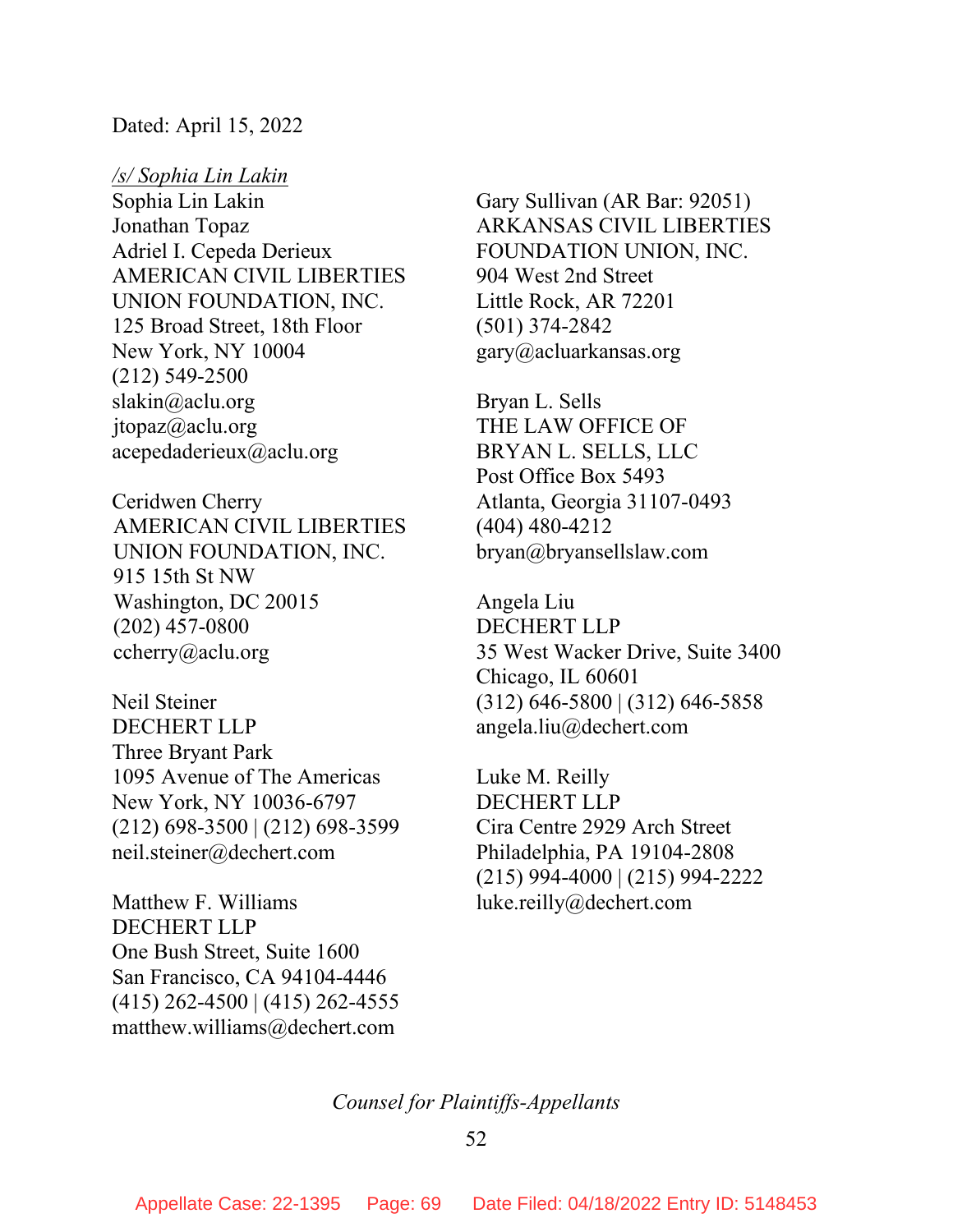#### **CERTIFICATE OF COMPLIANCE**

The undersigned counsel for Plaintiffs-Appellants hereby certify that this brief complies with the requirements of Fed R. App. P. 32(a)(5) and (6) because it has been prepared in Microsoft Office Word 2019 in 14-point Times New Roman, a proportionally spaced font.

I further certify that this brief complies with the type-volume limitation of Fed. R. App. P. 32(a)(7)(B) because it contains 12,964 words, excluding the parts of the brief exempted under Rule 32(f), according to Microsoft Word.

Finally, I certify that this document and the addendum were scanned for viruses with Microsoft Windows Defender, which is continually updated. According to the virus scan, these files are free of viruses.

> */s/ Sophia Lin Lakin*  Sophia Lin Lakin AMERICAN CIVIL LIBERTIES UNION FOUNDATION, INC. 125 Broad Street, 18th Floor New York, NY 10004 (212) 549-2500 slakin@aclu.org